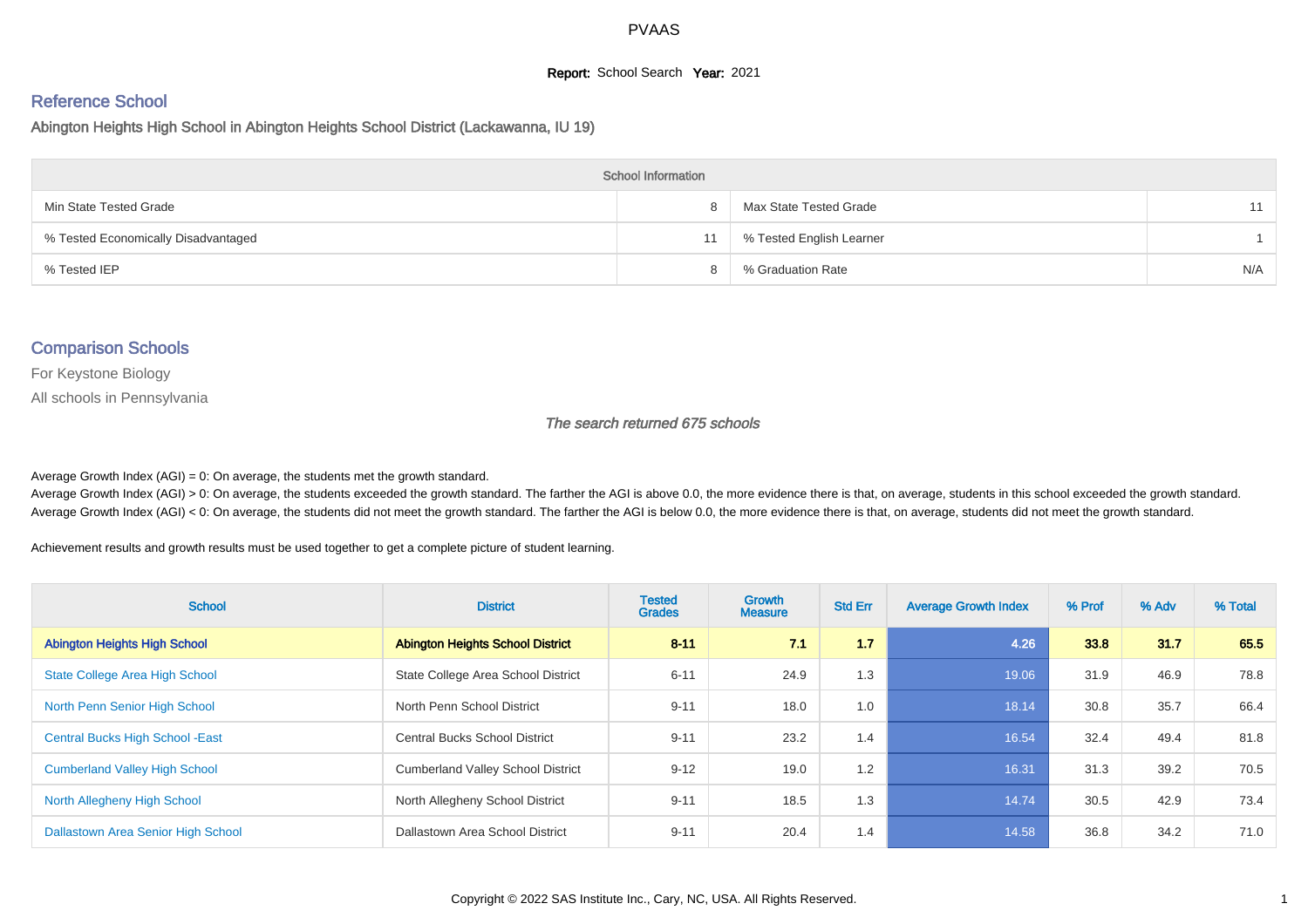| <b>School</b>                              | <b>District</b>                                  | <b>Tested</b><br><b>Grades</b> | <b>Growth</b><br><b>Measure</b> | <b>Std Err</b> | <b>Average Growth Index</b> | % Prof | % Adv | % Total |
|--------------------------------------------|--------------------------------------------------|--------------------------------|---------------------------------|----------------|-----------------------------|--------|-------|---------|
| <b>Abington Heights High School</b>        | <b>Abington Heights School District</b>          | $8 - 11$                       | 7.1                             | 1.7            | 4.26                        | 33.8   | 31.7  | 65.5    |
| Spring-Ford Senior High School 9-12 Center | Spring-Ford Area School District                 | $9 - 11$                       | 17.0                            | 1.2            | 14.46                       | 30.4   | 45.3  | 75.7    |
| Plymouth-Whitemarsh Senior High School     | <b>Colonial School District</b>                  | $9 - 11$                       | 22.6                            | 1.6            | 13.93                       | 27.2   | 43.5  | 70.6    |
| Souderton Area Senior High School          | Souderton Area School District                   | $9 - 11$                       | 19.0                            | 1.4            | 13.32                       | 39.2   | 31.2  | 70.4    |
| <b>Tyrone Area High School</b>             | Tyrone Area School District                      | $9 - 12$                       | 29.8                            | 2.3            | 13.19                       | 36.6   | 29.1  | 65.7    |
| <b>Lower Merion High School</b>            | <b>Lower Merion School District</b>              | $8 - 10$                       | 21.5                            | 1.7            | 12.55                       | 31.1   | 48.2  | 79.3    |
| <b>Littlestown Senior High School</b>      | Littlestown Area School District                 | $9 - 11$                       | 29.5                            | 2.4            | 12.16                       | 38.4   | 29.3  | 67.7    |
| <b>Warwick Senior High School</b>          | <b>Warwick School District</b>                   | $9 - 11$                       | 22.2                            | 1.8            | 12.11                       | 27.7   | 36.3  | 64.0    |
| <b>Hempfield Senior High School</b>        | <b>Hempfield School District</b>                 | $9 - 11$                       | 13.8                            | 1.3            | 10.94                       | 29.9   | 36.8  | 66.7    |
| Downingtown Stem Academy                   | Downingtown Area School District                 | $9 - 10$                       | 21.4                            | 2.0            | 10.84                       | 24.5   | 70.9  | 95.4    |
| <b>Hershey High School</b>                 | Derry Township School District                   | $9 - 10$                       | 20.6                            | 2.0            | 10.49                       | 32.8   | 46.9  | 79.7    |
| <b>Central Bucks High School -South</b>    | <b>Central Bucks School District</b>             | $10 - 11$                      | 13.2                            | 1.3            | 10.25                       | 38.1   | 36.3  | 74.4    |
| Loyalsock Township Senior High School      | Loyalsock Township School District               | $8 - 12$                       | 27.3                            | 2.7            | 10.16                       | 36.8   | 35.1  | 71.9    |
| <b>New Hope-Solebury High School</b>       | New Hope-Solebury School District                | $9 - 11$                       | 29.4                            | 2.9            | 10.00                       | 31.6   | 50.0  | 81.6    |
| <b>Delaware Valley High School</b>         | Delaware Valley School District                  | $9 - 11$                       | 16.2                            | 1.6            | 9.99                        | 36.7   | 32.1  | 68.8    |
| Fox Chapel Area High School                | Fox Chapel Area School District                  | $9 - 11$                       | 18.1                            | 1.9            | 9.75                        | 22.9   | 52.0  | 74.9    |
| <b>Unionville High School</b>              | Unionville-Chadds Ford School<br><b>District</b> | $8 - 11$                       | 16.3                            | 1.7            | 9.43                        | 31.2   | 48.0  | 79.2    |
| <b>Honesdale High School</b>               | Wayne Highlands School District                  | $9 - 11$                       | 23.1                            | 2.5            | 9.41                        | 33.8   | 40.4  | 74.2    |
| <b>Council Rock High School South</b>      | <b>Council Rock School District</b>              | $9 - 11$                       | 13.3                            | 1.4            | 9.36                        | 35.2   | 29.8  | 65.0    |
| Palmyra Area Senior High School            | Palmyra Area School District                     | $9 - 11$                       | 16.6                            | 1.8            | 9.33                        | 38.8   | 34.0  | 72.8    |
| Council Rock High School - North           | <b>Council Rock School District</b>              | $9 - 11$                       | 14.3                            | 1.5            | 9.28                        | 28.3   | 41.8  | 70.1    |
| <b>Marple Newtown Senior High School</b>   | Marple Newtown School District                   | $9 - 11$                       | 21.1                            | 2.3            | 9.18                        | 31.1   | 42.7  | 73.8    |
| <b>Central York High School</b>            | <b>Central York School District</b>              | $9 - 12$                       | 13.4                            | 1.5            | 9.03                        | 31.4   | 24.1  | 55.5    |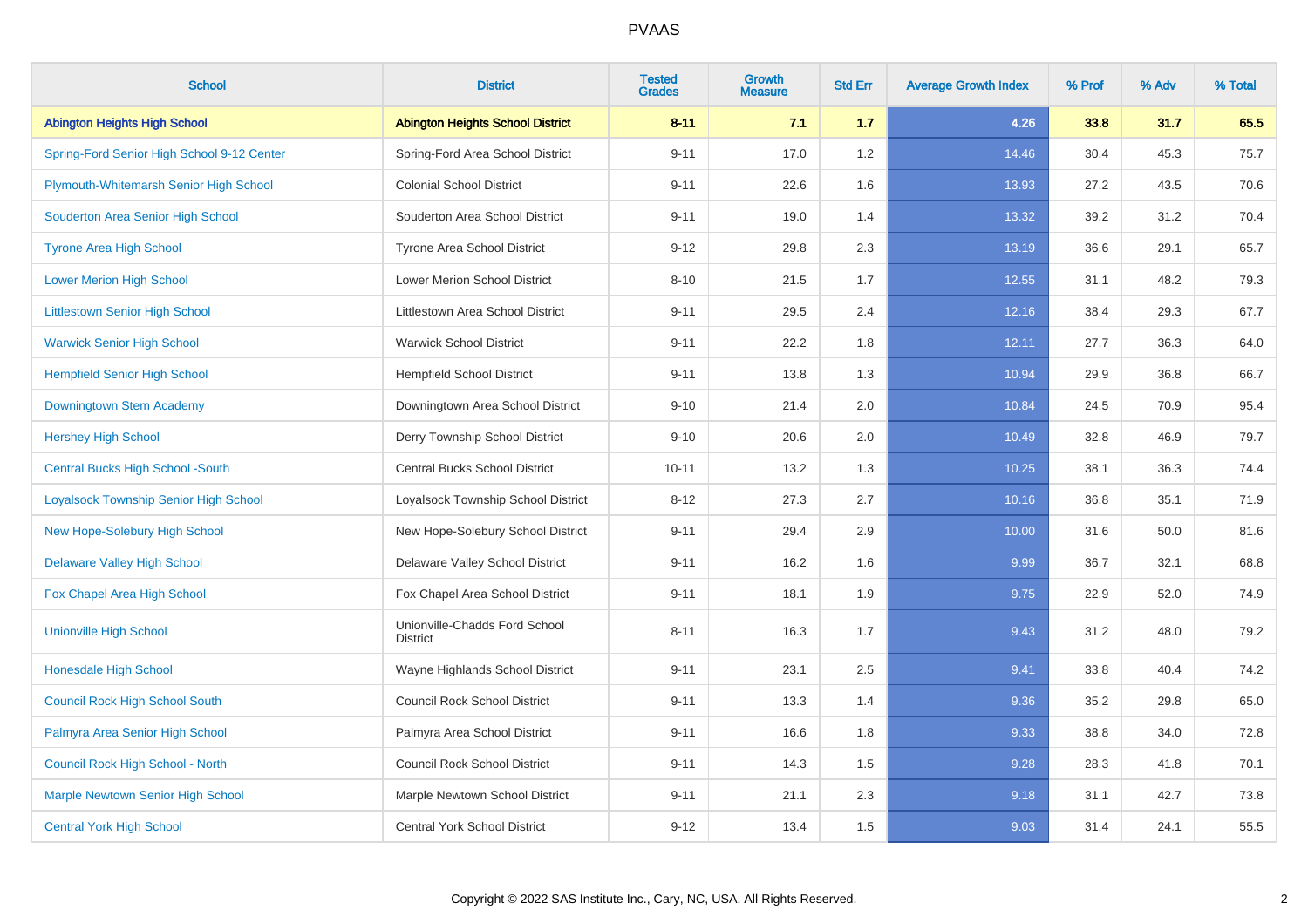| <b>School</b>                             | <b>District</b>                         | <b>Tested</b><br><b>Grades</b> | Growth<br><b>Measure</b> | <b>Std Err</b> | <b>Average Growth Index</b> | % Prof | % Adv | % Total |
|-------------------------------------------|-----------------------------------------|--------------------------------|--------------------------|----------------|-----------------------------|--------|-------|---------|
| <b>Abington Heights High School</b>       | <b>Abington Heights School District</b> | $8 - 11$                       | 7.1                      | 1.7            | 4.26                        | 33.8   | 31.7  | 65.5    |
| <b>Upper Darby Senior High School</b>     | <b>Upper Darby School District</b>      | $9 - 12$                       | 11.9                     | 1.3            | 8.84                        | 23.8   | 11.8  | 35.6    |
| <b>Susquehannock High School</b>          | Southern York County School<br>District | $9 - 11$                       | 15.9                     | 1.8            | 8.77                        | 37.6   | 29.2  | 66.8    |
| <b>Saucon Valley Senior High School</b>   | Saucon Valley School District           | $9 - 11$                       | 19.4                     | 2.2            | 8.74                        | 26.0   | 39.6  | 65.6    |
| <b>Peters Township High School</b>        | Peters Township School District         | $8 - 11$                       | 14.4                     | 1.7            | 8.42                        | 35.2   | 41.6  | 76.8    |
| <b>Collegium Charter School</b>           | Collegium Charter School                | $3 - 10$                       | 21.2                     | 2.6            | 8.18                        | 25.4   | 16.4  | 41.8    |
| <b>Upper Saint Clair High School</b>      | Upper Saint Clair School District       | $9 - 11$                       | 14.2                     | 1.7            | 8.14                        | 32.2   | 44.5  | 76.7    |
| <b>Emmaus High School</b>                 | East Penn School District               | $9 - 11$                       | 9.4                      | 1.2            | 8.11                        | 32.8   | 26.4  | 59.2    |
| <b>Manheim Township High School</b>       | Manheim Township School District        | $8 - 12$                       | 11.3                     | 1.4            | 7.85                        | 30.9   | 31.0  | 61.9    |
| <b>Bala-Cynwyd Middle School</b>          | Lower Merion School District            | $6 - 8$                        | 28.2                     | 3.7            | 7.68                        | 15.6   | 79.7  | 95.3    |
| <b>Central Bucks High School - West</b>   | <b>Central Bucks School District</b>    | $10 - 11$                      | 10.5                     | 1.4            | 7.52                        | 34.0   | 38.0  | 72.0    |
| <b>Whitehall High School</b>              | Whitehall-Coplay School District        | $9 - 11$                       | 12.4                     | 1.7            | 7.46                        | 32.3   | 21.7  | 54.0    |
| <b>Upper Merion High School</b>           | Upper Merion Area School District       | $9 - 11$                       | 14.5                     | 1.9            | 7.43                        | 34.4   | 32.6  | 67.0    |
| Danville Area Senior High School          | Danville Area School District           | $9 - 11$                       | 18.9                     | 2.6            | 7.39                        | 32.0   | 46.1  | 78.1    |
| Mountain View Junior/Senior High School   | Mountain View School District           | $7 - 11$                       | 24.8                     | 3.4            | 7.38                        | 45.8   | 37.3  | 83.0    |
| <b>Methacton High School</b>              | <b>Methacton School District</b>        | $9 - 11$                       | 11.4                     | 1.6            | 7.24                        | 36.0   | 33.6  | 69.6    |
| Camp Hill Senior High School              | Camp Hill School District               | $9 - 12$                       | 21.3                     | 2.9            | 7.22                        | 32.3   | 41.4  | 73.7    |
| Mifflin County Junior High School         | Mifflin County School District          | $8-9$                          | 13.5                     | 1.9            | 7.17                        | 43.6   | 21.2  | 64.8    |
| <b>Harriton Senior High School</b>        | <b>Lower Merion School District</b>     | $9 - 11$                       | 13.0                     | 1.8            | 7.06                        | 31.5   | 39.6  | 71.1    |
| <b>Neshaminy High School</b>              | Neshaminy School District               | $9 - 11$                       | 9.1                      | 1.3            | 6.99                        | 31.3   | 23.9  | 55.2    |
| <b>Mcdowell High School</b>               | Millcreek Township School District      | $9 - 11$                       | 9.5                      | 1.4            | 6.98                        | 34.5   | 30.1  | 64.6    |
| <b>Cocalico Senior High School</b>        | <b>Cocalico School District</b>         | $9 - 11$                       | 12.8                     | 1.9            | 6.79                        | 28.2   | 32.3  | 60.5    |
| <b>Manheim Central Senior High School</b> | Manheim Central School District         | $9 - 11$                       | 13.3                     | 2.0            | 6.79                        | 27.8   | 35.4  | 63.2    |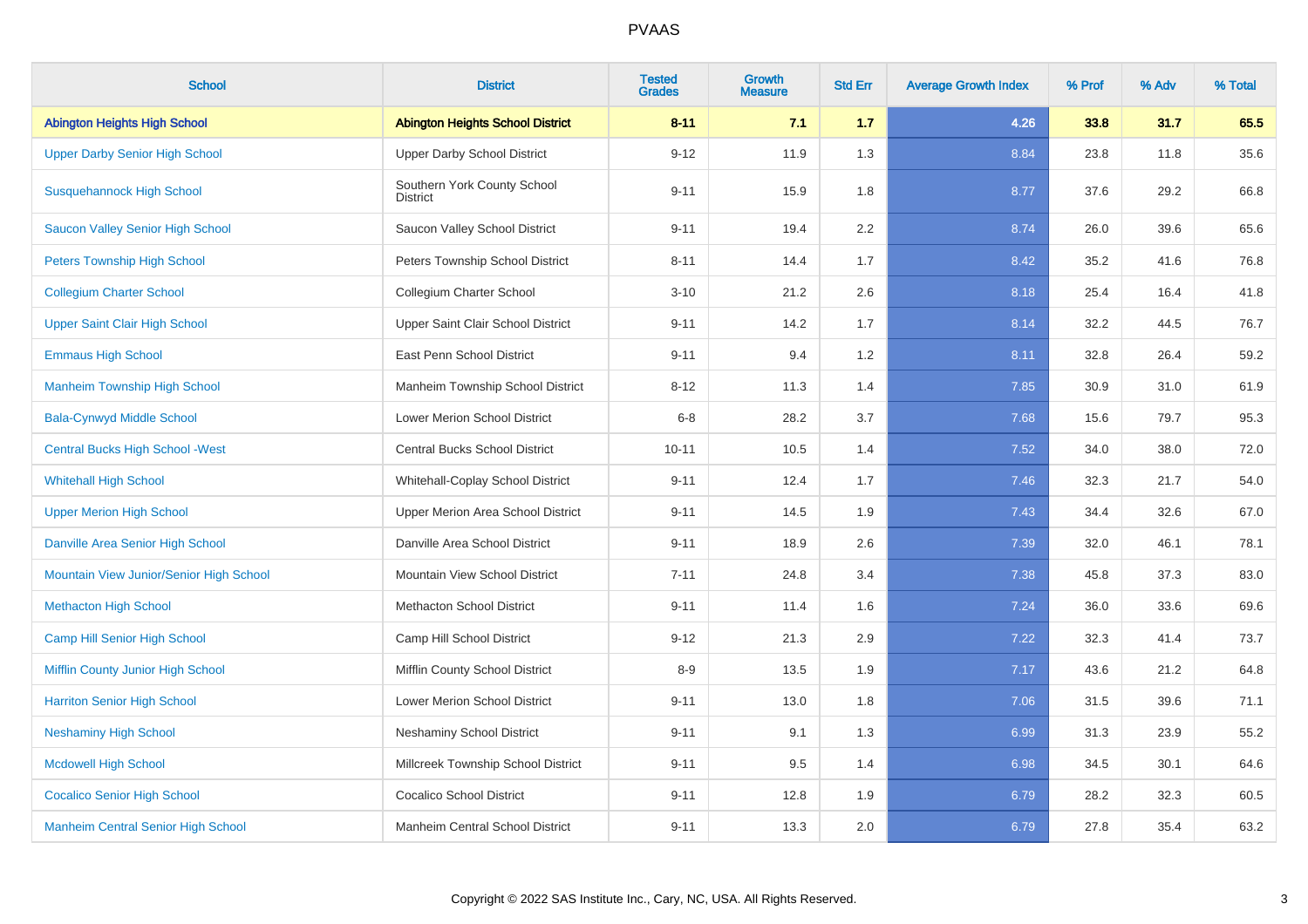| <b>School</b>                               | <b>District</b>                         | <b>Tested</b><br><b>Grades</b> | <b>Growth</b><br><b>Measure</b> | <b>Std Err</b> | <b>Average Growth Index</b> | % Prof | % Adv | % Total |
|---------------------------------------------|-----------------------------------------|--------------------------------|---------------------------------|----------------|-----------------------------|--------|-------|---------|
| <b>Abington Heights High School</b>         | <b>Abington Heights School District</b> | $8 - 11$                       | 7.1                             | 1.7            | 4.26                        | 33.8   | 31.7  | 65.5    |
| James Buchanan High School                  | <b>Tuscarora School District</b>        | $9 - 11$                       | 14.0                            | 2.1            | 6.52                        | 37.1   | 26.3  | 63.4    |
| Armstrong Junior/Senior High School         | Armstrong School District               | $6 - 11$                       | 12.0                            | 1.9            | 6.46                        | 32.6   | 27.7  | 60.3    |
| <b>Franklin Regional Senior High School</b> | Franklin Regional School District       | $9 - 11$                       | 11.7                            | 1.8            | 6.40                        | 30.0   | 35.0  | 65.0    |
| Indiana Area Senior High School             | Indiana Area School District            | $9 - 11$                       | 12.6                            | 2.0            | 6.28                        | 30.0   | 30.4  | 60.3    |
| Juniata Senior High School                  | Juniata County School District          | $8 - 11$                       | 14.9                            | 2.4            | 6.25                        | 23.5   | 22.0  | 45.4    |
| <b>Punxsutawney Area High School</b>        | Punxsutawney Area School District       | $7 - 11$                       | 16.4                            | 2.7            | 6.08                        | 18.6   | 29.0  | 47.6    |
| <b>Blue Mountain High School</b>            | <b>Blue Mountain School District</b>    | $9 - 10$                       | 12.6                            | 2.1            | 6.07                        | 30.7   | 26.1  | 56.8    |
| <b>Agora Cyber Charter School</b>           | Agora Cyber Charter School              | $3 - 11$                       | 14.6                            | 2.4            | 6.03                        | 24.7   | 19.5  | 44.2    |
| <b>Harbor Creek Senior High School</b>      | Harbor Creek School District            | $8 - 11$                       | 13.8                            | 2.3            | 5.98                        | 34.5   | 40.7  | 75.2    |
| Lampeter-Strasburg Senior High School       | Lampeter-Strasburg School District      | $9 - 12$                       | 11.4                            | 1.9            | 5.92                        | 35.4   | 32.3  | 67.7    |
| Pequea Valley High School                   | Pequea Valley School District           | $9 - 11$                       | 18.5                            | 3.1            | 5.92                        | 29.2   | 37.5  | 66.7    |
| Pine-Richland High School                   | <b>Pine-Richland School District</b>    | $8 - 11$                       | 9.7                             | 1.7            | 5.84                        | 42.3   | 35.8  | 78.1    |
| <b>Hickory High School</b>                  | Hermitage School District               | $7 - 12$                       | 14.6                            | 2.5            | 5.82                        | 34.0   | 27.0  | 61.0    |
| <b>Cedar Crest High School</b>              | Cornwall-Lebanon School District        | $9 - 11$                       | 8.7                             | 1.6            | 5.63                        | 28.0   | 20.5  | 48.6    |
| <b>Avon Grove High School</b>               | Avon Grove School District              | $9 - 10$                       | 8.0                             | 1.4            | 5.61                        | 33.7   | 33.2  | 67.0    |
| Lake-Lehman Junior/Senior High School       | Lake-Lehman School District             | $7 - 11$                       | 15.5                            | 2.8            | 5.57                        | 25.8   | 22.5  | 48.3    |
| Penns Valley Area Junior/Senior High School | Penns Valley Area School District       | $6 - 12$                       | 14.6                            | 2.6            | 5.55                        | 29.6   | 23.3  | 52.9    |
| Pennridge High School                       | Pennridge School District               | $9 - 10$                       | 7.9                             | 1.4            | 5.48                        | 32.0   | 27.6  | 59.6    |
| <b>Easton Area High School</b>              | <b>Easton Area School District</b>      | $9 - 12$                       | 7.0                             | 1.3            | 5.43                        | 24.1   | 13.0  | 37.1    |
| <b>Fleetwood Senior High School</b>         | Fleetwood Area School District          | $9 - 10$                       | 10.8                            | 2.0            | 5.43                        | 31.7   | 25.8  | 57.5    |
| West Branch Area High School                | West Branch Area School District        | $9 - 11$                       | 17.6                            | 3.3            | 5.39                        | 47.1   | 19.1  | 66.2    |
| Shikellamy Middle School (8372)             | Shikellamy School District              | $6 - 8$                        | 30.2                            | 5.6            | 5.38                        | 5.0    | 95.0  | 100.0   |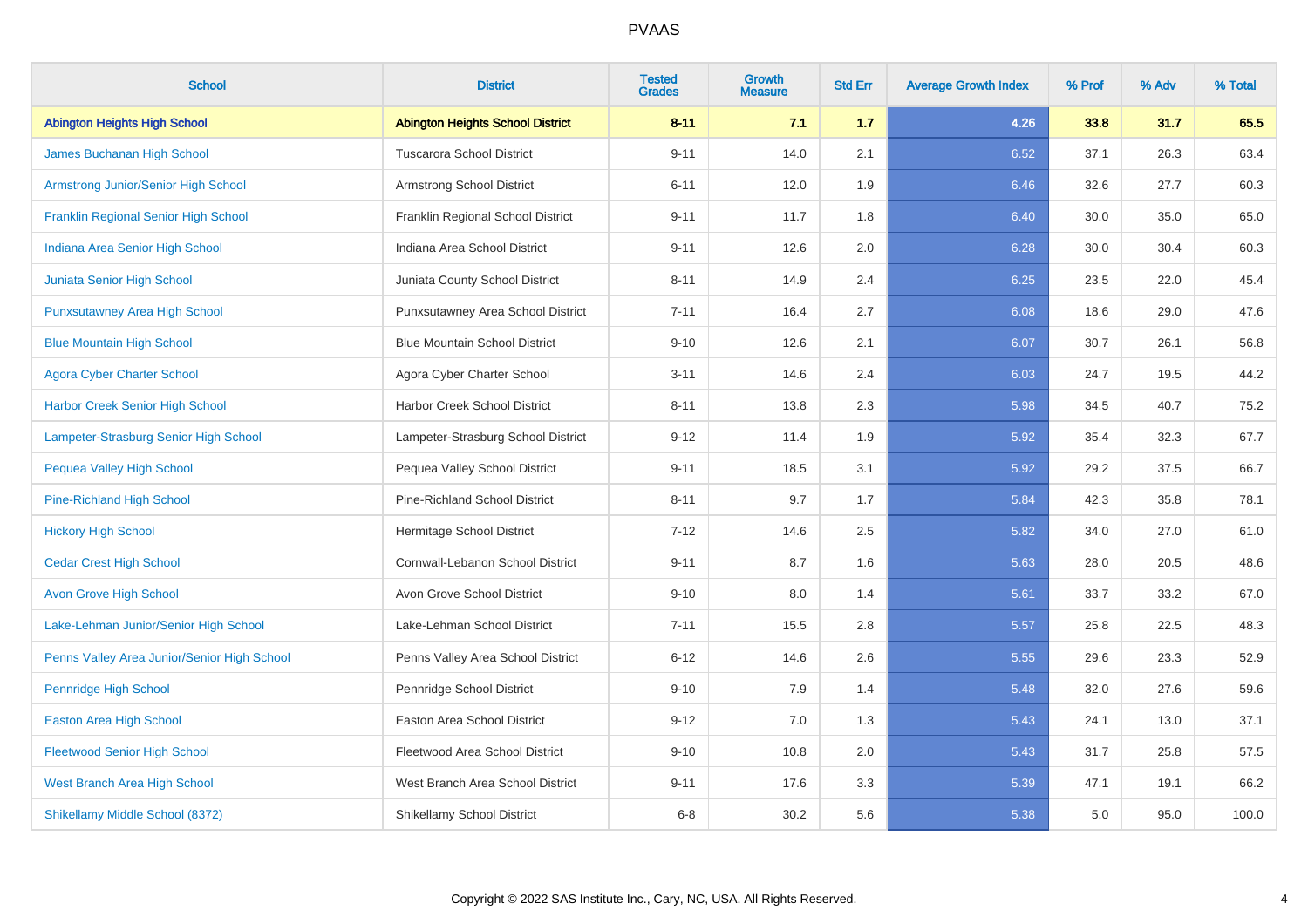| <b>School</b>                                     | <b>District</b>                                   | <b>Tested</b><br><b>Grades</b> | Growth<br><b>Measure</b> | <b>Std Err</b> | <b>Average Growth Index</b> | % Prof | % Adv | % Total |
|---------------------------------------------------|---------------------------------------------------|--------------------------------|--------------------------|----------------|-----------------------------|--------|-------|---------|
| <b>Abington Heights High School</b>               | <b>Abington Heights School District</b>           | $8 - 11$                       | 7.1                      | 1.7            | 4.26                        | 33.8   | 31.7  | 65.5    |
| Pen Argyl Area High School                        | Pen Argyl Area School District                    | $8 - 12$                       | 13.4                     | 2.5            | 5.34                        | 28.5   | 23.8  | 52.3    |
| Penn Manor High School                            | Penn Manor School District                        | $7 - 11$                       | 7.5                      | 1.5            | 5.15                        | 26.7   | 20.5  | 47.2    |
| <b>Belle Vernon Area High School</b>              | Belle Vernon Area School District                 | $9 - 11$                       | 11.7                     | 2.3            | 5.14                        | 31.6   | 25.4  | 57.1    |
| <b>Quaker Valley High School</b>                  | Quaker Valley School District                     | $9 - 11$                       | 12.7                     | 2.5            | 5.13                        | 39.5   | 26.4  | 65.9    |
| Lehighton Area High School                        | Lehighton Area School District                    | $9 - 11$                       | 12.0                     | 2.3            | 5.10                        | 30.5   | 24.9  | 55.3    |
| <b>Berlin Brothersvalley Senior High School</b>   | Berlin Brothersvalley School District             | $9 - 11$                       | 20.3                     | 4.0            | 5.09                        | 28.3   | 41.3  | 69.6    |
| <b>West Perry Senior High School</b>              | West Perry School District                        | $7 - 11$                       | 11.6                     | 2.3            | 5.04                        | 26.9   | 20.5  | 47.4    |
| <b>Iroquois Junior/Senior High School</b>         | Iroquois School District                          | $7 - 11$                       | 14.1                     | 2.8            | 5.03                        | 33.3   | 16.0  | 49.4    |
| <b>Lakeland Junior/Senior High School</b>         | <b>Lakeland School District</b>                   | $7 - 11$                       | 13.9                     | 2.8            | 5.00                        | 22.2   | 21.2  | 43.4    |
| Northern High School                              | Northern York County School District              | $9 - 11$                       | 9.0                      | 1.8            | 4.95                        | 24.3   | 23.1  | 47.4    |
| <b>New Oxford Senior High School</b>              | Conewago Valley School District                   | $7 - 12$                       | 8.2                      | 1.7            | 4.79                        | 41.3   | 19.4  | 60.6    |
| <b>Pennsbury High School</b>                      | Pennsbury School District                         | $7 - 11$                       | 6.0                      | 1.3            | 4.73                        | 37.7   | 27.7  | 65.4    |
| Montrose Area Junior/Senior High School           | Montrose Area School District                     | $7 - 10$                       | 12.8                     | 2.8            | 4.62                        | 37.8   | 28.9  | 66.7    |
| West Allegheny Senior High School                 | West Allegheny School District                    | $9 - 12$                       | 9.1                      | 2.0            | 4.58                        | 37.3   | 27.2  | 64.5    |
| <b>Wallenpaupack Area High School</b>             | Wallenpaupack Area School District                | $8 - 11$                       | 9.3                      | 2.1            | 4.54                        | 28.5   | 18.9  | 47.4    |
| <b>Lower Moreland High School</b>                 | Lower Moreland Township School<br><b>District</b> | $8 - 11$                       | 9.0                      | 2.0            | 4.54                        | 38.2   | 33.2  | 71.4    |
| <b>Coudersport Area Junior/Senior High School</b> | Coudersport Area School District                  | $7 - 11$                       | 15.5                     | 3.4            | 4.53                        | 34.7   | 28.0  | 62.7    |
| <b>Stroudsburg High School</b>                    | Stroudsburg Area School District                  | $10 - 11$                      | 7.5                      | 1.7            | 4.51                        | 29.6   | 14.3  | 43.8    |
| Elizabethtown Area Senior High School             | Elizabethtown Area School District                | $9 - 12$                       | 7.4                      | 1.7            | 4.44                        | 36.4   | 27.6  | 64.0    |
| <b>Ephrata Senior High School</b>                 | Ephrata Area School District                      | $9 - 11$                       | 7.3                      | 1.7            | 4.40                        | 31.6   | 17.1  | 48.8    |
| <b>Laurel High School</b>                         | <b>Laurel School District</b>                     | $9 - 11$                       | 13.7                     | 3.1            | 4.39                        | 30.3   | 15.7  | 46.1    |
| <b>Valley View High School</b>                    | Valley View School District                       | $9 - 11$                       | 9.7                      | 2.2            | 4.39                        | 26.6   | 23.1  | 49.7    |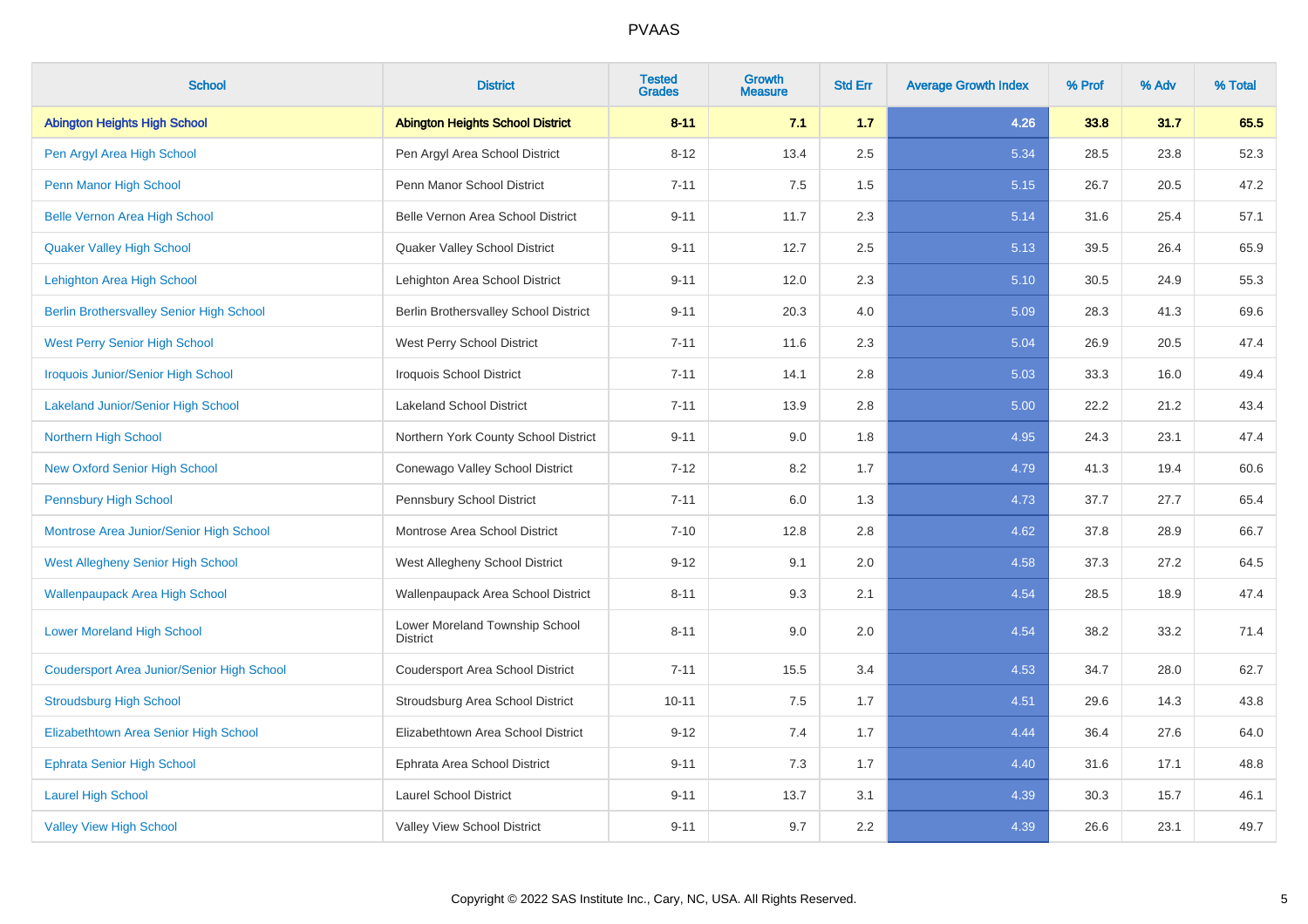| <b>School</b>                           | <b>District</b>                           | <b>Tested</b><br><b>Grades</b> | Growth<br><b>Measure</b> | <b>Std Err</b> | <b>Average Growth Index</b> | % Prof | % Adv | % Total |
|-----------------------------------------|-------------------------------------------|--------------------------------|--------------------------|----------------|-----------------------------|--------|-------|---------|
| <b>Abington Heights High School</b>     | <b>Abington Heights School District</b>   | $8 - 11$                       | 7.1                      | 1.7            | 4.26                        | 33.8   | 31.7  | 65.5    |
| <b>Reading Senior High School</b>       | <b>Reading School District</b>            | $9 - 11$                       | 5.0                      | 1.2            | 4.33                        | 16.8   | 6.0   | 22.8    |
| <b>Maritime Academy Charter School</b>  | Maritime Academy Charter School           | $3 - 10$                       | 13.2                     | 3.1            | 4.29                        | 24.0   | 1.3   | 25.3    |
| <b>Radnor Senior High School</b>        | Radnor Township School District           | $8 - 12$                       | 7.9                      | 1.8            | 4.26                        | 33.0   | 38.3  | 71.3    |
| <b>Abington Heights High School</b>     | <b>Abington Heights School District</b>   | $8 - 11$                       | 7.1                      | 1.7            | 4.26                        | 33.8   | 31.7  | 65.5    |
| <b>Hazleton Area High School</b>        | Hazleton Area School District             | $9 - 11$                       | 6.6                      | 1.6            | 4.26                        | 20.5   | 9.0   | 29.5    |
| Pennsylvania Leadership Charter School  | Pennsylvania Leadership Charter<br>School | $3 - 11$                       | 8.0                      | 1.9            | 4.22                        | 33.1   | 27.8  | 60.9    |
| Phoenixville Area High School           | Phoenixville Area School District         | $9 - 11$                       | 7.6                      | 1.8            | 4.20                        | 32.3   | 27.6  | 59.8    |
| <b>Dallas Senior High School</b>        | <b>Dallas School District</b>             | $9 - 11$                       | 8.5                      | 2.1            | 4.12                        | 32.4   | 22.4  | 54.8    |
| Eisenhower M/Hs                         | Warren County School District             | $6 - 11$                       | 13.4                     | 3.3            | 4.12                        | 27.3   | 8.7   | 36.0    |
| Dover Area High School                  | Dover Area School District                | $9 - 12$                       | 7.7                      | 1.9            | 4.08                        | 33.0   | 18.7  | 51.7    |
| <b>Warrior Run High School</b>          | Warrior Run School District               | $8 - 11$                       | 11.0                     | 2.7            | 4.08                        | 34.1   | 16.8  | 50.9    |
| <b>Hampton High School</b>              | Hampton Township School District          | $9 - 11$                       | 7.9                      | 2.0            | 4.03                        | 37.9   | 39.2  | 77.0    |
| <b>Central High School</b>              | Spring Cove School District               | $9 - 11$                       | 9.6                      | 2.4            | 4.00                        | 31.8   | 25.4  | 57.1    |
| Penn Wood High School                   | William Penn School District              | $9 - 12$                       | 7.6                      | 1.9            | 3.97                        | 14.0   | 7.2   | 21.3    |
| Mifflin County High School              | Mifflin County School District            | $10 - 11$                      | 10.8                     | 2.7            | 3.95                        | 14.2   | 0.0   | 14.2    |
| <b>Welsh Valley Middle School</b>       | Lower Merion School District              | $6 - 10$                       | 18.2                     | 4.7            | 3.89                        | 19.4   | 75.0  | 94.4    |
| <b>Bucktail High School</b>             | Keystone Central School District          | $9 - 10$                       | 19.1                     | 5.0            | 3.86                        | 30.4   | 17.4  | 47.8    |
| Oil City Senior High School             | Oil City Area School District             | $9 - 11$                       | 9.3                      | 2.4            | 3.83                        | 29.1   | 13.1  | 42.2    |
| <b>York Suburban Senior High School</b> | York Suburban School District             | $8 - 11$                       | 7.9                      | 2.1            | 3.80                        | 24.9   | 31.2  | 56.1    |
| <b>Conestoga Senior High School</b>     | Tredyffrin-Easttown School District       | $9 - 10$                       | 9.1                      | 2.4            | 3.77                        | 35.2   | 35.8  | 71.0    |
| Mars Area Senior High School            | Mars Area School District                 | $8 - 10$                       | 7.1                      | 1.9            | 3.69                        | 36.7   | 32.4  | 69.1    |
| North Pocono High School                | North Pocono School District              | $9 - 11$                       | 13.6                     | 3.7            | 3.68                        | 31.4   | 33.3  | 64.7    |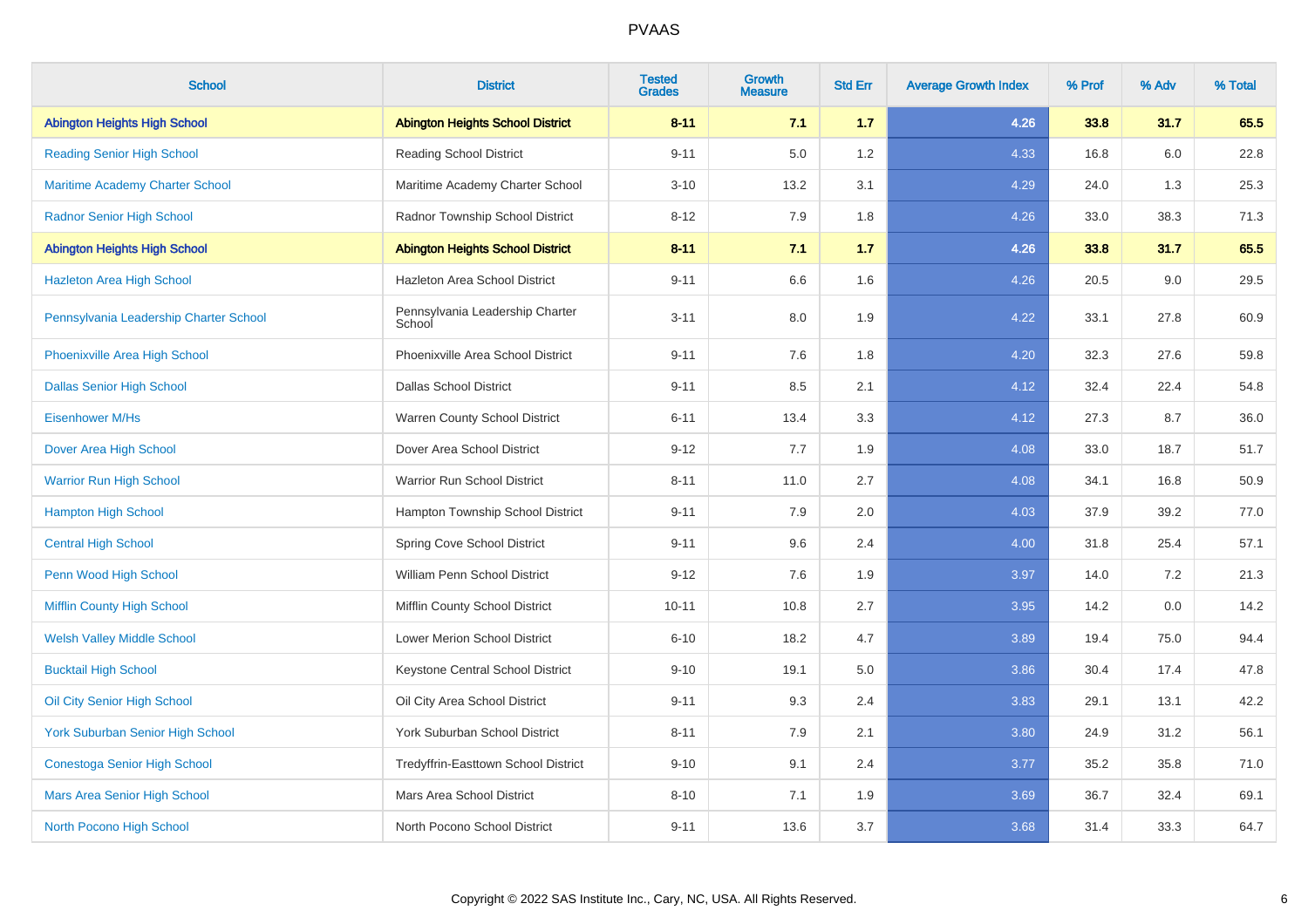| <b>School</b>                                    | <b>District</b>                                    | <b>Tested</b><br><b>Grades</b> | <b>Growth</b><br><b>Measure</b> | <b>Std Err</b> | <b>Average Growth Index</b> | % Prof | % Adv | % Total |
|--------------------------------------------------|----------------------------------------------------|--------------------------------|---------------------------------|----------------|-----------------------------|--------|-------|---------|
| <b>Abington Heights High School</b>              | <b>Abington Heights School District</b>            | $8 - 11$                       | 7.1                             | 1.7            | 4.26                        | 33.8   | 31.7  | 65.5    |
| <b>Bellefonte Area High School</b>               | Bellefonte Area School District                    | $9 - 11$                       | 7.2                             | 2.0            | 3.63                        | 28.8   | 21.5  | 50.2    |
| Cambridge Springs Junior/Senior High School      | Penncrest School District                          | $7 - 11$                       | 11.1                            | 3.1            | 3.61                        | 28.6   | 31.2  | 59.7    |
| <b>Conrad Weiser High School</b>                 | Conrad Weiser Area School District                 | $9 - 11$                       | 7.6                             | 2.1            | 3.60                        | 28.2   | 14.4  | 42.6    |
| <b>Fairview High School</b>                      | <b>Fairview School District</b>                    | $9 - 11$                       | 8.6                             | 2.4            | 3.58                        | 41.9   | 34.9  | 76.7    |
| South Fayette Township High School               | South Fayette Township School<br><b>District</b>   | $9 - 11$                       | 6.4                             | 1.8            | 3.55                        | 32.2   | 38.3  | 70.5    |
| <b>Steel Valley Senior High School</b>           | <b>Steel Valley School District</b>                | $9 - 11$                       | 11.8                            | 3.3            | 3.53                        | 34.8   | 10.1  | 44.9    |
| Kutztown Area Senior High School                 | Kutztown Area School District                      | $9 - 12$                       | 9.8                             | 2.8            | 3.51                        | 38.5   | 14.6  | 53.2    |
| <b>Wilmington Area High School</b>               | Wilmington Area School District                    | $8 - 11$                       | 11.4                            | 3.3            | 3.44                        | 30.1   | 25.3  | 55.4    |
| Apollo-Ridge High School                         | Apollo-Ridge School District                       | $9 - 12$                       | 10.2                            | 2.9            | 3.44                        | 34.0   | 9.4   | 43.4    |
| Upper Dauphin Area High School                   | Upper Dauphin Area School District                 | $9 - 11$                       | 17.2                            | 5.1            | 3.36                        | 37.5   | 26.8  | 64.3    |
| <b>Upper Perkiomen High School</b>               | Upper Perkiomen School District                    | $9 - 11$                       | 6.3                             | 1.9            | 3.36                        | 25.4   | 19.9  | 45.4    |
| <b>Lower Dauphin High School</b>                 | Lower Dauphin School District                      | $9 - 10$                       | 5.8                             | 1.7            | 3.31                        | 30.9   | 27.0  | 57.9    |
| <b>Greenwood High School</b>                     | <b>Greenwood School District</b>                   | $9 - 11$                       | 11.8                            | 3.6            | 3.29                        | 31.2   | 32.8  | 63.9    |
| Kane Area High School                            | Kane Area School District                          | $9 - 10$                       | 9.3                             | 2.9            | 3.25                        | 31.4   | 19.8  | 51.2    |
| <b>Bald Eagle Area Junior/Senior High School</b> | <b>Bald Eagle Area School District</b>             | $6 - 11$                       | 8.1                             | 2.5            | 3.23                        | 31.6   | 15.6  | 47.3    |
| <b>Red Land Senior High School</b>               | <b>West Shore School District</b>                  | $9 - 11$                       | 5.4                             | 1.7            | 3.18                        | 35.5   | 16.1  | 51.6    |
| <b>Avon Grove Charter School</b>                 | Avon Grove Charter School                          | $3 - 11$                       | 9.8                             | 3.1            | 3.18                        | 32.4   | 26.0  | 58.4    |
| <b>Allegheny-Clarion Valley High School</b>      | Allegheny-Clarion Valley School<br><b>District</b> | $7 - 10$                       | 12.9                            | 4.1            | 3.17                        | 33.3   | 19.0  | 52.4    |
| 21st Century Cyber Charter School                | 21st Century Cyber Charter School                  | $6 - 12$                       | 6.6                             | 2.1            | 3.16                        | 29.0   | 21.8  | 50.8    |
| <b>Line Mountain High School</b>                 | Line Mountain School District                      | $9 - 11$                       | 12.2                            | 3.9            | 3.13                        | 40.4   | 42.3  | 82.7    |
| Capital Area School for the Arts Charter School  | Capital Area School for the Arts<br>Charter School | $9 - 11$                       | 14.2                            | 4.5            | 3.13                        | 27.5   | 30.0  | 57.5    |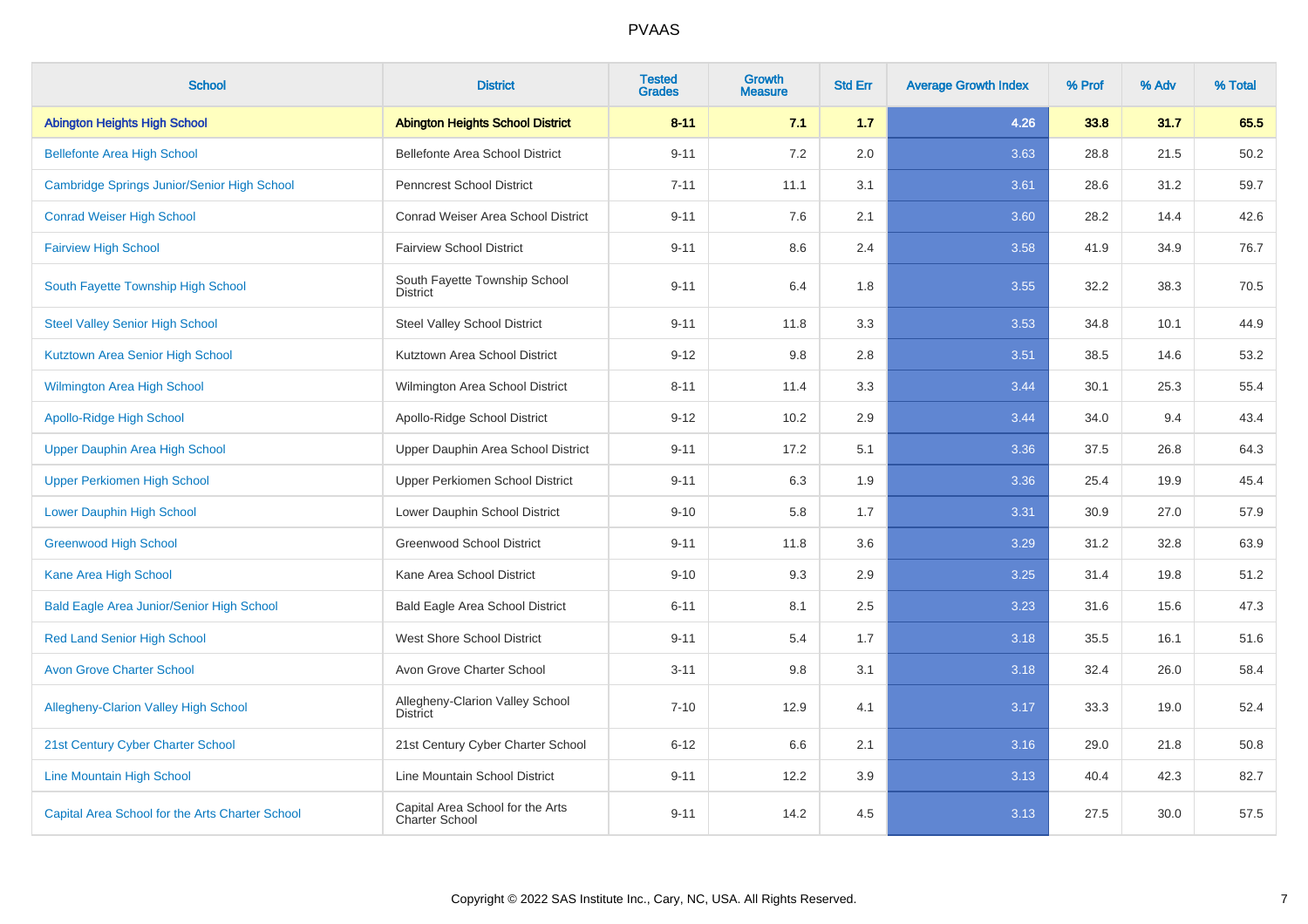| <b>School</b>                                      | <b>District</b>                                       | <b>Tested</b><br><b>Grades</b> | Growth<br><b>Measure</b> | <b>Std Err</b> | <b>Average Growth Index</b> | % Prof | % Adv | % Total |
|----------------------------------------------------|-------------------------------------------------------|--------------------------------|--------------------------|----------------|-----------------------------|--------|-------|---------|
| <b>Abington Heights High School</b>                | <b>Abington Heights School District</b>               | $8 - 11$                       | 7.1                      | 1.7            | 4.26                        | 33.8   | 31.7  | 65.5    |
| <b>Canton Junior/Senior High School</b>            | Canton Area School District                           | $7 - 11$                       | 8.9                      | 2.9            | 3.11                        | 13.8   | 23.0  | 36.8    |
| <b>Knoch High School</b>                           | South Butler County School District                   | $9 - 10$                       | 6.9                      | 2.2            | 3.08                        | 37.8   | 19.2  | 57.0    |
| <b>Great Valley High School</b>                    | <b>Great Valley School District</b>                   | $9 - 11$                       | 5.9                      | 2.0            | 2.99                        | 33.8   | 33.5  | 67.3    |
| <b>Meadville Area Senior High School</b>           | <b>Crawford Central School District</b>               | $9 - 11$                       | 7.1                      | 2.4            | 2.97                        | 27.6   | 14.7  | 42.2    |
| Lankenau High School                               | Philadelphia City School District                     | $9 - 10$                       | 8.8                      | 3.0            | 2.96                        | 21.5   | 3.8   | 25.3    |
| St Marys Area Senior High School                   | Saint Marys Area School District                      | $9 - 11$                       | 6.6                      | 2.2            | 2.96                        | 35.4   | 18.3  | 53.7    |
| <b>Donegal High School</b>                         | Donegal School District                               | $8 - 12$                       | 6.3                      | 2.1            | 2.95                        | 34.1   | 23.1  | 57.2    |
| <b>Tamaqua Area Senior High School</b>             | Tamaqua Area School District                          | $9 - 12$                       | 6.9                      | 2.4            | 2.93                        | 34.3   | 17.5  | 51.8    |
| <b>Bedford Senior High School</b>                  | <b>Bedford Area School District</b>                   | $9 - 11$                       | 6.9                      | 2.4            | 2.90                        | 31.0   | 20.6  | 51.6    |
| <b>Palisades High School</b>                       | Palisades School District                             | $9 - 11$                       | 8.3                      | 2.9            | 2.87                        | 27.8   | 20.3  | 48.1    |
| <b>Commonwealth Charter Academy Charter School</b> | Commonwealth Charter Academy<br><b>Charter School</b> | $3 - 10$                       | 4.2                      | 1.6            | 2.68                        | 27.0   | 15.6  | 42.5    |
| Homer-Center Junior/Senior High School             | Homer-Center School District                          | $7 - 11$                       | 9.3                      | 3.5            | 2.68                        | 38.0   | 17.7  | 55.8    |
| Northern Lehigh Senior High School                 | Northern Lehigh School District                       | $9 - 12$                       | 6.6                      | 2.5            | 2.63                        | 21.4   | 18.0  | 39.3    |
| Red Lion Area Senior High School                   | Red Lion Area School District                         | $9 - 11$                       | 5.0                      | 1.9            | 2.59                        | 32.3   | 21.5  | 53.8    |
| <b>Bentworth Senior High School</b>                | <b>Bentworth School District</b>                      | $9 - 11$                       | 7.6                      | 3.0            | 2.57                        | 26.6   | 17.0  | 43.6    |
| Huntingdon Area Senior High School                 | Huntingdon Area School District                       | $9 - 11$                       | 6.4                      | 2.6            | 2.51                        | 27.8   | 17.4  | 45.2    |
| East Pennsboro Area Senior High School             | East Pennsboro Area School District                   | $9 - 11$                       | 5.3                      | 2.1            | 2.50                        | 36.8   | 16.9  | 53.7    |
| <b>Mckeesport Area Senior High School</b>          | Mckeesport Area School District                       | $9 - 12$                       | 5.3                      | 2.2            | 2.48                        | 21.1   | 4.4   | 25.5    |
| <b>Brandywine Heights High School</b>              | Brandywine Heights Area School<br><b>District</b>     | $9 - 11$                       | 6.2                      | 2.5            | 2.44                        | 27.7   | 28.6  | 56.2    |
| <b>Strath Haven High School</b>                    | Wallingford-Swarthmore School<br><b>District</b>      | $9 - 10$                       | 5.3                      | 2.2            | 2.42                        | 33.3   | 37.1  | 70.4    |
| Northampton Area High School                       | Northampton Area School District                      | $9 - 11$                       | 3.7                      | 1.5            | 2.41                        | 29.8   | 17.9  | 47.7    |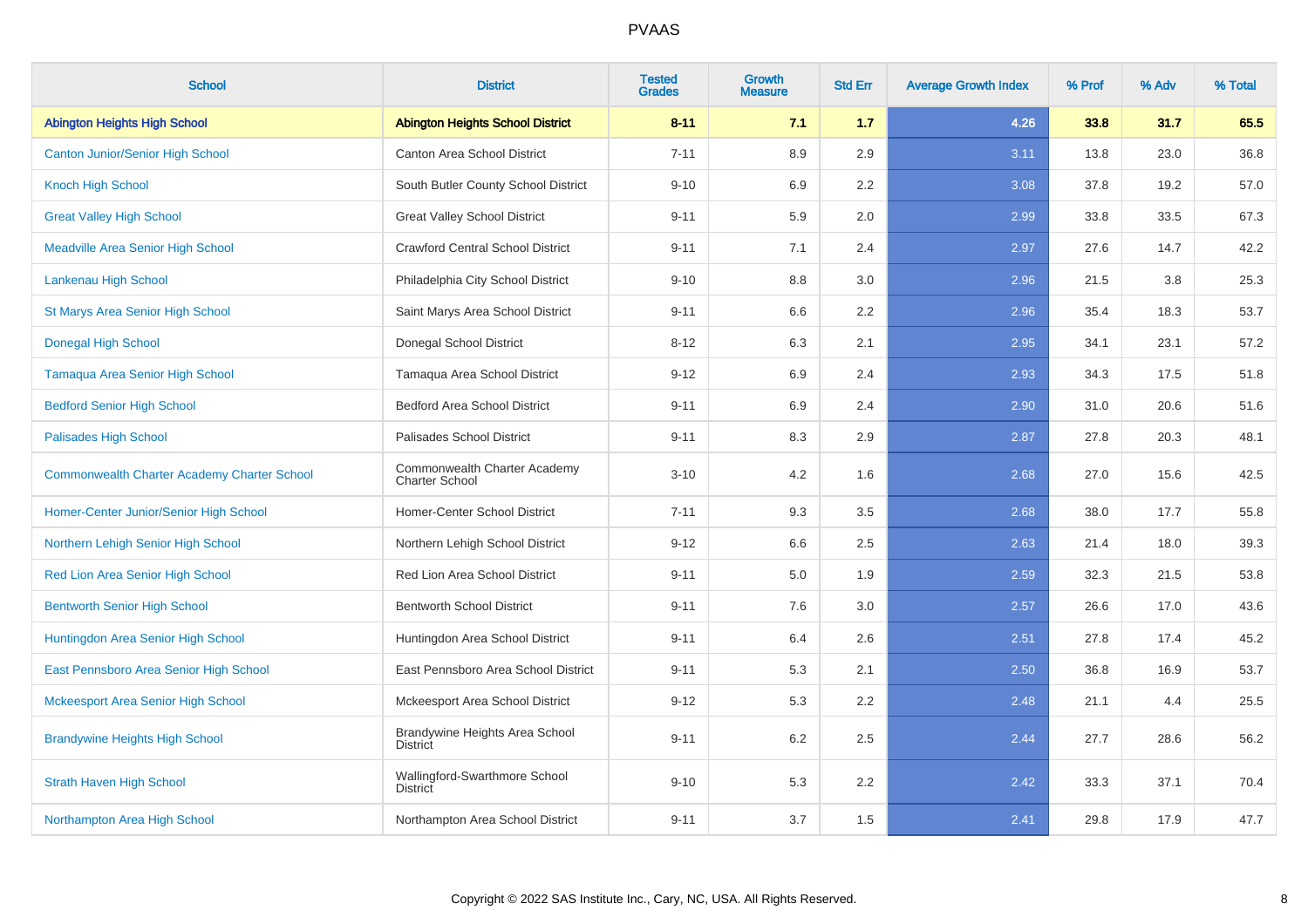| <b>School</b>                                  | <b>District</b>                                  | <b>Tested</b><br><b>Grades</b> | <b>Growth</b><br><b>Measure</b> | <b>Std Err</b> | <b>Average Growth Index</b> | % Prof | % Adv | % Total |
|------------------------------------------------|--------------------------------------------------|--------------------------------|---------------------------------|----------------|-----------------------------|--------|-------|---------|
| <b>Abington Heights High School</b>            | <b>Abington Heights School District</b>          | $8 - 11$                       | 7.1                             | $1.7$          | 4.26                        | 33.8   | 31.7  | 65.5    |
| <b>Blue Ridge High School</b>                  | <b>Blue Ridge School District</b>                | $9 - 11$                       | 8.9                             | 3.7            | 2.41                        | 29.6   | 9.3   | 38.9    |
| <b>Glendale Junior/Senior High School</b>      | <b>Glendale School District</b>                  | $7 - 10$                       | 8.4                             | 3.5            | 2.40                        | 42.6   | 9.3   | 51.8    |
| Northeastern Senior High School                | Northeastern York School District                | $8 - 11$                       | 4.2                             | 1.8            | 2.35                        | 32.7   | 21.0  | 53.7    |
| <b>Brookville Junior/Senior High School</b>    | <b>Brookville Area School District</b>           | $7 - 11$                       | 7.3                             | 3.1            | 2.35                        | 46.1   | 14.6  | 60.7    |
| <b>Stroudsburg Junior High School</b>          | Stroudsburg Area School District                 | $8 - 9$                        | 10.2                            | 4.4            | 2.31                        | 36.8   | 50.0  | 86.8    |
| <b>Williamson Senior High School</b>           | Northern Tioga School District                   | $7 - 10$                       | 7.2                             | 3.1            | 2.30                        | 31.1   | 20.3  | 51.4    |
| <b>Muncy Junior/Senior High School</b>         | <b>Muncy School District</b>                     | $7 - 11$                       | 7.4                             | 3.3            | 2.27                        | 37.6   | 18.8  | 56.4    |
| <b>Boiling Springs High School</b>             | South Middleton School District                  | $9 - 11$                       | 4.9                             | 2.2            | 2.21                        | 31.1   | 16.4  | 47.5    |
| <b>Mastery Charter School - Hardy Williams</b> | Mastery Charter School - Hardy<br>Williams       | $3 - 11$                       | 6.6                             | 3.0            | 2.21                        | 24.7   | 1.2   | 25.9    |
| West Shamokin Junior/Senior High School        | Armstrong School District                        | $7 - 10$                       | 5.9                             | 2.7            | 2.20                        | 33.3   | 18.1  | 51.4    |
| Eastern Lebanon County Senior High School      | Eastern Lebanon County School<br><b>District</b> | $9 - 11$                       | 4.7                             | 2.1            | 2.20                        | 23.5   | 11.5  | 35.0    |
| <b>Benton Area High School</b>                 | <b>Benton Area School District</b>               | $9 - 10$                       | 8.6                             | 4.0            | 2.14                        | 35.7   | 28.6  | 64.3    |
| Spring Grove Area High School                  | Spring Grove Area School District                | $9 - 11$                       | 4.3                             | 2.0            | 2.13                        | 30.0   | 23.0  | 53.0    |
| <b>Harrisburg High School</b>                  | Harrisburg City School District                  | $9 - 11$                       | 5.7                             | 2.7            | 2.11                        | 2.1    | 0.7   | 2.8     |
| Perkiomen Valley High School                   | Perkiomen Valley School District                 | $9 - 11$                       | 3.1                             | 1.5            | 2.11                        | 35.0   | 25.3  | 60.3    |
| <b>United Junior/Senior High School</b>        | <b>United School District</b>                    | $7 - 11$                       | 6.9                             | 3.3            | 2.05                        | 38.8   | 16.3  | 55.0    |
| <b>Central Valley High School</b>              | Central Valley School District                   | $9 - 10$                       | 5.3                             | 2.6            | 2.05                        | 37.8   | 18.5  | 56.3    |
| <b>Oswayo Valley High School</b>               | Oswayo Valley School District                    | $9 - 12$                       | 10.4                            | 5.1            | 2.02                        | 26.5   | 44.1  | 70.6    |
| Mt Lebanon Senior High School                  | Mt Lebanon School District                       | $8 - 11$                       | 2.7                             | 1.3            | 2.02                        | 39.3   | 37.4  | 76.8    |
| Pennsylvania Distance Learning Charter School  | Pennsylvania Distance Learning<br>Charter School | $3 - 12$                       | 6.8                             | 3.4            | 1.99                        | 19.8   | 6.2   | 25.9    |
| Sayre Area High School                         | Sayre Area School District                       | $7 - 11$                       | 6.3                             | 3.2            | 1.99                        | 30.3   | 21.0  | 51.3    |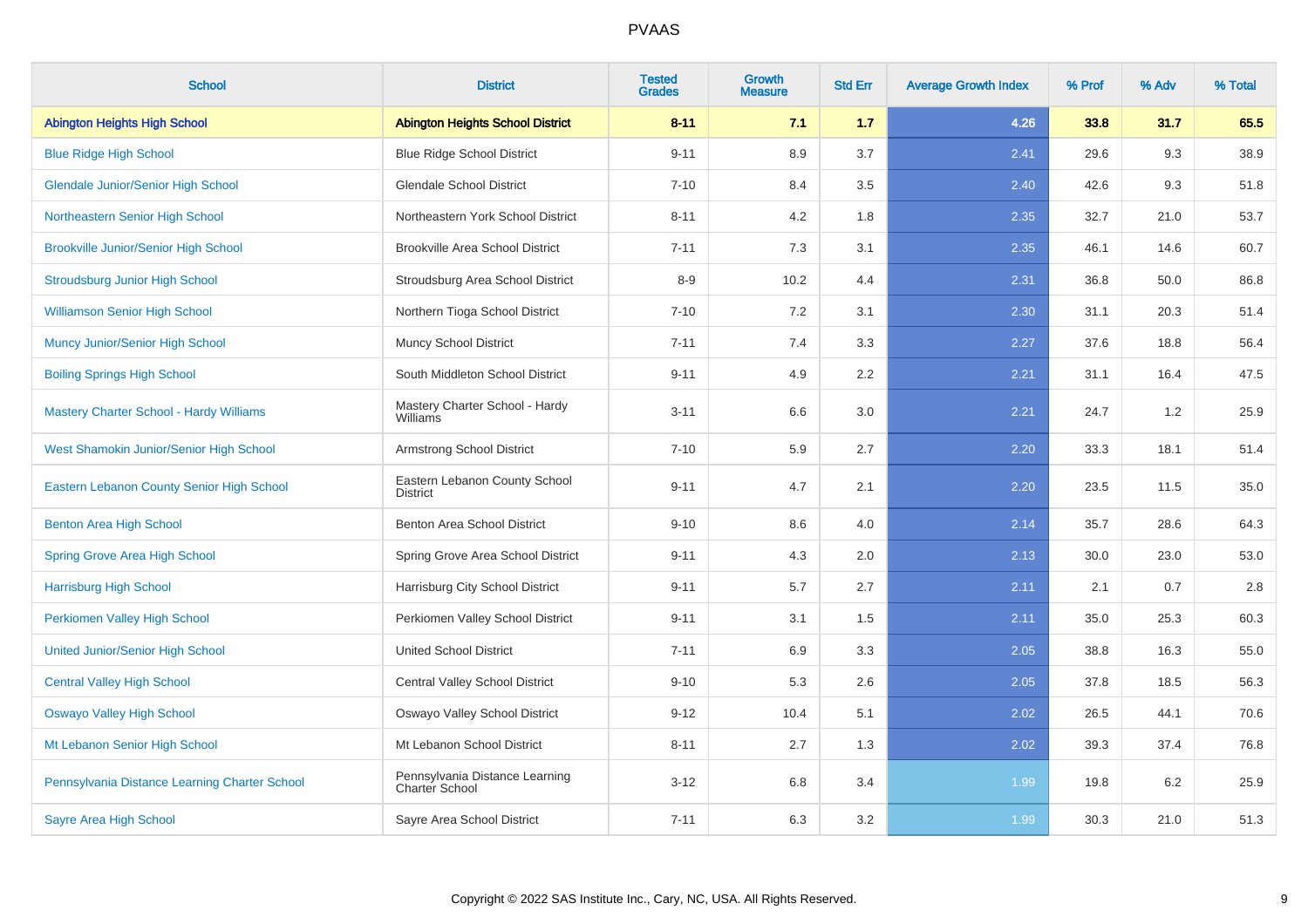| <b>School</b>                                     | <b>District</b>                                 | <b>Tested</b><br><b>Grades</b> | <b>Growth</b><br><b>Measure</b> | <b>Std Err</b> | <b>Average Growth Index</b> | % Prof | % Adv | % Total |
|---------------------------------------------------|-------------------------------------------------|--------------------------------|---------------------------------|----------------|-----------------------------|--------|-------|---------|
| <b>Abington Heights High School</b>               | <b>Abington Heights School District</b>         | $8 - 11$                       | 7.1                             | 1.7            | 4.26                        | 33.8   | 31.7  | 65.5    |
| <b>Waynesboro Area Senior High School</b>         | Waynesboro Area School District                 | $9 - 12$                       | 3.5                             | 1.8            | 1.97                        | 26.0   | 23.5  | 49.5    |
| <b>Wyalusing Valley Junior/Senior High School</b> | <b>Wyalusing Area School District</b>           | $7 - 12$                       | 6.2                             | 3.2            | 1.95                        | 38.6   | 12.9  | 51.4    |
| Penn Trafford High School                         | Penn-Trafford School District                   | $9 - 11$                       | 3.4                             | 1.7            | 1.94                        | 46.3   | 26.2  | 72.5    |
| Leechburg Area High School                        | Leechburg Area School District                  | $8 - 11$                       | 7.6                             | 3.9            | 1.93                        | 37.7   | 4.9   | 42.6    |
| Port Allegany Junior/Senior High School           | Port Allegany School District                   | $7 - 11$                       | 7.1                             | 3.8            | 1.89                        | 26.4   | 11.3  | 37.7    |
| <b>Gateway Senior High School</b>                 | <b>Gateway School District</b>                  | $9 - 11$                       | 3.6                             | 2.0            | 1.81                        | 35.7   | 18.5  | 54.2    |
| Fort Leboeuf Senior High School                   | Fort Leboeuf School District                    | $8 - 11$                       | 4.0                             | 2.2            | 1.79                        | 32.0   | 16.8  | 48.8    |
| <b>Halifax Area High School</b>                   | Halifax Area School District                    | $9 - 11$                       | 6.3                             | 3.5            | 1.79                        | 32.1   | 18.9  | 50.9    |
| <b>Salisbury Senior High School</b>               | Salisbury Township School District              | $9 - 11$                       | 6.3                             | 3.6            | 1.77                        | 24.4   | 12.6  | 37.0    |
| Multicultural Academy Charter School              | Multicultural Academy Charter<br>School         | $9 - 11$                       | 6.0                             | 3.4            | 1.77                        | 12.3   | 0.0   | 12.3    |
| South Western Senior High School                  | South Western School District                   | $9 - 12$                       | 2.9                             | 1.7            | 1.73                        | 36.2   | 19.7  | 55.9    |
| <b>Frankford High School</b>                      | Philadelphia City School District               | $9 - 11$                       | 6.5                             | 3.8            | 1.70                        | 0.0    | 1.8   | 1.8     |
| Conestoga Valley Senior High School               | Conestoga Valley School District                | $9 - 11$                       | 2.8                             | 1.7            | 1.68                        | 35.0   | 23.5  | 58.5    |
| Susquehanna Township High School                  | Susquehanna Township School<br><b>District</b>  | $9 - 12$                       | 4.5                             | 2.7            | 1.68                        | 19.0   | 13.1  | 32.0    |
| Smethport Area Junior/Senior High School          | Smethport Area School District                  | $7 - 12$                       | 6.4                             | 3.8            | 1.67                        | 24.6   | 20.0  | 44.6    |
| Dr Robert Ketterer Charter School Inc             | Dr Robert Ketterer Charter School<br><b>Inc</b> | $6 - 12$                       | 7.1                             | 4.3            | 1.66                        | 7.3    | 1.7   | 9.0     |
| Northern Potter Junior/Senior High School         | Northern Potter School District                 | $7 - 12$                       | 7.4                             | 4.6            | 1.61                        | 30.6   | 11.1  | 41.7    |
| West Chester Henderson High School                | West Chester Area School District               | $9 - 10$                       | 3.0                             | 1.9            | 1.61                        | 39.2   | 24.2  | 63.4    |
| <b>Western Wayne High School</b>                  | Western Wayne School District                   | $9 - 11$                       | 4.1                             | 2.6            | 1.60                        | 30.8   | 16.2  | 47.0    |
| <b>Midd-West High School</b>                      | Midd-West School District                       | $7 - 11$                       | 4.0                             | 2.5            | 1.59                        | 28.6   | 25.0  | 53.6    |
| <b>Ringgold Senior High School</b>                | <b>Ringgold School District</b>                 | $9 - 11$                       | 3.4                             | 2.2            | 1.58                        | 23.8   | 13.3  | 37.1    |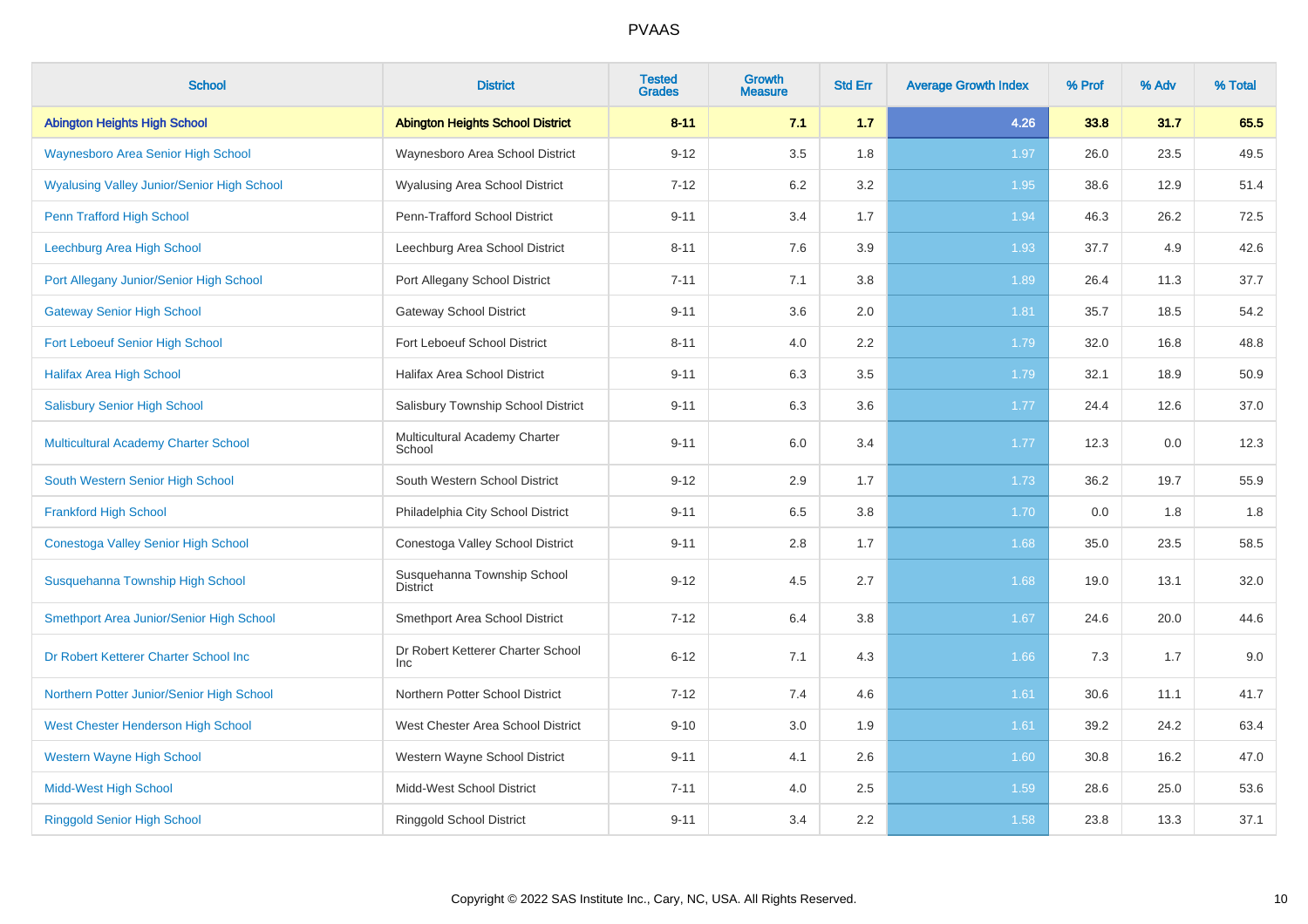| <b>School</b>                                     | <b>District</b>                                    | <b>Tested</b><br><b>Grades</b> | <b>Growth</b><br><b>Measure</b> | <b>Std Err</b> | <b>Average Growth Index</b> | % Prof | % Adv | % Total |
|---------------------------------------------------|----------------------------------------------------|--------------------------------|---------------------------------|----------------|-----------------------------|--------|-------|---------|
| <b>Abington Heights High School</b>               | <b>Abington Heights School District</b>            | $8 - 11$                       | 7.1                             | 1.7            | 4.26                        | 33.8   | 31.7  | 65.5    |
| Cowanesque Valley Junior/Senior High School       | Northern Tioga School District                     | $7 - 12$                       | 6.3                             | 4.0            | 1.56                        | 19.8   | 14.0  | 33.7    |
| Philipsburg-Osceola Area High School              | Philipsburg-Osceola Area School<br><b>District</b> | $9 - 11$                       | 4.6                             | 3.0            | 1.56                        | 22.5   | 16.2  | 38.8    |
| <b>Chestnut Ridge Senior High School</b>          | Chestnut Ridge School District                     | $8 - 12$                       | 4.5                             | 2.9            | 1.56                        | 33.2   | 11.0  | 44.2    |
| Conemaugh Township Area Middle/Senior High School | Conemaugh Township Area School<br><b>District</b>  | $6 - 12$                       | 5.3                             | 3.5            | 1.52                        | 30.9   | 27.8  | 58.8    |
| <b>Kensington High School</b>                     | Philadelphia City School District                  | $9 - 11$                       | 4.9                             | 3.2            | 1.52                        | 0.0    | 0.0   | 0.0     |
| Saegertown Junior/Senior High School              | <b>Penncrest School District</b>                   | $7 - 11$                       | 4.4                             | 2.9            | 1.50                        | 36.9   | 14.3  | 51.2    |
| <b>Solanco High School</b>                        | Solanco School District                            | $9 - 11$                       | 2.7                             | 1.8            | 1.49                        | 27.2   | 15.0  | 42.3    |
| <b>Parkway West</b>                               | Philadelphia City School District                  | $9 - 10$                       | 5.3                             | 3.6            | 1.48                        | 13.5   | 1.9   | 15.4    |
| <b>Purchase Line Junior/Senior High School</b>    | <b>Purchase Line School District</b>               | $7 - 12$                       | 4.8                             | 3.3            | 1.44                        | 32.3   | 9.0   | 41.4    |
| Keystone Junior/Senior High School                | <b>Keystone School District</b>                    | $7 - 11$                       | 8.3                             | 5.8            | 1.43                        | 35.0   | 45.0  | 80.0    |
| <b>Upper Dublin High School</b>                   | Upper Dublin School District                       | $9 - 12$                       | 2.5                             | 1.8            | 1.42                        | 34.7   | 30.0  | 64.7    |
| <b>Bloomsburg Area High School</b>                | Bloomsburg Area School District                    | $8 - 10$                       | 4.9                             | 3.4            | 1.41                        | 36.5   | 20.6  | 57.1    |
| <b>William Tennent High School</b>                | <b>Centennial School District</b>                  | $6 - 10$                       | 2.1                             | 1.5            | 1.40                        | 23.6   | 12.4  | 36.0    |
| <b>Bellwood-Antis High School</b>                 | Bellwood-Antis School District                     | $9 - 10$                       | 3.9                             | 2.8            | 1.39                        | 40.9   | 19.4  | 60.2    |
| <b>Mastery Charter School - Thomas Campus</b>     | Mastery Charter School - Thomas<br>Campus          | $3 - 10$                       | 7.9                             | 5.7            | 1.39                        | 12.5   | 0.0   | 12.5    |
| Johnsonburg Area High School                      | Johnsonburg Area School District                   | $7 - 11$                       | 5.4                             | 3.9            | 1.38                        | 35.5   | 11.8  | 47.4    |
| <b>Athens Area High School</b>                    | Athens Area School District                        | $9 - 11$                       | 3.2                             | 2.3            | 1.37                        | 34.9   | 12.3  | 47.3    |
| <b>Newport High School</b>                        | <b>Newport School District</b>                     | $9 - 12$                       | 4.3                             | 3.3            | 1.32                        | 38.8   | 10.4  | 49.2    |
| Pennsylvania Virtual Charter School               | Pennsylvania Virtual Charter School                | $3 - 11$                       | 4.4                             | 3.4            | 1.31                        | 29.8   | 21.2  | 51.0    |
| <b>Haverford Senior High School</b>               | Haverford Township School District                 | $9 - 11$                       | 1.8                             | 1.4            | 1.31                        | 36.7   | 26.3  | 63.0    |
| <b>Academy Park High School</b>                   | Southeast Delco School District                    | $9 - 10$                       | 4.5                             | 3.5            | 1.29                        | 18.6   | 3.4   | 22.0    |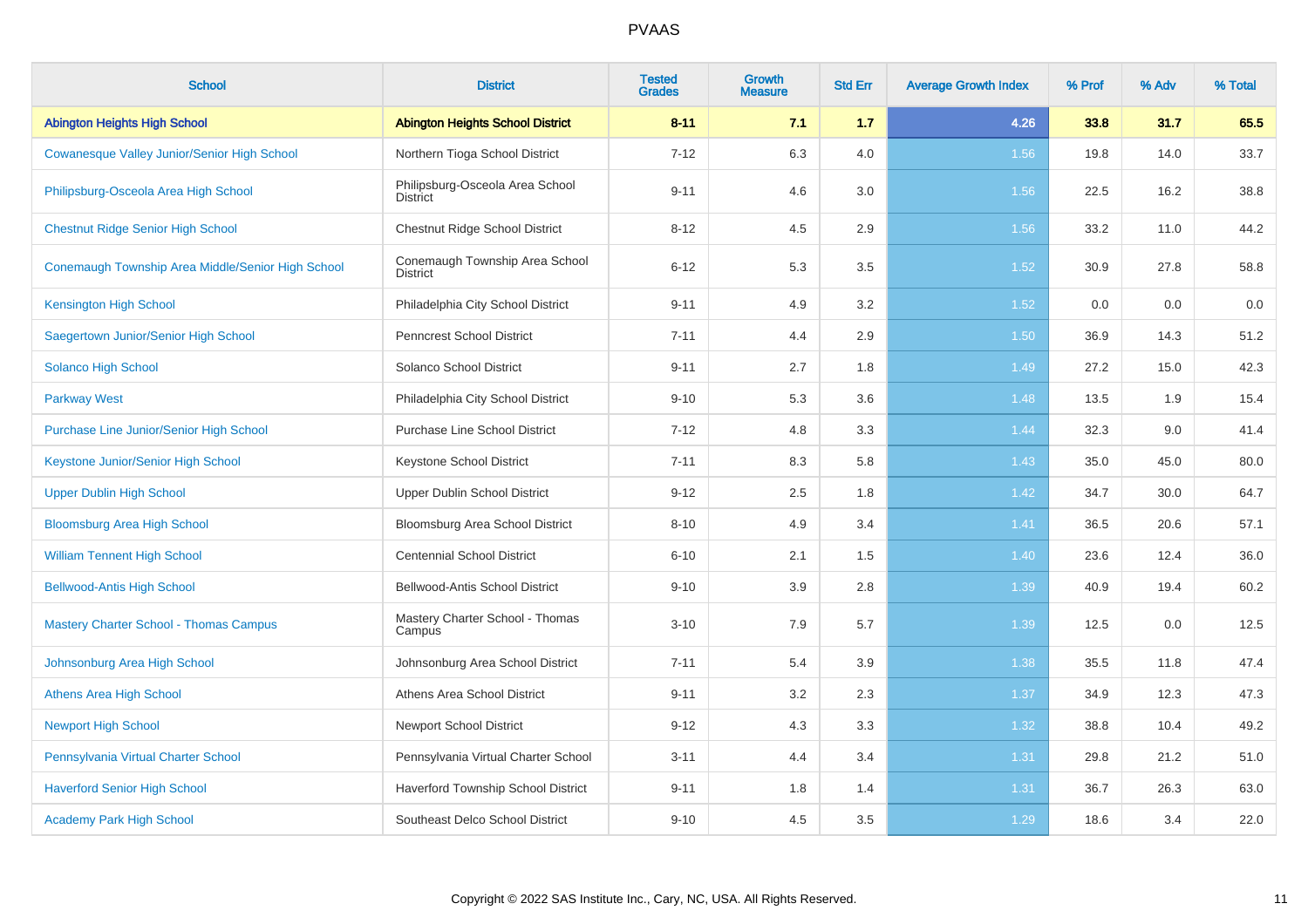| <b>School</b>                                 | <b>District</b>                                    | <b>Tested</b><br><b>Grades</b> | Growth<br><b>Measure</b> | <b>Std Err</b> | <b>Average Growth Index</b> | % Prof | % Adv | % Total |
|-----------------------------------------------|----------------------------------------------------|--------------------------------|--------------------------|----------------|-----------------------------|--------|-------|---------|
| <b>Abington Heights High School</b>           | <b>Abington Heights School District</b>            | $8 - 11$                       | 7.1                      | 1.7            | 4.26                        | 33.8   | 31.7  | 65.5    |
| Thomas Jefferson High School                  | West Jefferson Hills School District               | $8 - 11$                       | 2.4                      | 1.9            | 1.25                        | 34.8   | 27.3  | 62.1    |
| <b>Bermudian Springs High School</b>          | Bermudian Springs School District                  | $9 - 11$                       | 3.0                      | 2.4            | 1.25                        | 31.8   | 23.5  | 55.3    |
| <b>Brownsville Area High School</b>           | <b>Brownsville Area School District</b>            | $7 - 12$                       | 4.5                      | 3.8            | 1.20                        | 22.0   | 8.5   | 30.5    |
| <b>Pottstown Senior High School</b>           | Pottstown School District                          | $9 - 12$                       | 2.6                      | 2.2            | 1.17                        | 19.4   | 6.2   | 25.6    |
| <b>Sharpsville Area Senior High School</b>    | Sharpsville Area School District                   | $7 - 11$                       | 4.3                      | 3.7            | 1.16                        | 41.1   | 23.2  | 64.3    |
| Esperanza Cyber Charter School                | Esperanza Cyber Charter School                     | $3 - 11$                       | 7.1                      | 6.1            | 1.15                        | 8.8    | 2.9   | 11.8    |
| People For People Charter School              | People For People Charter School                   | $3 - 12$                       | 6.4                      | 5.6            | 1.15                        | 2.4    | 0.0   | 2.4     |
| <b>Central Mountain High School</b>           | Keystone Central School District                   | $9 - 11$                       | 2.0                      | 1.8            | 1.11                        | 26.8   | 14.4  | 41.2    |
| <b>Moon Senior High School</b>                | Moon Area School District                          | $9 - 11$                       | 2.0                      | 1.8            | 1.10                        | 34.5   | 25.5  | 60.0    |
| <b>Galeton Area School</b>                    | Galeton Area School District                       | $3 - 11$                       | 5.9                      | 5.4            | 1.09                        | 33.3   | 22.2  | 55.6    |
| <b>Blackhawk High School</b>                  | <b>Blackhawk School District</b>                   | $8 - 11$                       | 2.5                      | 2.3            | 1.06                        | 34.6   | 20.7  | 55.3    |
| Sun Valley High School                        | Penn-Delco School District                         | $9 - 11$                       | 1.9                      | 1.8            | 1.05                        | 26.5   | 12.6  | 39.1    |
| <b>Clarion Area Junior/Senior High School</b> | <b>Clarion Area School District</b>                | $7 - 11$                       | 3.8                      | 3.7            | 1.04                        | 31.7   | 13.3  | 45.0    |
| <b>Bensalem Township High School</b>          | Bensalem Township School District                  | $7 - 11$                       | 1.6                      | 1.6            | 1.01                        | 24.3   | 10.7  | 34.9    |
| Esperanza Academy Charter School              | Esperanza Academy Charter School                   | $4 - 11$                       | 2.1                      | 2.1            | 1.01                        | 14.2   | 3.6   | 17.8    |
| <b>Chester High School</b>                    | <b>Chester-Upland School District</b>              | $9 - 11$                       | 3.9                      | 3.9            | 0.99                        | 1.9    | 0.0   | 1.9     |
| <b>Furness Horace High School</b>             | Philadelphia City School District                  | $8 - 12$                       | 2.9                      | 3.0            | 0.98                        | 6.6    | 2.0   | 8.6     |
| <b>Garden Spot Senior High School</b>         | Eastern Lancaster County School<br><b>District</b> | $8 - 12$                       | 3.1                      | 3.2            | 0.98                        | 35.2   | 36.4  | 71.6    |
| <b>Fels Samuel High School</b>                | Philadelphia City School District                  | $9 - 11$                       | 3.0                      | 3.2            | 0.94                        | 2.8    | 0.9   | 3.7     |
| <b>Tunkhannock High School</b>                | Tunkhannock Area School District                   | $8 - 11$                       | 1.9                      | 2.0            | 0.94                        | 29.8   | 18.1  | 47.9    |
| <b>Springfield High School</b>                | Springfield School District                        | $9 - 11$                       | 1.6                      | 1.7            | 0.94                        | 31.8   | 25.2  | 56.9    |
| <b>Forest Hills Junior/Senior High School</b> | <b>Forest Hills School District</b>                | $7 - 11$                       | 2.4                      | 2.5            | 0.93                        | 28.8   | 10.3  | 39.1    |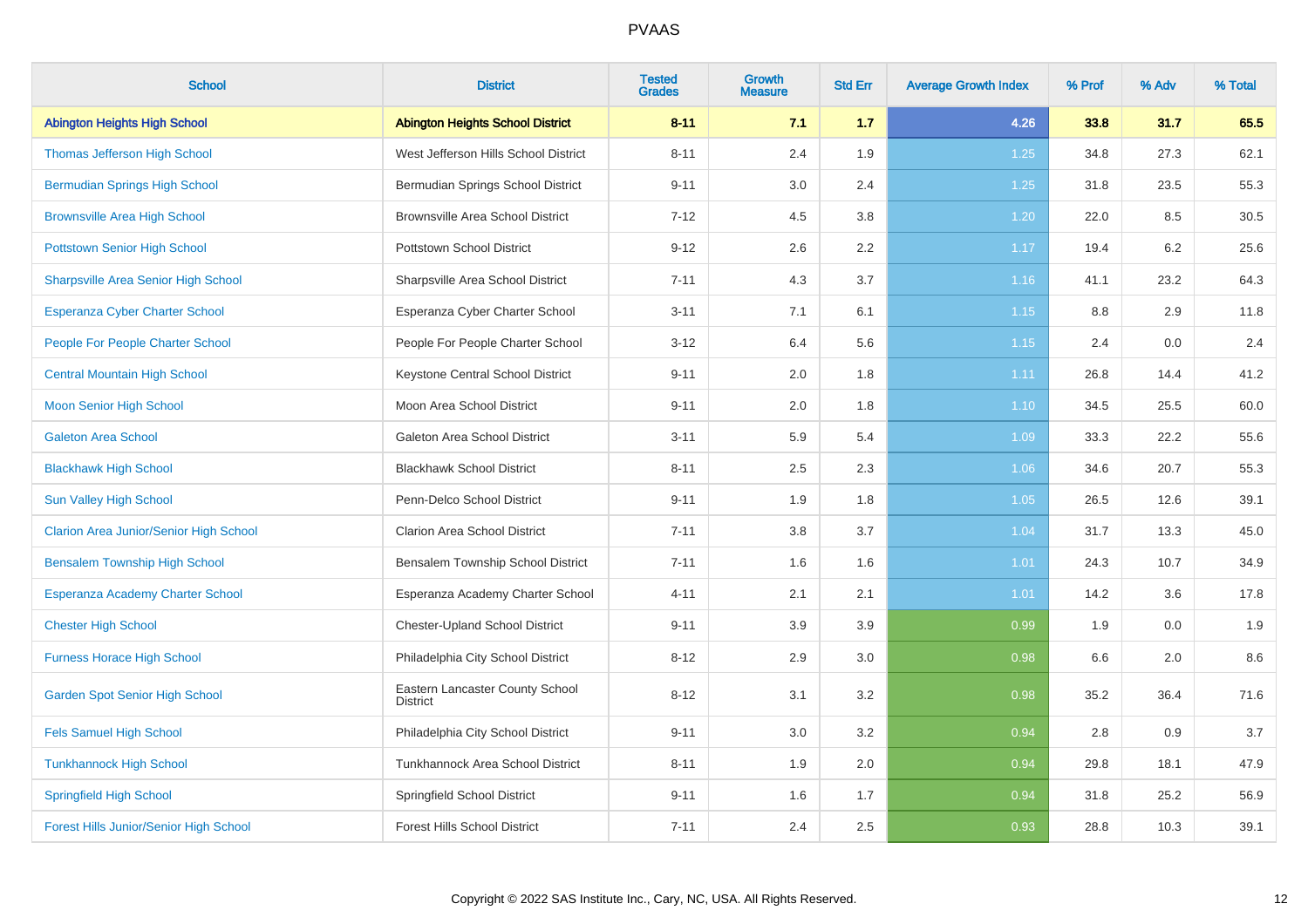| <b>School</b>                                    | <b>District</b>                                   | <b>Tested</b><br><b>Grades</b> | Growth<br><b>Measure</b> | <b>Std Err</b> | <b>Average Growth Index</b> | % Prof | % Adv | % Total |
|--------------------------------------------------|---------------------------------------------------|--------------------------------|--------------------------|----------------|-----------------------------|--------|-------|---------|
| <b>Abington Heights High School</b>              | <b>Abington Heights School District</b>           | $8 - 11$                       | 7.1                      | 1.7            | 4.26                        | 33.8   | 31.7  | 65.5    |
| North Clarion County Junior/Senior High School   | North Clarion County School District              | $7 - 12$                       | 3.8                      | 4.1            | 0.93                        | 45.0   | 18.8  | 63.8    |
| Maplewood Junior/Senior High School              | <b>Penncrest School District</b>                  | $7 - 11$                       | 2.9                      | 3.2            | 0.90                        | 29.1   | 10.6  | 39.7    |
| <b>Cougar Academy</b>                            | Harrisburg City School District                   | $3 - 10$                       | 5.1                      | 5.7            | 0.88                        | 0.0    | 5.0   | $5.0\,$ |
| Hope For Hyndman Charter School                  | Hope For Hyndman Charter School                   | $3 - 11$                       | 5.1                      | 5.8            | 0.88                        | 14.3   | 7.1   | 21.4    |
| Aspira Bilingual Cyber Charter School            | Aspira Bilingual Cyber Charter<br>School          | $3 - 11$                       | 5.1                      | 5.8            | 0.87                        | 4.8    | 0.0   | 4.8     |
| Williams Valley Junior/Senior High School        | Williams Valley School District                   | $7 - 11$                       | 3.2                      | 3.7            | 0.86                        | 17.0   | 5.1   | 22.0    |
| Abington Junior High School                      | Abington School District                          | $7-9$                          | 1.4                      | 1.6            | 0.86                        | 29.5   | 29.0  | 58.5    |
| Mercer Area Senior High School                   | Mercer Area School District                       | $8 - 11$                       | 2.7                      | 3.1            | 0.86                        | 24.4   | 11.8  | 36.2    |
| <b>Seneca Valley High School</b>                 | Seneca Valley School District                     | $7 - 11$                       | 1.2                      | 1.4            | 0.86                        | 40.6   | 25.2  | 65.8    |
| <b>Lincoln High School</b>                       | Philadelphia City School District                 | $9 - 12$                       | 1.6                      | 1.9            | 0.85                        | 7.6    | 0.4   | $8.0\,$ |
| <b>Lewisburg High School</b>                     | Lewisburg Area School District                    | $9 - 11$                       | 2.0                      | 2.4            | 0.84                        | 35.9   | 35.9  | 71.8    |
| <b>Union High School</b>                         | <b>Union School District</b>                      | $6 - 12$                       | 3.1                      | 3.7            | 0.83                        | 17.9   | 10.4  | 28.4    |
| Cochranton Junior/Senior High School             | <b>Crawford Central School District</b>           | $7 - 11$                       | 3.0                      | 3.8            | 0.80                        | 23.5   | 18.4  | 41.8    |
| <b>Upper Moreland High School</b>                | Upper Moreland Township School<br><b>District</b> | $9 - 11$                       | 1.6                      | 2.0            | 0.80                        | 24.8   | 26.6  | 51.3    |
| <b>Bethlehem-Center Senior High School</b>       | Bethlehem-Center School District                  | $9 - 10$                       | 2.7                      | 3.5            | 0.76                        | 32.3   | 4.6   | 36.9    |
| <b>Northeast High School</b>                     | Philadelphia City School District                 | $8 - 11$                       | 1.0                      | 1.3            | 0.76                        | 21.0   | 6.8   | 27.8    |
| <b>Oley Valley Senior High School</b>            | <b>Oley Valley School District</b>                | $9 - 11$                       | 1.8                      | 2.4            | 0.72                        | 37.4   | 23.9  | 61.4    |
| <b>School Lane Charter School</b>                | School Lane Charter School                        | $3 - 11$                       | 2.6                      | 3.6            | 0.72                        | 23.1   | 18.7  | 41.8    |
| Daniel Boone Area High School                    | Daniel Boone Area School District                 | $9 - 12$                       | 1.3                      | 1.9            | 0.71                        | 28.9   | 22.0  | 51.0    |
| <b>Sullivan County Junior/Senior High School</b> | <b>Sullivan County School District</b>            | $7 - 10$                       | 3.0                      | 4.3            | 0.70                        | 43.6   | 7.7   | 51.3    |
| Juniata Valley Junior/Senior High School         | Juniata Valley School District                    | $6 - 11$                       | 2.1                      | 3.2            | 0.65                        | 23.1   | 9.4   | 32.5    |
| <b>Shenango High School</b>                      | Shenango Area School District                     | $7 - 11$                       | 2.1                      | 3.2            | 0.65                        | 41.4   | 13.8  | 55.3    |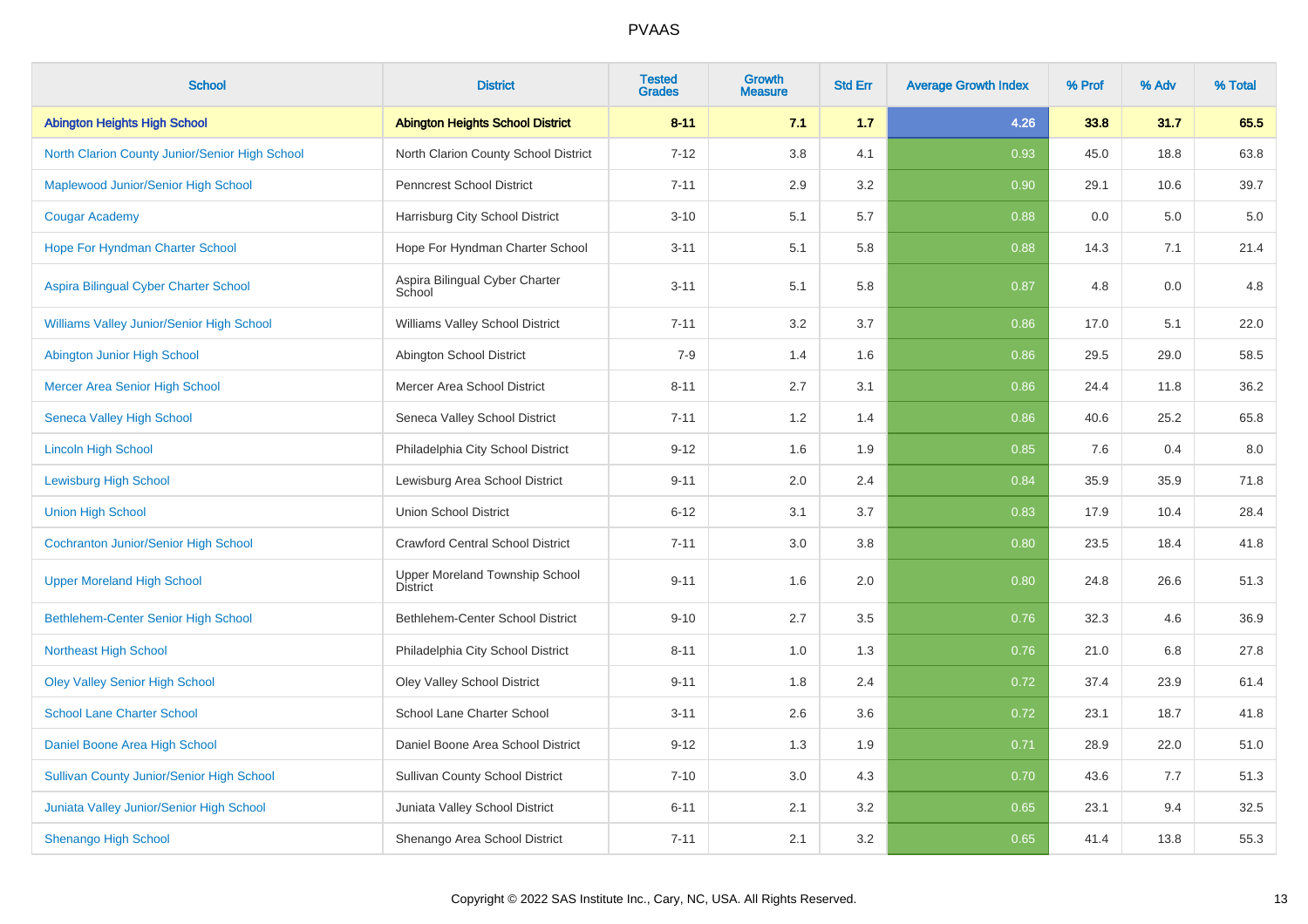| <b>School</b>                                     | <b>District</b>                                   | <b>Tested</b><br><b>Grades</b> | <b>Growth</b><br>Measure | <b>Std Err</b> | <b>Average Growth Index</b> | % Prof | % Adv | % Total |
|---------------------------------------------------|---------------------------------------------------|--------------------------------|--------------------------|----------------|-----------------------------|--------|-------|---------|
| <b>Abington Heights High School</b>               | <b>Abington Heights School District</b>           | $8 - 11$                       | 7.1                      | 1.7            | 4.26                        | 33.8   | 31.7  | 65.5    |
| <b>Mastery Charter School-Pickett Campus</b>      | Mastery Charter School - Pickett<br>Campus        | $6 - 10$                       | 2.7                      | 4.2            | 0.65                        | 20.6   | 0.0   | 20.6    |
| <b>Belmont Charter School</b>                     | <b>Belmont Charter School</b>                     | $3 - 10$                       | 2.2                      | 3.4            | 0.64                        | 5.3    | 1.8   | 7.0     |
| <b>Brentwood Senior High School</b>               | Brentwood Borough School District                 | $9 - 11$                       | 1.9                      | 3.0            | 0.61                        | 20.2   | 16.0  | 36.2    |
| <b>Annville Cleona High School</b>                | Annville-Cleona School District                   | $9 - 12$                       | 1.5                      | 2.4            | 0.61                        | 34.8   | 13.6  | 48.5    |
| <b>Coatesville Area Senior High School</b>        | Coatesville Area School District                  | $10 - 11$                      | 2.4                      | 4.0            | 0.61                        | 2.6    | 0.9   | $3.5\,$ |
| <b>Wilson High School</b>                         | <b>Wilson School District</b>                     | $8 - 12$                       | 0.9                      | 1.4            | 0.60                        | 30.4   | 25.5  | 55.9    |
| Seneca High School                                | Wattsburg Area School District                    | $9 - 11$                       | 1.6                      | 2.7            | 0.57                        | 20.4   | 12.4  | 32.7    |
| Bartram John - Main                               | Philadelphia City School District                 | $8 - 11$                       | 1.7                      | 3.1            | 0.57                        | 1.0    | 0.0   | 1.0     |
| Shippensburg Area Senior High School              | Shippensburg Area School District                 | $9 - 11$                       | 1.0                      | 1.7            | 0.56                        | 23.5   | 22.8  | 46.3    |
| <b>Mastbaum Jules E AVTS</b>                      | Philadelphia City School District                 | $9 - 10$                       | 1.5                      | 2.7            | 0.53                        | 5.6    | 0.0   | 5.6     |
| <b>Ridley High School</b>                         | <b>Ridley School District</b>                     | $9 - 12$                       | 0.8                      | 1.6            | 0.52                        | 32.0   | 10.7  | 42.6    |
| <b>Biglerville High School</b>                    | <b>Upper Adams School District</b>                | $9 - 11$                       | 1.3                      | 2.5            | 0.51                        | 33.0   | 17.0  | 50.0    |
| North Star High School                            | North Star School District                        | $9 - 11$                       | 1.6                      | 3.3            | 0.50                        | 26.2   | 20.0  | 46.2    |
| <b>Hopewell Senior High School</b>                | Hopewell Area School District                     | $9 - 11$                       | 1.3                      | 2.6            | 0.49                        | 34.5   | 12.4  | 46.9    |
| Dobbins Avt High School                           | Philadelphia City School District                 | $9 - 10$                       | 1.2                      | 2.6            | 0.48                        | 3.8    | 0.0   | $3.8\,$ |
| South Williamsport Area Junior/Senior High School | South Williamsport Area School<br><b>District</b> | $7 - 10$                       | 1.5                      | 3.1            | 0.48                        | 38.4   | 11.6  | 50.0    |
| Hamburg Area High School                          | Hamburg Area School District                      | $9 - 11$                       | 1.1                      | 2.4            | 0.48                        | 28.0   | 15.5  | 43.6    |
| Austin Area Junior/Senior High School             | Austin Area School District                       | $7 - 11$                       | 2.9                      | 6.1            | 0.47                        | 25.0   | 18.8  | 43.8    |
| Jersey Shore Area Senior High School              | Jersey Shore Area School District                 | $9 - 11$                       | 1.2                      | 2.5            | 0.47                        | 39.3   | 13.6  | 52.9    |
| Hollidaysburg Area Senior High School             | Hollidaysburg Area School District                | $10 - 11$                      | 0.9                      | 2.0            | 0.45                        | 22.1   | 2.6   | 24.7    |
| Marion Center Area Jr/Sr High School              | Marion Center Area School District                | $7 - 10$                       | 1.3                      | 2.9            | 0.45                        | 23.3   | 11.1  | 34.4    |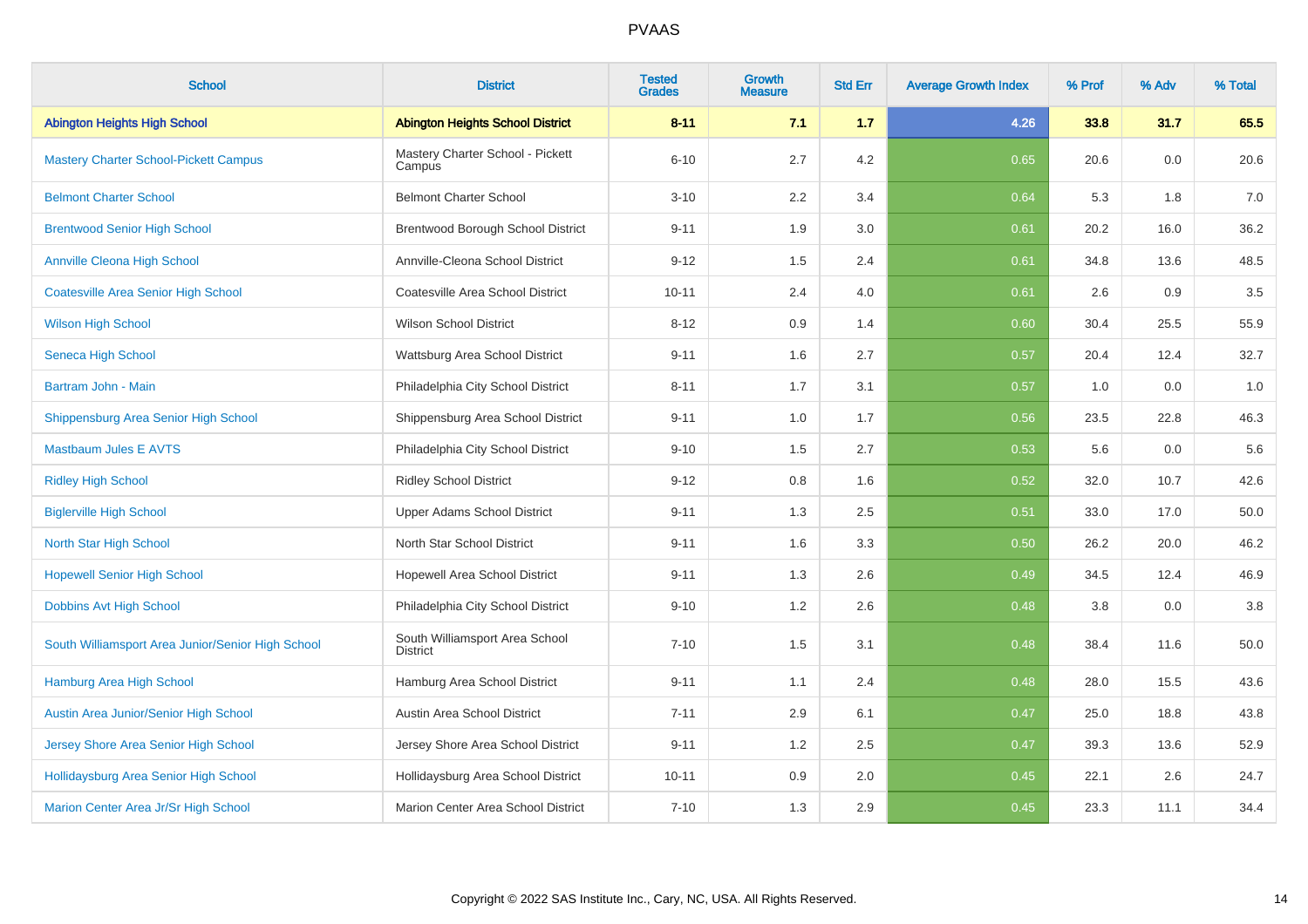| <b>School</b>                                      | <b>District</b>                                       | <b>Tested</b><br><b>Grades</b> | Growth<br><b>Measure</b> | <b>Std Err</b> | <b>Average Growth Index</b> | % Prof | % Adv | % Total |
|----------------------------------------------------|-------------------------------------------------------|--------------------------------|--------------------------|----------------|-----------------------------|--------|-------|---------|
| <b>Abington Heights High School</b>                | <b>Abington Heights School District</b>               | $8 - 11$                       | 7.1                      | 1.7            | 4.26                        | 33.8   | 31.7  | 65.5    |
| Philadelphia Electrical & Tech Charter High School | Philadelphia Electrical & Tech<br>Charter High School | $10 - 10$                      | 1.2                      | 2.6            | 0.45                        | 0.9    | 0.0   | 0.9     |
| <b>MaST Community Charter School II</b>            | MaST Community Charter School II                      | $3 - 10$                       | 1.4                      | 3.0            | 0.45                        | 16.1   | 4.6   | 20.7    |
| <b>Warren Area High School</b>                     | Warren County School District                         | $8 - 11$                       | 1.0                      | 2.3            | 0.44                        | 25.5   | 13.2  | 38.6    |
| Avella Area Junior/Senior High School              | Avella Area School District                           | $7 - 12$                       | 2.0                      | 4.7            | 0.44                        | 34.8   | 7.2   | 42.0    |
| <b>Garnet Valley High School</b>                   | <b>Garnet Valley School District</b>                  | $9 - 10$                       | 0.7                      | 1.7            | 0.41                        | 34.9   | 26.4  | 61.3    |
| <b>Reach Cyber Charter School</b>                  | Reach Cyber Charter School                            | $3 - 11$                       | 1.4                      | 3.6            | 0.40                        | 32.9   | 15.2  | 48.1    |
| Altoona Area High School                           | Altoona Area School District                          | $9 - 12$                       | 0.6                      | 1.5            | 0.39                        | 29.0   | 13.8  | 42.8    |
| King Martin Luther High School                     | Philadelphia City School District                     | $9 - 10$                       | 1.5                      | 4.0            | 0.38                        | 2.2    | 0.0   | 2.2     |
| Pennsylvania Cyber Charter School                  | Pennsylvania Cyber Charter School                     | $3 - 11$                       | 0.6                      | 1.5            | 0.37                        | 20.8   | 8.1   | 28.9    |
| Penn Hills Senior High School                      | Penn Hills School District                            | $9 - 11$                       | 0.7                      | 2.4            | 0.31                        | 18.4   | 7.1   | 25.6    |
| Tulpehocken Junior/Senior High School              | Tulpehocken Area School District                      | $7 - 12$                       | 1.4                      | 5.0            | 0.29                        | 11.5   | 23.1  | 34.6    |
| <b>New Foundations Charter School</b>              | New Foundations Charter School                        | $3 - 11$                       | 0.6                      | 2.2            | 0.29                        | 22.4   | 4.0   | 26.4    |
| <b>Tech Freire Charter School</b>                  | <b>Tech Freire Charter School</b>                     | $9 - 11$                       | 0.7                      | 2.5            | 0.27                        | 3.6    | 0.0   | 3.6     |
| <b>Kensington Health Sciences</b>                  | Philadelphia City School District                     | $9 - 10$                       | 1.5                      | 6.1            | 0.25                        | 14.3   | 0.0   | 14.3    |
| <b>Central Columbia Senior High School</b>         | Central Columbia School District                      | $9 - 12$                       | 0.5                      | 2.3            | 0.24                        | 25.4   | 37.6  | 63.0    |
| North Penn-Liberty Junior/Senior High School       | Southern Tioga School District                        | $7 - 11$                       | 1.2                      | 5.0            | 0.24                        | 16.7   | 11.1  | 27.8    |
| <b>Wilkes-Barre Area Sd Stem Academy</b>           | Wilkes-Barre Area School District                     | $9 - 11$                       | 1.4                      | 6.4            | 0.22                        | 53.8   | 38.5  | 92.3    |
| Edison High School/Fareira Skills                  | Philadelphia City School District                     | $8 - 12$                       | 0.7                      | 3.2            | 0.22                        | 4.9    | 0.0   | 4.9     |
| Sayre William L Middle School                      | Philadelphia City School District                     | $9 - 12$                       | 0.8                      | 4.0            | 0.20                        | 2.4    | 0.0   | 2.4     |
| <b>Tidioute Community Charter School</b>           | <b>Tidioute Community Charter School</b>              | $3 - 11$                       | 0.8                      | 4.4            | 0.19                        | 18.1   | 6.9   | 25.0    |
| Northern Cambria High School                       | Northern Cambria School District                      | $9 - 11$                       | 0.6                      | 3.5            | 0.16                        | 27.6   | 1.3   | 29.0    |
| <b>Wilson Area High School</b>                     | Wilson Area School District                           | $9 - 11$                       | 0.2                      | 2.3            | 0.09                        | 35.4   | 14.6  | 50.0    |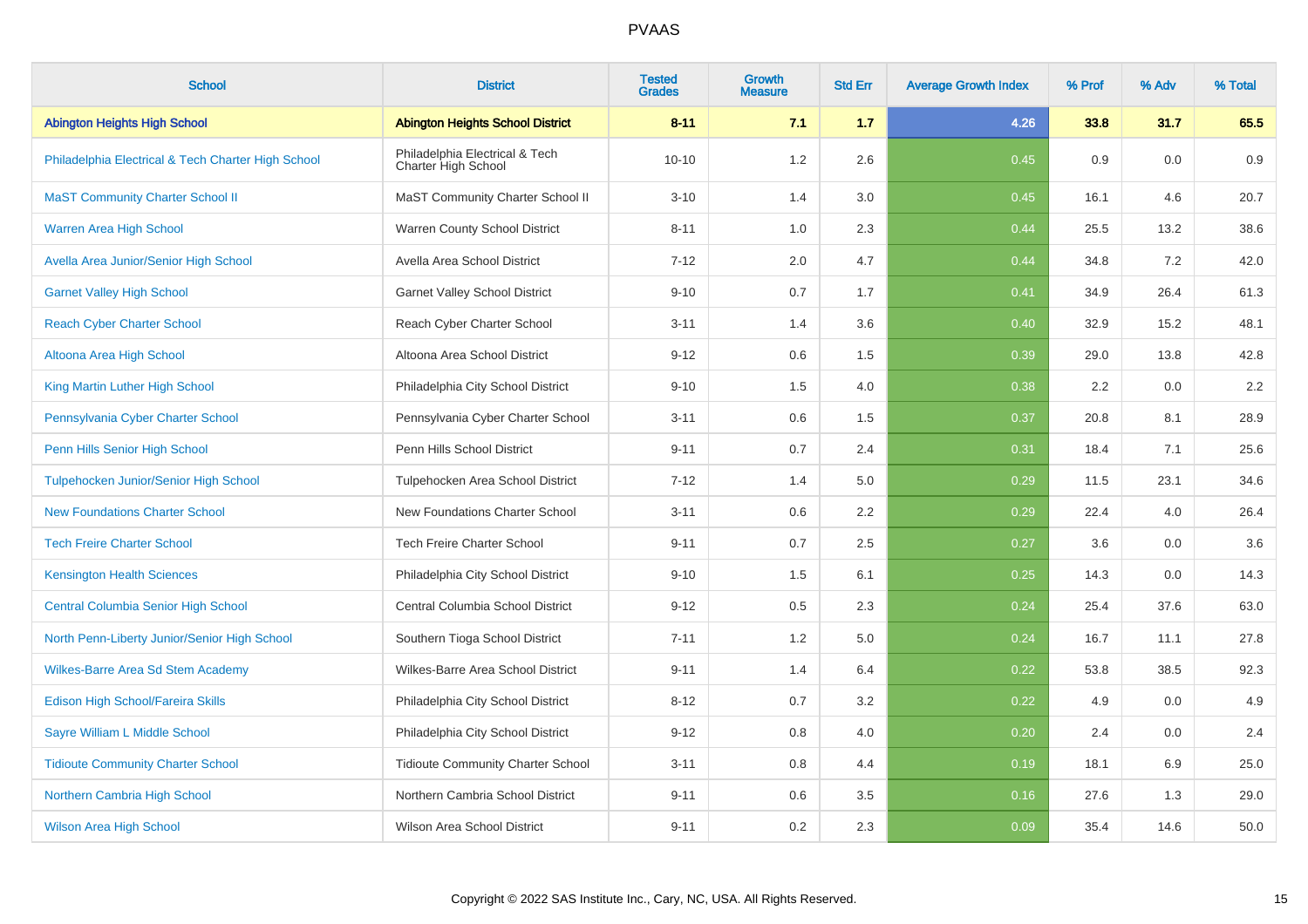| <b>School</b>                                     | <b>District</b>                                     | <b>Tested</b><br><b>Grades</b> | Growth<br><b>Measure</b> | <b>Std Err</b> | <b>Average Growth Index</b> | % Prof | % Adv | % Total |
|---------------------------------------------------|-----------------------------------------------------|--------------------------------|--------------------------|----------------|-----------------------------|--------|-------|---------|
| <b>Abington Heights High School</b>               | <b>Abington Heights School District</b>             | $8 - 11$                       | 7.1                      | 1.7            | 4.26                        | 33.8   | 31.7  | 65.5    |
| Sheffield M/Hs                                    | Warren County School District                       | $6 - 11$                       | 0.3                      | 4.7            | 0.07                        | 26.8   | 4.2   | 31.0    |
| Downingtown High School East Campus               | Downingtown Area School District                    | $9 - 11$                       | 0.1                      | 1.7            | 0.06                        | 31.7   | 24.0  | 55.8    |
| Community Academy Of Philadelphia Charter School  | Community Academy Of<br>Philadelphia Charter School | $3 - 11$                       | 0.1                      | 2.6            | 0.06                        | 9.7    | 2.6   | 12.4    |
| <b>Waynesburg Central High School</b>             | <b>Central Greene School District</b>               | $9 - 11$                       | 0.1                      | 2.5            | 0.05                        | 27.8   | 14.8  | 42.6    |
| <b>Freeport Area Senior High School</b>           | Freeport Area School District                       | $9 - 10$                       | 0.1                      | 2.1            | 0.05                        | 37.4   | 29.8  | 67.2    |
| Greencastle-Antrim Senior High School             | Greencastle-Antrim School District                  | $9 - 11$                       | 0.1                      | 2.0            | 0.03                        | 30.9   | 22.2  | 53.1    |
| North Penn-Mansfield Junior/Senior High School    | Southern Tioga School District                      | $7 - 10$                       | 0.1                      | 3.2            | 0.02                        | 32.0   | 9.8   | 41.8    |
| <b>Fairfield Area High School</b>                 | <b>Fairfield Area School District</b>               | $8 - 11$                       | $-0.0$                   | 3.6            | $-0.00$                     | 43.9   | 6.1   | 50.0    |
| Otto-Eldred Junior/Senior High School             | Otto-Eldred School District                         | $7 - 11$                       | 0.0                      | 3.5            | 0.00                        | 35.8   | 10.5  | 46.3    |
| The Science Leadership Academy At Beeber          | Philadelphia City School District                   | $5 - 12$                       | 0.0                      | 2.8            | 0.00                        | 24.0   | 6.7   | 30.8    |
| Brockway Area Junior/Senior High School           | Brockway Area School District                       | $7 - 11$                       | 0.0                      | 3.5            | 0.00                        | 41.2   | 13.8  | 55.0    |
| Northern Lebanon Senior High School               | Northern Lebanon School District                    | $9 - 11$                       | $-0.1$                   | 2.2            | $-0.02$                     | 18.8   | 6.8   | 25.6    |
| Portage Area Junior/Senior High School            | Portage Area School District                        | $7 - 10$                       | $-0.2$                   | 3.3            | $-0.04$                     | 27.0   | 20.6  | 47.6    |
| Jeannette High School                             | Jeannette City School District                      | $7 - 11$                       | $-0.2$                   | 3.4            | $-0.05$                     | 26.8   | 4.1   | 30.9    |
| Fort Cherry Junior/Senior High School             | Fort Cherry School District                         | $7 - 10$                       | $-0.2$                   | 3.1            | $-0.05$                     | 30.6   | 14.1  | 44.7    |
| South Side High School                            | South Side Area School District                     | $9 - 11$                       | $-0.3$                   | 3.1            | $-0.08$                     | 24.0   | 28.0  | 52.0    |
| <b>Blacklick Valley Junior/Senior High School</b> | <b>Blacklick Valley School District</b>             | $7 - 11$                       | $-0.4$                   | 4.0            | $-0.09$                     | 7.7    | 7.7   | 15.4    |
| Lehigh Career & Technical Institute               | Lehigh Career & Technical Institute                 | $10 - 12$                      | $-0.7$                   | 6.3            | $-0.11$                     | 36.4   | 4.6   | 40.9    |
| Cranberry Area Junior/Senior High School          | <b>Cranberry Area School District</b>               | $7 - 12$                       | $-0.4$                   | 3.1            | $-0.12$                     | 25.5   | 9.7   | 35.2    |
| South Allegheny High School                       | South Allegheny School District                     | $8 - 11$                       | $-0.4$                   | 3.1            | $-0.12$                     | 23.8   | 2.5   | 26.2    |
| Claysburg-Kimmel High School                      | Claysburg-Kimmel School District                    | $7 - 11$                       | $-0.7$                   | 5.2            | $-0.13$                     | 5.0    | 0.0   | 5.0     |
| Ferndale Area Junior/Senior High School           | Ferndale Area School District                       | $7 - 10$                       | $-0.7$                   | 4.2            | $-0.15$                     | 21.0   | 7.9   | 29.0    |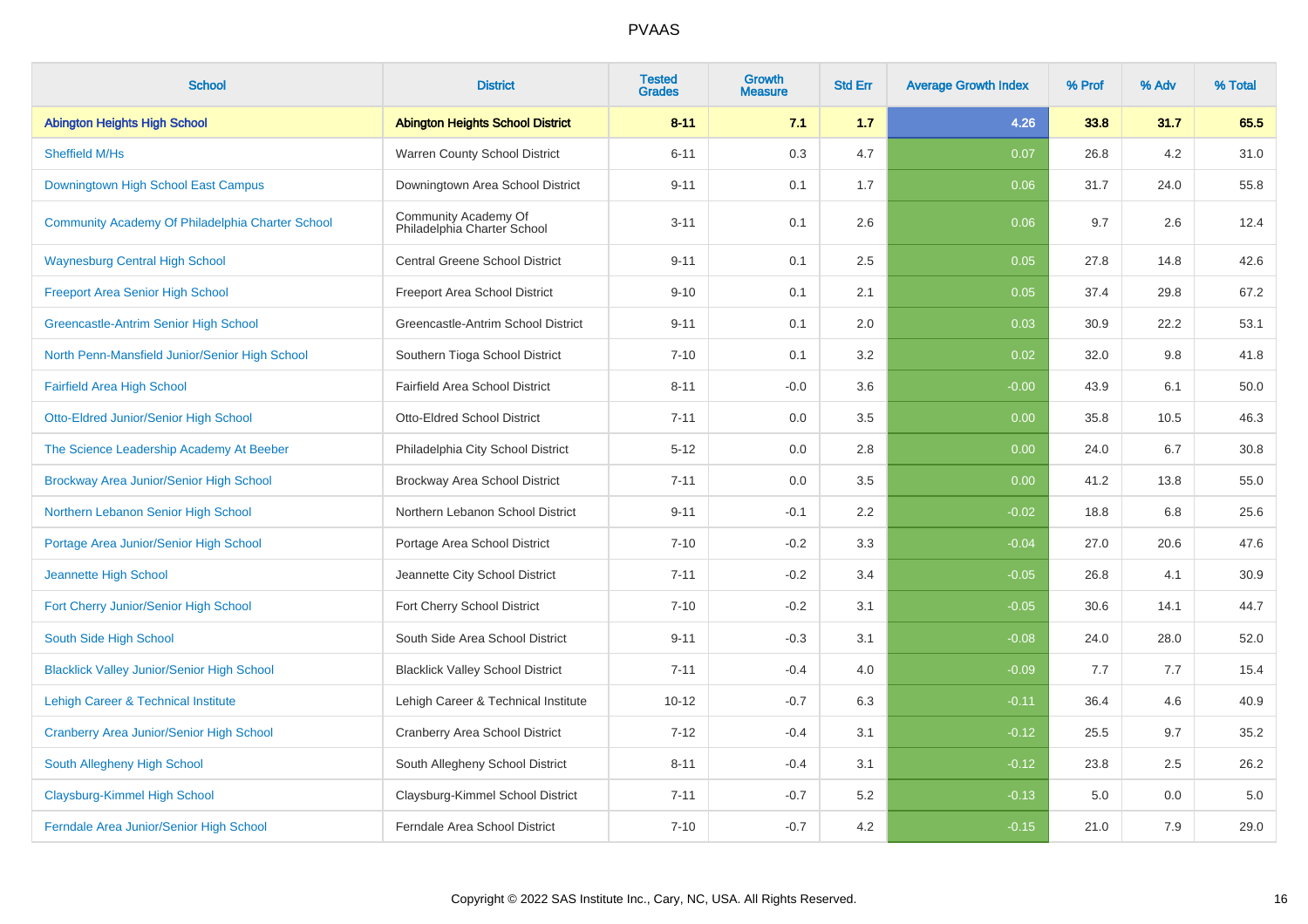| <b>School</b>                                     | <b>District</b>                                | <b>Tested</b><br><b>Grades</b> | Growth<br><b>Measure</b> | <b>Std Err</b> | <b>Average Growth Index</b> | % Prof | % Adv | % Total |
|---------------------------------------------------|------------------------------------------------|--------------------------------|--------------------------|----------------|-----------------------------|--------|-------|---------|
| <b>Abington Heights High School</b>               | <b>Abington Heights School District</b>        | $8 - 11$                       | 7.1                      | 1.7            | 4.26                        | 33.8   | 31.7  | 65.5    |
| <b>Columbia High School</b>                       | Columbia Borough School District               | $8 - 12$                       | $-0.6$                   | 3.6            | $-0.16$                     | 17.2   | 1.7   | 19.0    |
| <b>Westmont Hilltop Junior/Senior High School</b> | Westmont Hilltop School District               | $7 - 11$                       | $-0.6$                   | 2.8            | $-0.19$                     | 33.3   | 14.7  | 48.0    |
| Palmerton Area High School                        | Palmerton Area School District                 | $9 - 11$                       | $-0.5$                   | 2.7            | $-0.20$                     | 34.3   | 14.3  | 48.6    |
| <b>Clairton Middle/High School</b>                | <b>Clairton City School District</b>           | $6 - 11$                       | $-1.1$                   | 5.0            | $-0.21$                     | 3.8    | 0.5   | 4.4     |
| Pine Grove Area High School                       | Pine Grove Area School District                | $9 - 11$                       | $-0.6$                   | 3.0            | $-0.21$                     | 29.5   | 14.3  | 43.8    |
| <b>Forest City Regional High School</b>           | Forest City Regional School District           | $7 - 12$                       | $-0.8$                   | 3.6            | $-0.22$                     | 26.5   | 8.2   | 34.7    |
| <b>Evergreen Community Charter School</b>         | <b>Evergreen Community Charter</b><br>School   | $6 - 11$                       | $-1.1$                   | 4.7            | $-0.23$                     | 34.6   | 26.9  | 61.5    |
| <b>Clearfield Area Junior/Senior High School</b>  | Clearfield Area School District                | $7 - 10$                       | $-0.9$                   | 3.7            | $-0.24$                     | 43.9   | 24.6  | 68.4    |
| <b>Building 21</b>                                | Philadelphia City School District              | $9 - 11$                       | $-0.8$                   | 3.0            | $-0.24$                     | 0.0    | 0.0   | $0.0\,$ |
| Northwest PA Collegiate Academy                   | Erie City School District                      | $6 - 11$                       | $-0.6$                   | 2.5            | $-0.25$                     | 33.3   | 22.4  | 55.8    |
| <b>Schuylkill Valley High School</b>              | Schuylkill Valley School District              | $9 - 11$                       | $-0.6$                   | 2.2            | $-0.27$                     | 29.8   | 20.2  | 50.0    |
| <b>Burrell High School</b>                        | <b>Burrell School District</b>                 | $9 - 11$                       | $-1.0$                   | 3.3            | $-0.29$                     | 27.8   | 17.7  | 45.6    |
| <b>Lebanon Senior High School</b>                 | Lebanon School District                        | $9 - 11$                       | $-0.6$                   | 1.9            | $-0.29$                     | 15.2   | 6.4   | 21.6    |
| <b>Cedar Cliff High School</b>                    | West Shore School District                     | $9 - 12$                       | $-0.6$                   | 1.9            | $-0.30$                     | 27.6   | 14.2  | 41.8    |
| Kennard-Dale High School                          | South Eastern School District                  | $9 - 11$                       | $-0.6$                   | 1.8            | $-0.30$                     | 36.4   | 17.1  | 53.5    |
| <b>Mastery Charter High School-Lenfest Campus</b> | Mastery Charter High School-<br>Lenfest Campus | $7 - 11$                       | $-1.8$                   | 5.8            | $-0.30$                     | 26.3   | 0.0   | 26.3    |
| <b>Exeter Township Senior High School</b>         | <b>Exeter Township School District</b>         | $9 - 11$                       | $-0.5$                   | 1.7            | $-0.32$                     | 27.2   | 15.6  | 42.8    |
| <b>Bangor Area High School</b>                    | Bangor Area School District                    | $9 - 12$                       | $-0.7$                   | 2.0            | $-0.33$                     | 25.8   | 12.7  | 38.5    |
| <b>Highlands Senior High School</b>               | <b>Highlands School District</b>               | $9 - 11$                       | $-0.8$                   | 2.3            | $-0.33$                     | 32.6   | 10.5  | 43.0    |
| Farrell Area High School/Upper Middle School      | <b>Farrell Area School District</b>            | $7 - 11$                       | $-1.4$                   | 4.2            | $-0.33$                     | 9.3    | 11.6  | 20.9    |
| <b>MaST Community Charter School</b>              | <b>MaST Community Charter School</b>           | $3 - 10$                       | $-0.9$                   | 2.5            | $-0.34$                     | 25.0   | 21.6  | 46.6    |
| <b>Chichester Senior High School</b>              | <b>Chichester School District</b>              | $9 - 11$                       | $-1.5$                   | 4.2            | $-0.35$                     | 40.0   | 14.0  | 54.0    |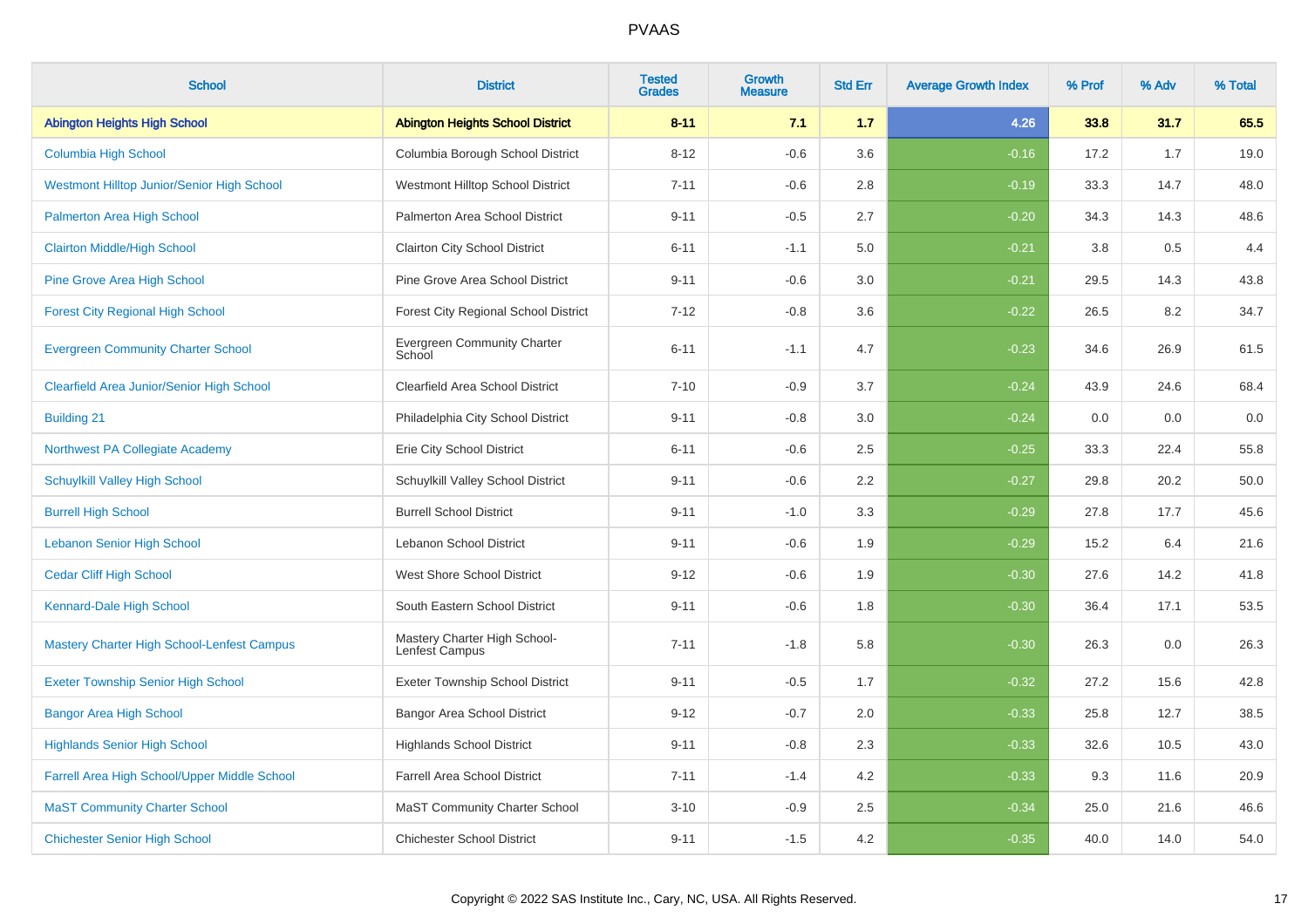| <b>School</b>                                           | <b>District</b>                                            | <b>Tested</b><br><b>Grades</b> | <b>Growth</b><br><b>Measure</b> | <b>Std Err</b> | <b>Average Growth Index</b> | % Prof | % Adv | % Total |
|---------------------------------------------------------|------------------------------------------------------------|--------------------------------|---------------------------------|----------------|-----------------------------|--------|-------|---------|
| <b>Abington Heights High School</b>                     | <b>Abington Heights School District</b>                    | $8 - 11$                       | 7.1                             | 1.7            | 4.26                        | 33.8   | 31.7  | 65.5    |
| David E Williams Middle School                          | <b>Montour School District</b>                             | $5-8$                          | $-1.5$                          | 4.2            | $-0.35$                     | 30.6   | 63.3  | 93.9    |
| Franklin Benjamin High School                           | Philadelphia City School District                          | $9 - 11$                       | $-1.2$                          | 3.4            | $-0.36$                     | 1.4    | 0.0   | 1.4     |
| Springdale Junior/Senior High School                    | Allegheny Valley School District                           | $7 - 11$                       | $-1.5$                          | 3.9            | $-0.37$                     | 31.8   | 11.4  | 43.2    |
| <b>Everett Area High School</b>                         | <b>Everett Area School District</b>                        | $9 - 11$                       | $-1.2$                          | 3.1            | $-0.39$                     | 34.7   | 13.3  | 48.0    |
| Lakeview Middle-High School                             | <b>Lakeview School District</b>                            | $6 - 11$                       | $-1.5$                          | 3.5            | $-0.41$                     | 41.5   | 12.3  | 53.8    |
| Penns Manor Area Junior/Senior High School              | Penns Manor Area School District                           | $6 - 12$                       | $-1.5$                          | 3.5            | $-0.42$                     | 24.2   | 3.8   | 28.0    |
| <b>Overbrook High School</b>                            | Philadelphia City School District                          | $9 - 11$                       | $-1.7$                          | 3.9            | $-0.43$                     | 3.6    | 0.0   | 3.6     |
| <b>Penn Treaty School</b>                               | Philadelphia City School District                          | $6 - 11$                       | $-1.7$                          | 3.7            | $-0.44$                     | 0.0    | 0.0   | $0.0\,$ |
| Mapletown Junior/Senior High School                     | Southeastern Greene School District                        | $7 - 10$                       | $-2.0$                          | 4.4            | $-0.44$                     | 29.0   | 9.7   | 38.7    |
| Carlynton Junior/Senior High School                     | Carlynton School District                                  | $7 - 11$                       | $-1.4$                          | 3.2            | $-0.45$                     | 27.9   | 5.2   | 33.1    |
| Norwin Senior High School                               | Norwin School District                                     | $8 - 11$                       | $-0.7$                          | 1.6            | $-0.46$                     | 37.7   | 27.6  | 65.2    |
| <b>New Brighton Area High School</b>                    | New Brighton Area School District                          | $9 - 11$                       | $-1.6$                          | 3.2            | $-0.50$                     | 31.5   | 11.1  | 42.6    |
| <b>York Academy Regional Charter School</b>             | York Academy Regional Charter<br>School                    | $3 - 11$                       | $-2.3$                          | 4.4            | $-0.52$                     | 23.5   | 2.0   | 25.5    |
| Albert Gallatin Area Senior High School                 | Albert Gallatin Area School District                       | $8 - 11$                       | $-1.2$                          | 2.3            | $-0.53$                     | 31.9   | 20.7  | 52.7    |
| <b>Susq-Cyber Charter School</b>                        | Susq-Cyber Charter School                                  | $9 - 11$                       | $-3.2$                          | 5.8            | $-0.54$                     | 23.8   | 4.8   | 28.6    |
| <b>Bradford Area High School</b>                        | <b>Bradford Area School District</b>                       | $9 - 12$                       | $-1.2$                          | 2.2            | $-0.54$                     | 31.2   | 16.7  | 47.9    |
| Northern Bedford County High School                     | Northern Bedford County School<br><b>District</b>          | $9 - 11$                       | $-1.8$                          | 3.3            | $-0.55$                     | 26.2   | 16.9  | 43.1    |
| <b>Center For Student Lrng Charter School Pennsbury</b> | Center For Student Learning Charter<br>School At Pennsbury | $6 - 12$                       | $-3.3$                          | 6.0            | $-0.55$                     | 23.1   | 0.0   | 23.1    |
| <b>Strawberry Mansion High School</b>                   | Philadelphia City School District                          | $9 - 11$                       | $-3.5$                          | 6.0            | $-0.57$                     | 0.0    | 0.0   | 0.0     |
| <b>Tri-Valley Junior/Senior High School</b>             | <b>Tri-Valley School District</b>                          | $7 - 10$                       | $-2.3$                          | 3.9            | $-0.59$                     | 31.0   | 9.5   | 40.5    |
| Monessen Senior High School                             | Monessen City School District                              | $8 - 10$                       | $-3.6$                          | 5.7            | $-0.62$                     | 21.0   | 10.5  | 31.6    |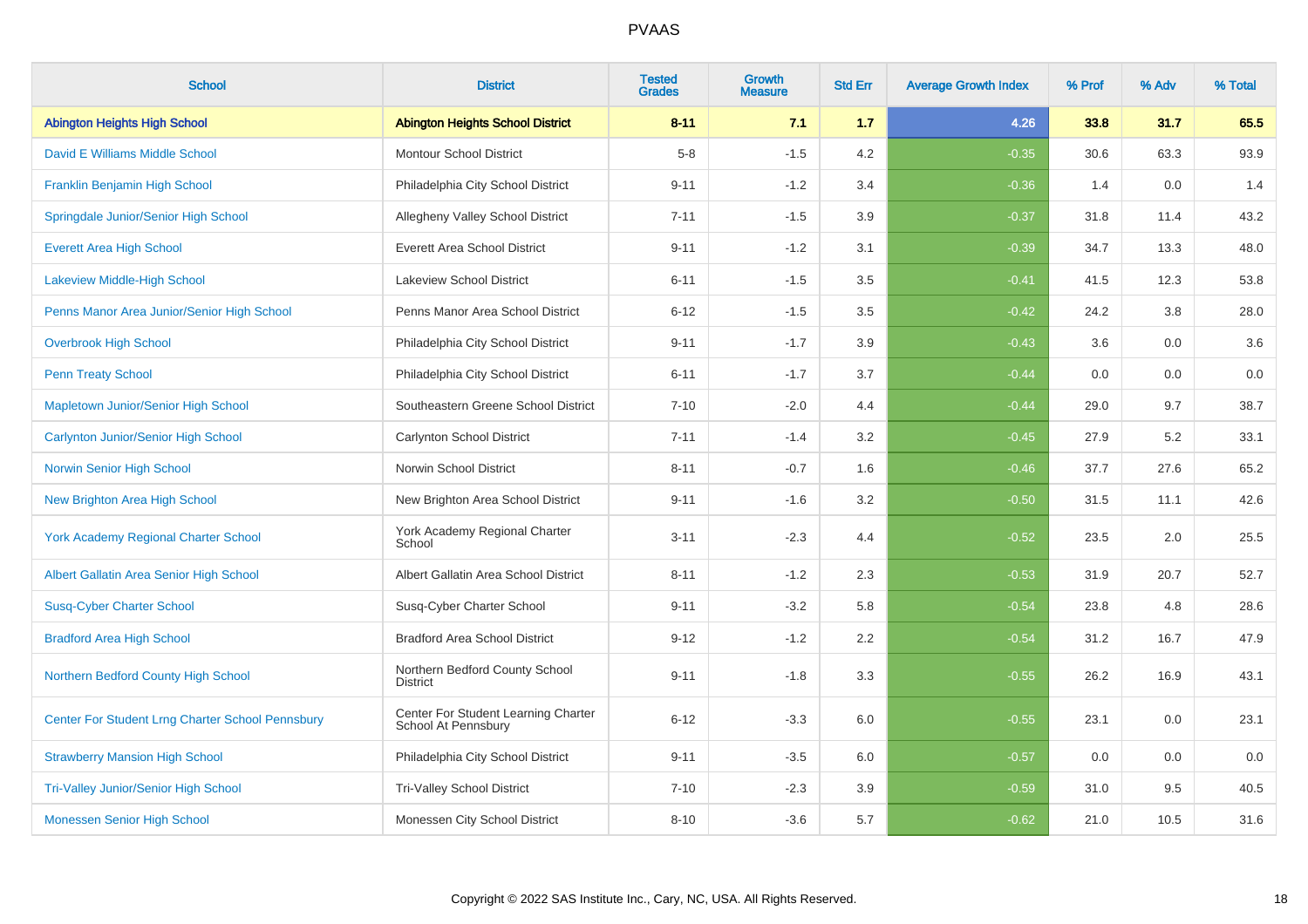| <b>School</b>                                       | <b>District</b>                                     | <b>Tested</b><br><b>Grades</b> | <b>Growth</b><br><b>Measure</b> | <b>Std Err</b> | <b>Average Growth Index</b> | % Prof | % Adv | % Total |
|-----------------------------------------------------|-----------------------------------------------------|--------------------------------|---------------------------------|----------------|-----------------------------|--------|-------|---------|
| <b>Abington Heights High School</b>                 | <b>Abington Heights School District</b>             | $8 - 11$                       | 7.1                             | 1.7            | 4.26                        | 33.8   | 31.7  | 65.5    |
| <b>Scranton High School</b>                         | <b>Scranton School District</b>                     | $9 - 11$                       | $-2.5$                          | 4.0            | $-0.62$                     | 25.5   | 14.9  | 40.4    |
| <b>Propel Charter School-Braddock Hills</b>         | Propel Charter School - Braddock<br><b>Hills</b>    | $3 - 11$                       | $-2.1$                          | 3.3            | $-0.63$                     | 4.8    | 3.2   | 8.1     |
| Rocky Grove Junior/Senior High School               | Valley Grove School District                        | $7 - 10$                       | $-3.8$                          | 5.6            | $-0.68$                     | 68.4   | 15.8  | 84.2    |
| <b>Conneaut Area Senior High</b>                    | <b>Conneaut School District</b>                     | $9 - 12$                       | $-1.8$                          | 2.5            | $-0.69$                     | 27.4   | 9.7   | 37.1    |
| Mount Union Area Senior High School                 | Mount Union Area School District                    | $9 - 10$                       | $-2.0$                          | 2.8            | $-0.70$                     | 19.8   | 5.8   | 25.6    |
| Roosevelt Campus of the Norristown Area High School | Norristown Area School District                     | $9 - 12$                       | $-4.4$                          | 6.3            | $-0.70$                     | 0.0    | 0.0   | 0.0     |
| <b>Motivation High School</b>                       | Philadelphia City School District                   | $9 - 10$                       | $-2.4$                          | 3.3            | $-0.71$                     | 1.3    | 0.0   | 1.3     |
| Urban Pathways 6-12 Charter School                  | Urban Pathways 6-12 Charter<br>School               | $6 - 11$                       | $-4.1$                          | 5.7            | $-0.72$                     | 0.0    | 0.0   | 0.0     |
| Carbondale Area Junior/Senior High School           | Carbondale Area School District                     | $7 - 10$                       | $-2.3$                          | 3.2            | $-0.72$                     | 27.5   | 2.9   | 30.4    |
| Reynolds Junior/Senior High School                  | Reynolds School District                            | $7 - 10$                       | $-2.5$                          | 3.5            | $-0.73$                     | 27.3   | 9.1   | 36.4    |
| Northgate Middle School High School                 | Northgate School District                           | $7 - 11$                       | $-2.6$                          | 3.4            | $-0.75$                     | 35.6   | 6.8   | 42.4    |
| Uniontown Area Senior High School                   | Uniontown Area School District                      | $9 - 11$                       | $-2.3$                          | 3.0            | $-0.75$                     | 31.7   | 7.3   | 39.0    |
| Minersville Area Junior/Senior High School          | Minersville Area School District                    | $7 - 11$                       | $-2.6$                          | 3.4            | $-0.75$                     | 27.4   | 9.7   | 37.1    |
| Randolph A. Philip AVT High School                  | Philadelphia City School District                   | $9 - 10$                       | $-3.1$                          | 4.1            | $-0.76$                     | 2.7    | 0.0   | 2.7     |
| Wyomissing Area Junior/Senior High School           | Wyomissing Area School District                     | $7 - 12$                       | $-2.0$                          | 2.6            | $-0.78$                     | 25.6   | 28.1  | 53.7    |
| <b>Roberto Clemente Charter School</b>              | Roberto Clemente Charter School                     | $3 - 12$                       | $-3.3$                          | 4.1            | $-0.79$                     | 22.7   | 4.6   | 27.3    |
| <b>Mastery Charter School - Shoemaker Campus</b>    | Mastery Charter School -<br><b>Shoemaker Campus</b> | $7 - 10$                       | $-2.3$                          | 2.8            | $-0.81$                     | 10.1   | 3.7   | 13.8    |
| Northwest Area High School                          | Northwest Area School District                      | $7 - 10$                       | $-2.8$                          | 3.3            | $-0.84$                     | 30.4   | 13.0  | 43.5    |
| <b>Shamokin Area High School</b>                    | Shamokin Area School District                       | $8 - 11$                       | $-2.1$                          | 2.4            | $-0.85$                     | 19.6   | 9.8   | 29.3    |
| West Philadelphia High School                       | Philadelphia City School District                   | $9 - 11$                       | $-3.4$                          | 3.9            | $-0.87$                     | 8.5    | 0.0   | 8.5     |
| Mahanoy Area Junior/Senior High School              | Mahanoy Area School District                        | $7 - 10$                       | $-2.9$                          | 3.1            | $-0.91$                     | 21.4   | 8.6   | 30.0    |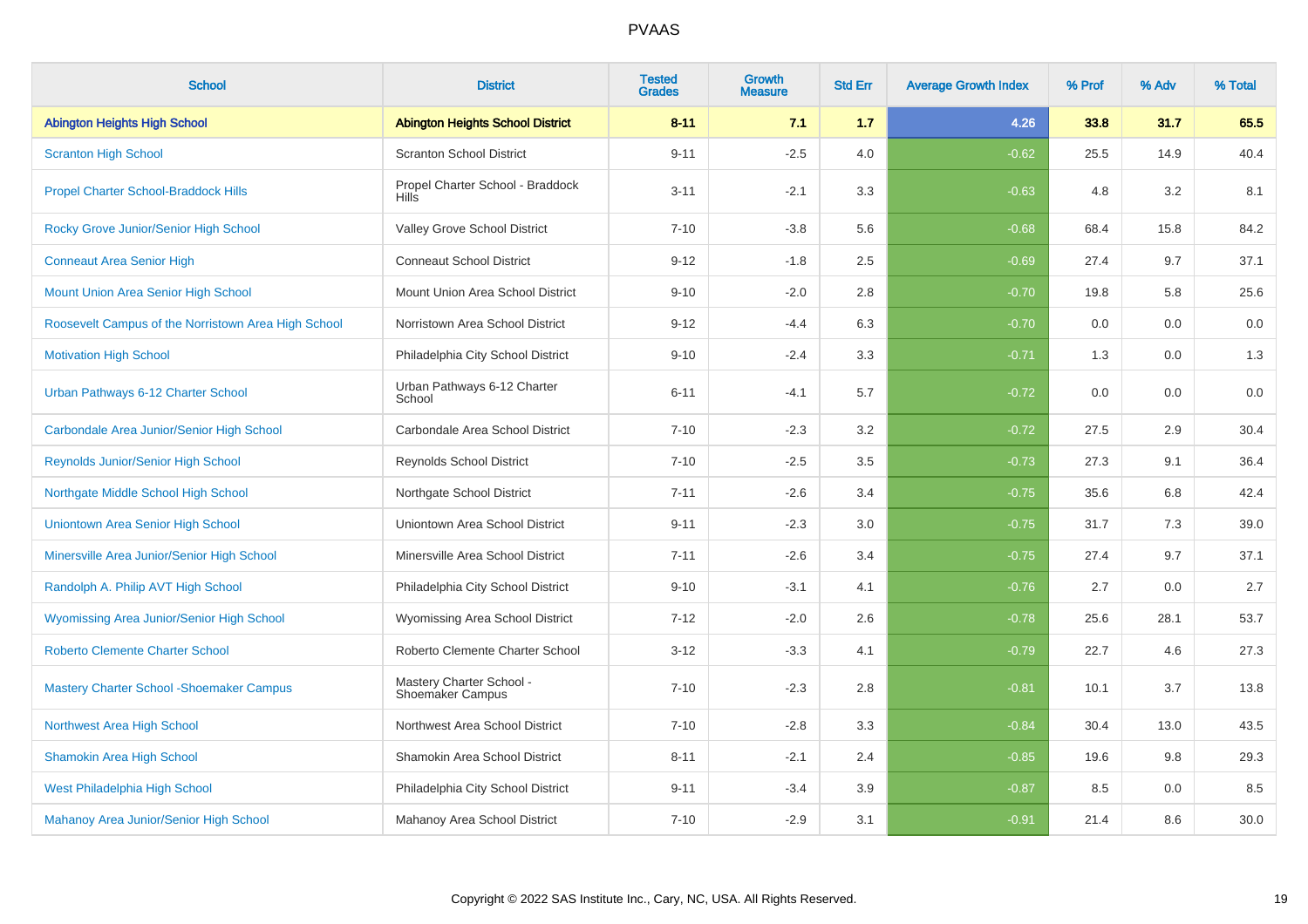| <b>School</b>                                   | <b>District</b>                                 | <b>Tested</b><br><b>Grades</b> | <b>Growth</b><br><b>Measure</b> | <b>Std Err</b> | <b>Average Growth Index</b> | % Prof | % Adv | % Total |
|-------------------------------------------------|-------------------------------------------------|--------------------------------|---------------------------------|----------------|-----------------------------|--------|-------|---------|
| <b>Abington Heights High School</b>             | <b>Abington Heights School District</b>         | $8 - 11$                       | 7.1                             | 1.7            | 4.26                        | 33.8   | 31.7  | 65.5    |
| <b>West Chester East High School</b>            | West Chester Area School District               | $9 - 11$                       | $-1.7$                          | 1.9            | $-0.91$                     | 34.3   | 24.6  | 59.0    |
| <b>Shaler Area High School</b>                  | Shaler Area School District                     | $9 - 11$                       | $-1.6$                          | 1.7            | $-0.92$                     | 32.0   | 13.0  | 45.0    |
| <b>Propel Charter School-Montour</b>            | Propel Charter School-Montour                   | $3 - 10$                       | $-3.4$                          | 3.6            | $-0.93$                     | 7.7    | 0.0   | 7.7     |
| Northwestern Lehigh High School                 | Northwestern Lehigh School District             | $9 - 11$                       | $-2.0$                          | 2.1            | $-0.94$                     | 41.7   | 17.9  | 59.5    |
| <b>The Linc</b>                                 | Philadelphia City School District               | $9 - 11$                       | $-5.7$                          | 6.0            | $-0.95$                     | 7.1    | 0.0   | 7.1     |
| <b>KIPP Dubois Charter School</b>               | KIPP Dubois Charter School                      | $9 - 10$                       | $-3.0$                          | 3.1            | $-0.95$                     | 10.0   | 0.0   | 10.0    |
| <b>Sugar Valley Rural Charter School</b>        | Sugar Valley Rural Charter School               | $3 - 11$                       | $-3.6$                          | 3.7            | $-0.98$                     | 10.3   | 0.0   | 10.3    |
| <b>Beaver Area Senior High School</b>           | <b>Beaver Area School District</b>              | $9 - 10$                       | $-2.5$                          | 2.5            | $-0.99$                     | 25.8   | 27.8  | 53.6    |
| Pocono Mountain East High School                | Pocono Mountain School District                 | $9 - 12$                       | $-2.4$                          | 2.4            | $-1.01$                     | 31.2   | 20.0  | 51.2    |
| <b>Cameron County Junior/Senior High School</b> | Cameron County School District                  | $7 - 12$                       | $-4.6$                          | 4.5            | $-1.02$                     | 34.9   | 4.8   | 39.7    |
| Moshannon Valley Junior/Senior High School      | Moshannon Valley School District                | $7 - 10$                       | $-4.9$                          | 4.6            | $-1.06$                     | 25.0   | 12.5  | 37.5    |
| Harmony Area Junior/Senior High School          | Harmony Area School District                    | $7 - 10$                       | $-5.4$                          | 5.1            | $-1.07$                     | 33.3   | 0.0   | 33.3    |
| East Stroudsburg Senior High School South       | East Stroudsburg Area School<br><b>District</b> | $9 - 11$                       | $-2.0$                          | 1.8            | $-1.07$                     | 26.0   | 12.2  | 38.2    |
| <b>Cornell High School</b>                      | <b>Cornell School District</b>                  | $7 - 11$                       | $-5.0$                          | 4.6            | $-1.09$                     | 11.3   | 3.2   | 14.5    |
| Susquehanna Community Junior/Senior High School | Susquehanna Community School<br><b>District</b> | $7 - 11$                       | $-4.2$                          | 3.8            | $-1.11$                     | 31.9   | 8.8   | 40.7    |
| Shenandoah Valley Junior/Senior High School     | Shenandoah Valley School District               | $7 - 11$                       | $-3.9$                          | 3.5            | $-1.12$                     | 14.3   | 0.0   | 14.3    |
| Philadelphia Military Acad At Elverson          | Philadelphia City School District               | $9 - 10$                       | $-4.0$                          | 3.5            | $-1.14$                     | 1.8    | 0.0   | 1.8     |
| Dubois Area Senior High School                  | Dubois Area School District                     | $8 - 11$                       | $-2.3$                          | 2.0            | $-1.15$                     | 35.5   | 19.0  | 54.6    |
| <b>Greater Johnstown Senior High School</b>     | Greater Johnstown School District               | $8 - 11$                       | $-2.8$                          | 2.4            | $-1.16$                     | 10.3   | 1.3   | 11.5    |
| <b>Springfield Township High School</b>         | Springfield Township School District            | $9 - 11$                       | $-3.6$                          | 3.1            | $-1.17$                     | 37.2   | 30.8  | 68.1    |
| Millville Area Junior/Senior High School        | Millville Area School District                  | $7 - 12$                       | $-5.3$                          | 4.4            | $-1.19$                     | 31.4   | 11.4  | 42.9    |
| Southern Fulton Junior/Senior High School       | Southern Fulton School District                 | $7 - 11$                       | $-4.8$                          | 4.0            | $-1.19$                     | 21.7   | 13.0  | 34.8    |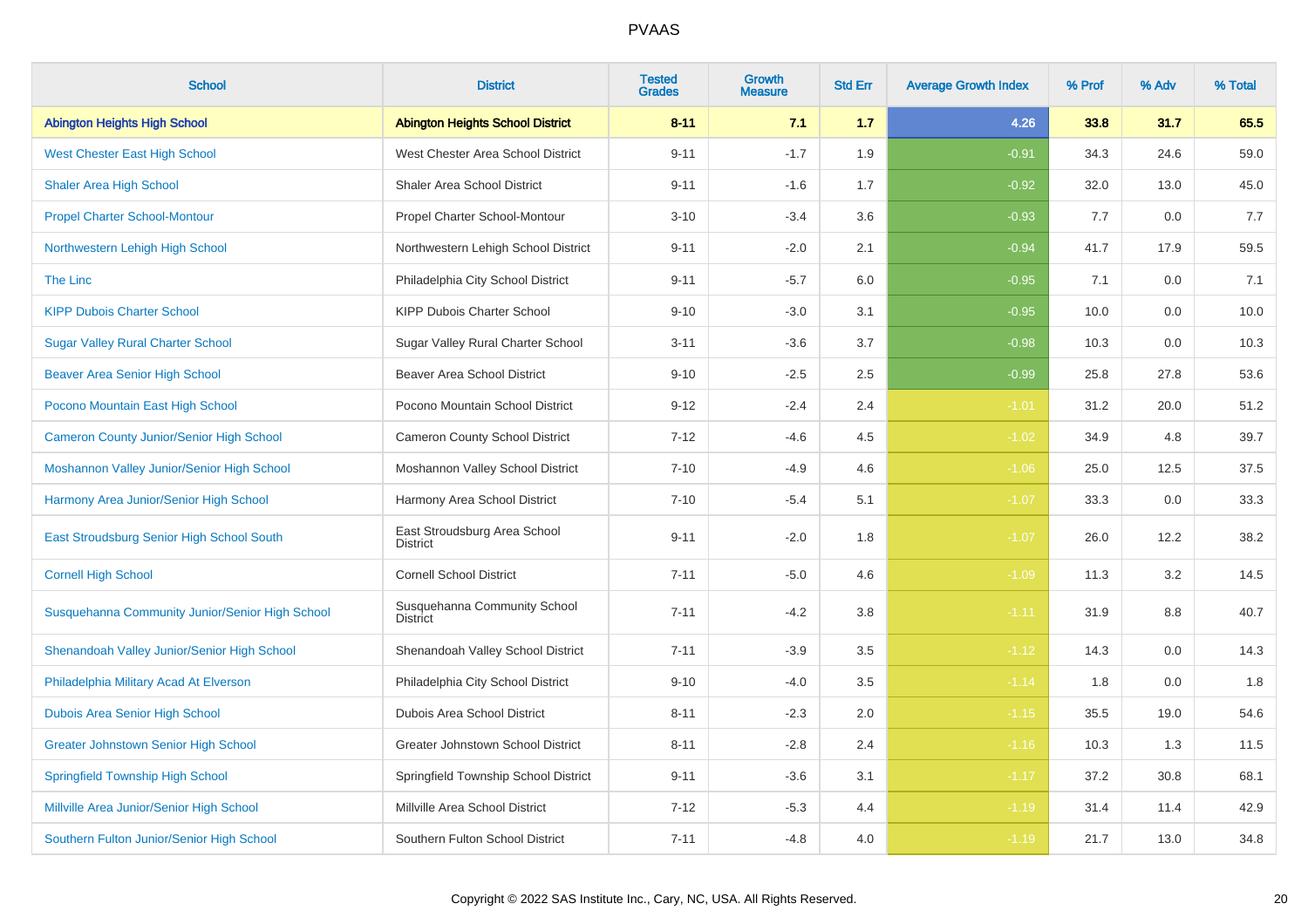| <b>School</b>                                     | <b>District</b>                              | <b>Tested</b><br><b>Grades</b> | Growth<br><b>Measure</b> | <b>Std Err</b> | <b>Average Growth Index</b> | % Prof | % Adv | % Total |
|---------------------------------------------------|----------------------------------------------|--------------------------------|--------------------------|----------------|-----------------------------|--------|-------|---------|
| <b>Abington Heights High School</b>               | <b>Abington Heights School District</b>      | $8 - 11$                       | 7.1                      | 1.7            | 4.26                        | 33.8   | 31.7  | 65.5    |
| <b>Penncrest High School</b>                      | Rose Tree Media School District              | $9 - 10$                       | $-2.6$                   | 2.1            | $-1.20$                     | 35.2   | 29.6  | 64.8    |
| Northeast Bradford Junior/Senior High School      | Northeast Bradford School District           | $7 - 10$                       | $-4.6$                   | 3.7            | $-1.22$                     | 30.6   | 4.8   | 35.5    |
| Franklin Area Junior/Senior High School           | Franklin Area School District                | $7 - 11$                       | $-3.2$                   | 2.6            | $-1.23$                     | 30.5   | 5.9   | 36.4    |
| Saltsburg Middle/High School                      | Blairsville-Saltsburg School District        | $6 - 11$                       | $-4.9$                   | 3.9            | $-1.25$                     | 19.1   | 8.1   | 27.2    |
| Middletown Area High School                       | Middletown Area School District              | $9 - 11$                       | $-3.0$                   | 2.4            | $-1.26$                     | 34.3   | 15.2  | 49.4    |
| <b>Propel Charter School-Homestead</b>            | Propel Charter School-Homestead              | $3 - 11$                       | $-5.0$                   | 3.9            | $-1.27$                     | 7.3    | 0.0   | $7.3$   |
| <b>Keystone Education Center Charter School</b>   | Keystone Education Center Charter<br>School  | $3 - 12$                       | $-6.5$                   | 5.1            | $-1.28$                     | 0.0    | 0.0   | 0.0     |
| Nazareth Area High School                         | Nazareth Area School District                | $9 - 11$                       | $-2.1$                   | 1.6            | $-1.28$                     | 29.2   | 24.6  | 53.8    |
| <b>Bucks County Technical High School</b>         | <b>Bucks County Technical High</b><br>School | $9 - 10$                       | $-2.9$                   | 2.2            | $-1.29$                     | 27.7   | 10.4  | 38.2    |
| <b>Troy Area Junior/Senior High School</b>        | Troy Area School District                    | $7 - 10$                       | $-4.2$                   | 3.2            | $-1.31$                     | 22.8   | 16.5  | 39.2    |
| Towanda Area Junior/Senior High School            | Towanda Area School District                 | $7 - 11$                       | $-3.5$                   | 2.6            | $-1.33$                     | 24.8   | 9.9   | 34.8    |
| <b>Rochester High School</b>                      | Rochester Area School District               | $9 - 11$                       | $-5.3$                   | 4.0            | $-1.33$                     | 14.9   | 2.1   | 17.0    |
| <b>Weatherly Area Senior High School</b>          | <b>Weatherly Area School District</b>        | $9 - 11$                       | $-5.4$                   | 4.0            | $-1.34$                     | 32.1   | 8.9   | 41.1    |
| <b>Crestwood Secondary Campus</b>                 | <b>Crestwood School District</b>             | $7 - 11$                       | $-3.0$                   | 2.2            | $-1.35$                     | 33.1   | 21.7  | 54.9    |
| Charleroi Area High School                        | Charleroi School District                    | $8 - 11$                       | $-3.7$                   | 2.7            | $-1.35$                     | 22.2   | 15.9  | 38.1    |
| Hatboro-Horsham Senior High School                | Hatboro-Horsham School District              | $9 - 11$                       | $-2.2$                   | 1.6            | $-1.37$                     | 27.9   | 17.9  | 45.8    |
| Downingtown High School West Campus               | Downingtown Area School District             | $9 - 11$                       | $-2.2$                   | 1.6            | $-1.38$                     | 31.7   | 18.8  | 50.5    |
| <b>Slippery Rock Area High School</b>             | Slippery Rock Area School District           | $9 - 11$                       | $-3.4$                   | 2.4            | $-1.39$                     | 30.8   | 21.9  | 52.7    |
| <b>Woodland Hills High School</b>                 | Woodland Hills School District               | $8 - 12$                       | $-3.5$                   | 2.5            | $-1.39$                     | 10.1   | 1.4   | 11.5    |
| Salisbury-Elk Lick Junior/Senior High School      | Salisbury-Elk Lick School District           | $7 - 11$                       | $-8.3$                   | 5.8            | $-1.42$                     | 33.3   | 5.6   | 38.9    |
| <b>Laurel Highlands Senior High School</b>        | Laurel Highlands School District             | $9 - 11$                       | $-3.3$                   | 2.3            | $-1.43$                     | 20.9   | 14.6  | 35.4    |
| Kensington Creative & Performing Arts High School | Philadelphia City School District            | $8 - 11$                       | $-4.2$                   | 2.9            | $-1.43$                     | 2.2    | 0.0   | $2.2\,$ |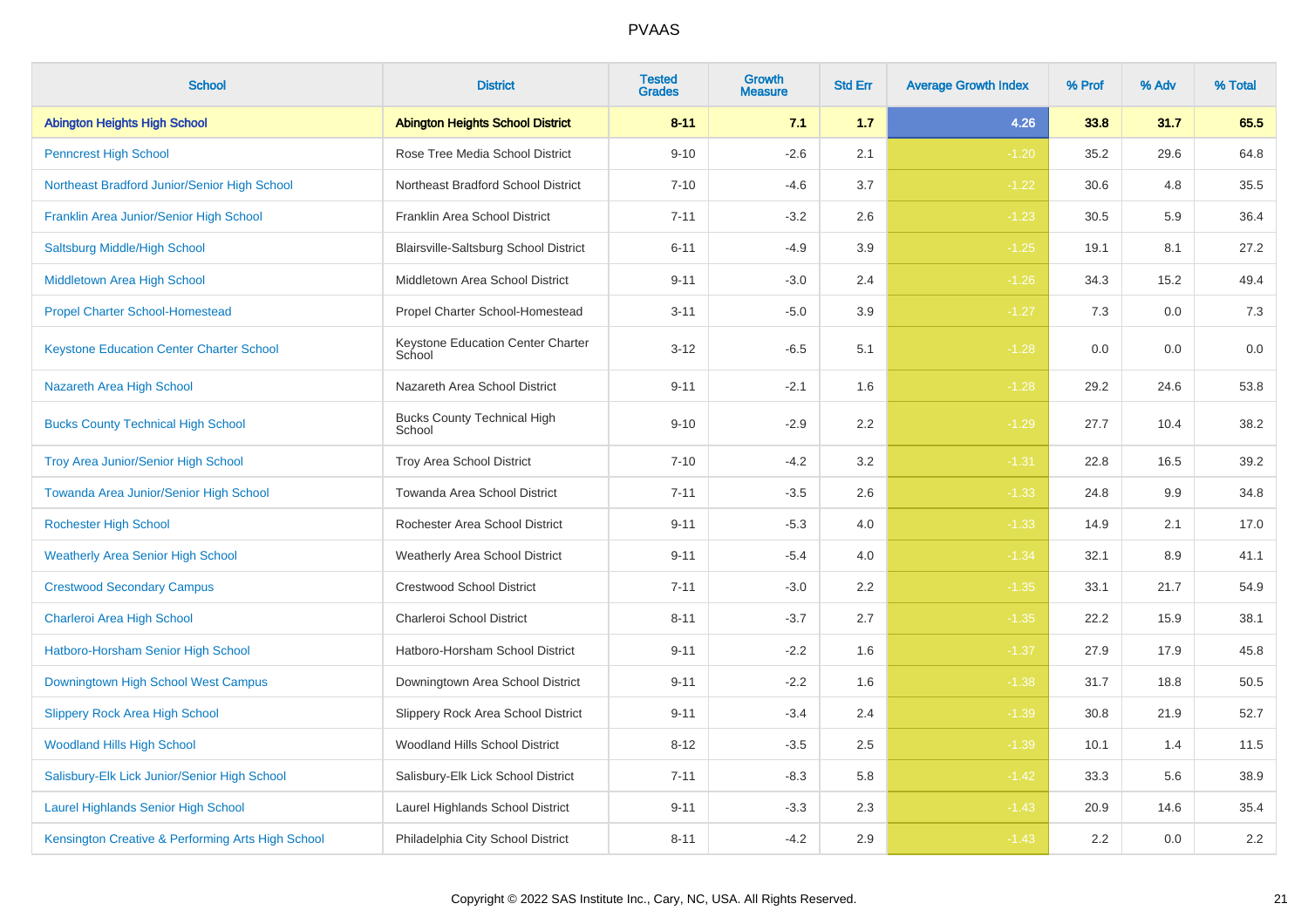| <b>School</b>                                     | <b>District</b>                                      | <b>Tested</b><br><b>Grades</b> | <b>Growth</b><br><b>Measure</b> | <b>Std Err</b> | <b>Average Growth Index</b> | % Prof | % Adv | % Total |
|---------------------------------------------------|------------------------------------------------------|--------------------------------|---------------------------------|----------------|-----------------------------|--------|-------|---------|
| <b>Abington Heights High School</b>               | <b>Abington Heights School District</b>              | $8 - 11$                       | 7.1                             | 1.7            | 4.26                        | 33.8   | 31.7  | 65.5    |
| <b>Steelton-Highspire High School</b>             | Steelton-Highspire School District                   | $7 - 11$                       | $-4.7$                          | 3.2            | $-1.45$                     | 13.9   | 0.0   | 13.9    |
| <b>Ridgway Area High School</b>                   | Ridgway Area School District                         | $9 - 11$                       | $-5.9$                          | 4.0            | $-1.46$                     | 42.2   | 15.6  | 57.8    |
| Conemaugh Valley Junior/Senior High School        | Conemaugh Valley School District                     | $7 - 12$                       | $-6.0$                          | 4.1            | $-1.46$                     | 23.7   | 5.1   | 28.8    |
| <b>Oxford Area High School</b>                    | <b>Oxford Area School District</b>                   | $9 - 11$                       | $-2.6$                          | 1.7            | $-1.49$                     | 27.5   | 14.5  | 42.0    |
| <b>Twin Valley High School</b>                    | Twin Valley School District                          | $9 - 12$                       | $-2.9$                          | 1.9            | $-1.50$                     | 38.8   | 19.8  | 58.6    |
| <b>Shanksville-Stonycreek High School</b>         | Shanksville-Stonycreek School<br><b>District</b>     | $9 - 10$                       | $-8.6$                          | 5.6            | $-1.53$                     | 17.6   | 23.5  | 41.2    |
| <b>Universal Audenried Charter School</b>         | Universal Audenried Charter School                   | $9 - 11$                       | $-3.8$                          | 2.5            | $-1.53$                     | 3.0    | 0.5   | 3.5     |
| Masterman Julia R Sec School                      | Philadelphia City School District                    | $5 - 10$                       | $-4.1$                          | 2.6            | $-1.55$                     | 25.2   | 73.1  | 98.3    |
| Freedom High School                               | Bethlehem Area School District                       | $9 - 11$                       | $-2.6$                          | 1.7            | $-1.56$                     | 21.7   | 9.1   | 30.9    |
| <b>Pleasant Valley High School</b>                | <b>Pleasant Valley School District</b>               | $9 - 11$                       | $-2.8$                          | 1.8            | $-1.57$                     | 28.5   | 10.4  | 39.0    |
| <b>Valley Junior/Senior High School</b>           | New Kensington-Arnold School<br><b>District</b>      | $7 - 11$                       | $-5.2$                          | 3.2            | $-1.61$                     | 10.8   | 1.2   | 12.0    |
| <b>Union Area High School</b>                     | Union Area School District                           | $9 - 11$                       | $-6.1$                          | 3.8            | $-1.61$                     | 30.6   | 12.2  | 42.9    |
| Southern Huntingdon County HS/MS                  | Southern Huntingdon County School<br><b>District</b> | $6 - 11$                       | $-5.5$                          | 3.4            | $-1.62$                     | 32.8   | 4.9   | 37.7    |
| Insight PA Cyber Charter School                   | Insight PA Cyber Charter School                      | $3 - 11$                       | $-9.4$                          | 5.8            | $-1.62$                     | 25.6   | 4.6   | 30.2    |
| West Forest Junior/Senior High School             | <b>Forest Area School District</b>                   | $7 - 11$                       | $-9.4$                          | 5.7            | $-1.65$                     | 16.7   | 6.7   | 23.3    |
| South Philadelphia High School                    | Philadelphia City School District                    | $9 - 10$                       | $-6.3$                          | 3.8            | $-1.66$                     | 1.7    | 0.0   | 1.7     |
| <b>Dauphin County Technical School</b>            | Dauphin County Technical School                      | $9 - 11$                       | $-3.9$                          | 2.3            | $-1.67$                     | 18.3   | 11.1  | 29.3    |
| <b>Environmental Charter School At Frick Park</b> | Environmental Charter School At<br><b>Frick Park</b> | $3-9$                          | $-6.2$                          | 3.7            | $-1.67$                     | 25.9   | 3.4   | 29.3    |
| <b>Washington George High School</b>              | Philadelphia City School District                    | $9 - 11$                       | $-3.8$                          | 2.3            | $-1.68$                     | 8.6    | 2.2   | 10.8    |
| Montgomery Junior/Senior High School              | Montgomery Area School District                      | $7 - 11$                       | $-5.4$                          | $3.2\,$        | $-1.70$                     | 25.0   | 11.5  | 36.5    |
| Penn Cambria High School                          | Penn Cambria School District                         | $9 - 11$                       | $-4.1$                          | 2.4            | $-1.70$                     | 27.3   | 15.8  | 43.2    |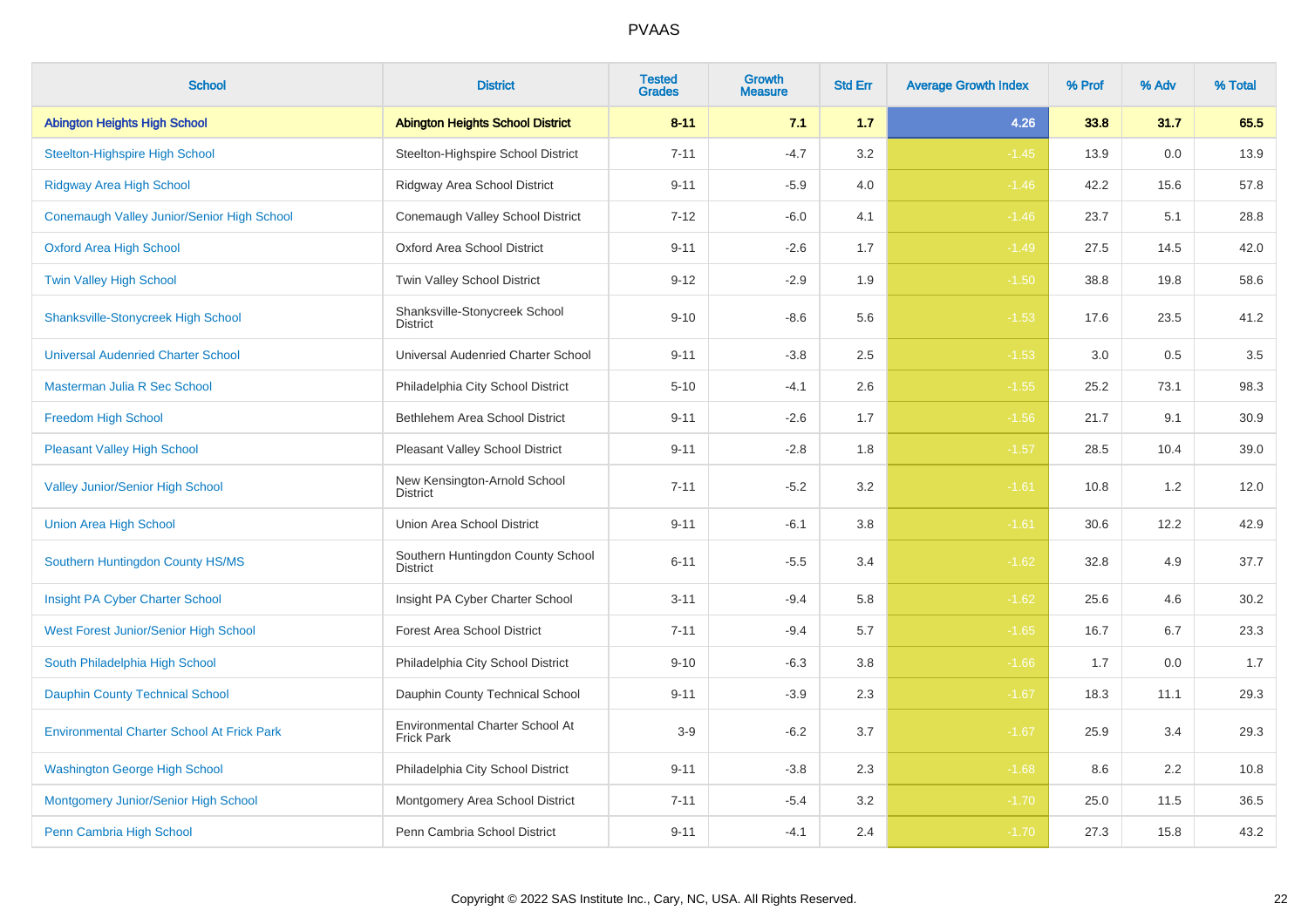| <b>School</b>                                          | <b>District</b>                                                  | <b>Tested</b><br><b>Grades</b> | Growth<br><b>Measure</b> | <b>Std Err</b> | <b>Average Growth Index</b> | % Prof | % Adv | % Total |
|--------------------------------------------------------|------------------------------------------------------------------|--------------------------------|--------------------------|----------------|-----------------------------|--------|-------|---------|
| <b>Abington Heights High School</b>                    | <b>Abington Heights School District</b>                          | $8 - 11$                       | 7.1                      | 1.7            | 4.26                        | 33.8   | 31.7  | 65.5    |
| Millersburg Area Senior High School                    | Millersburg Area School District                                 | $8 - 11$                       | $-5.9$                   | 3.4            | $-1.71$                     | 24.6   | 10.5  | 35.1    |
| <b>Titusville Senior High School</b>                   | <b>Titusville Area School District</b>                           | $9 - 11$                       | $-4.3$                   | 2.5            | $-1.72$                     | 26.2   | 6.9   | 33.0    |
| East Juniata Junior/Senior High School                 | Juniata County School District                                   | $7 - 12$                       | $-5.8$                   | 3.3            | $-1.73$                     | 21.7   | 13.0  | 34.8    |
| Kiski Area High School                                 | Kiski Area School District                                       | $8 - 11$                       | $-3.5$                   | 2.0            | $-1.74$                     | 23.1   | 18.2  | 41.3    |
| <b>Phoenix Academy</b>                                 | Lancaster School District                                        | $7 - 12$                       | $-6.3$                   | 3.6            | $-1.74$                     | 0.0    | 0.0   | 0.0     |
| The U School: Innovative Lab                           | Philadelphia City School District                                | $9 - 11$                       | $-9.0$                   | 5.2            | $-1.74$                     | 8.3    | 0.0   | 8.3     |
| <b>Boyertown Area Senior High School</b>               | Boyertown Area School District                                   | $9 - 11$                       | $-2.4$                   | 1.4            | $-1.76$                     | 30.8   | 22.6  | 53.4    |
| Southern Lehigh Senior High School                     | Southern Lehigh School District                                  | $9 - 11$                       | $-3.7$                   | 2.1            | $-1.76$                     | 39.3   | 28.0  | 67.2    |
| Schuylkill Haven Senior High School                    | Schuylkill Haven Area School<br><b>District</b>                  | $8 - 11$                       | $-4.8$                   | 2.7            | $-1.78$                     | 22.2   | 11.6  | 33.8    |
| Renaissance Academy Charter School                     | Renaissance Academy Charter<br>School                            | $3 - 11$                       | $-5.6$                   | 3.1            | $-1.79$                     | 28.4   | 18.5  | 46.9    |
| Central Dauphin East Senior High School                | Central Dauphin School District                                  | $9 - 11$                       | $-3.4$                   | 1.9            | $-1.79$                     | 20.6   | 4.2   | 24.8    |
| Sto-Rox Junior/Senior High School                      | <b>Sto-Rox School District</b>                                   | $7 - 10$                       | $-6.3$                   | 3.5            | $-1.81$                     | 3.2    | 0.0   | 3.2     |
| <b>Westinghouse Arts Academy Charter School</b>        | Westinghouse Arts Academy<br>Charter School                      | $9 - 10$                       | $-6.0$                   | 3.3            | $-1.81$                     | 20.2   | 8.9   | 29.1    |
| Pittsburgh Milliones 6-12                              | Pittsburgh School District                                       | $6 - 11$                       | $-8.3$                   | 4.5            | $-1.84$                     | 2.3    | 0.0   | $2.3\,$ |
| <b>Bristol High School</b>                             | <b>Bristol Borough School District</b>                           | $9 - 12$                       | $-5.4$                   | 2.9            | $-1.84$                     | 27.8   | 3.3   | 31.1    |
| Jenkintown Middle/High School                          | Jenkintown School District                                       | $6 - 11$                       | $-7.6$                   | 4.1            | $-1.85$                     | 34.1   | 27.3  | 61.4    |
| North East High School                                 | North East School District                                       | $9 - 11$                       | $-5.1$                   | 2.7            | $-1.88$                     | 31.7   | 24.8  | 56.4    |
| <b>Chester Charter Scholars Academy Charter School</b> | <b>Chester Charter Scholars Academy</b><br><b>Charter School</b> | $3 - 12$                       | $-6.2$                   | 3.3            | $-1.88$                     | 2.2    | 0.0   | 2.2     |
| Freedom Area Senior High School                        | Freedom Area School District                                     | $9 - 11$                       | $-5.8$                   | 3.1            | $-1.90$                     | 22.9   | 8.4   | 31.3    |
| <b>Chambersburg Area Career Magnet School</b>          | Chambersburg Area School District                                | $9 - 11$                       | $-3.9$                   | 2.1            | $-1.90$                     | 26.8   | 16.8  | 43.6    |
| <b>Riverside High School</b>                           | Riverside Beaver County School<br><b>District</b>                | $9 - 11$                       | $-5.2$                   | 2.7            | $-1.92$                     | 35.8   | 23.2  | 59.0    |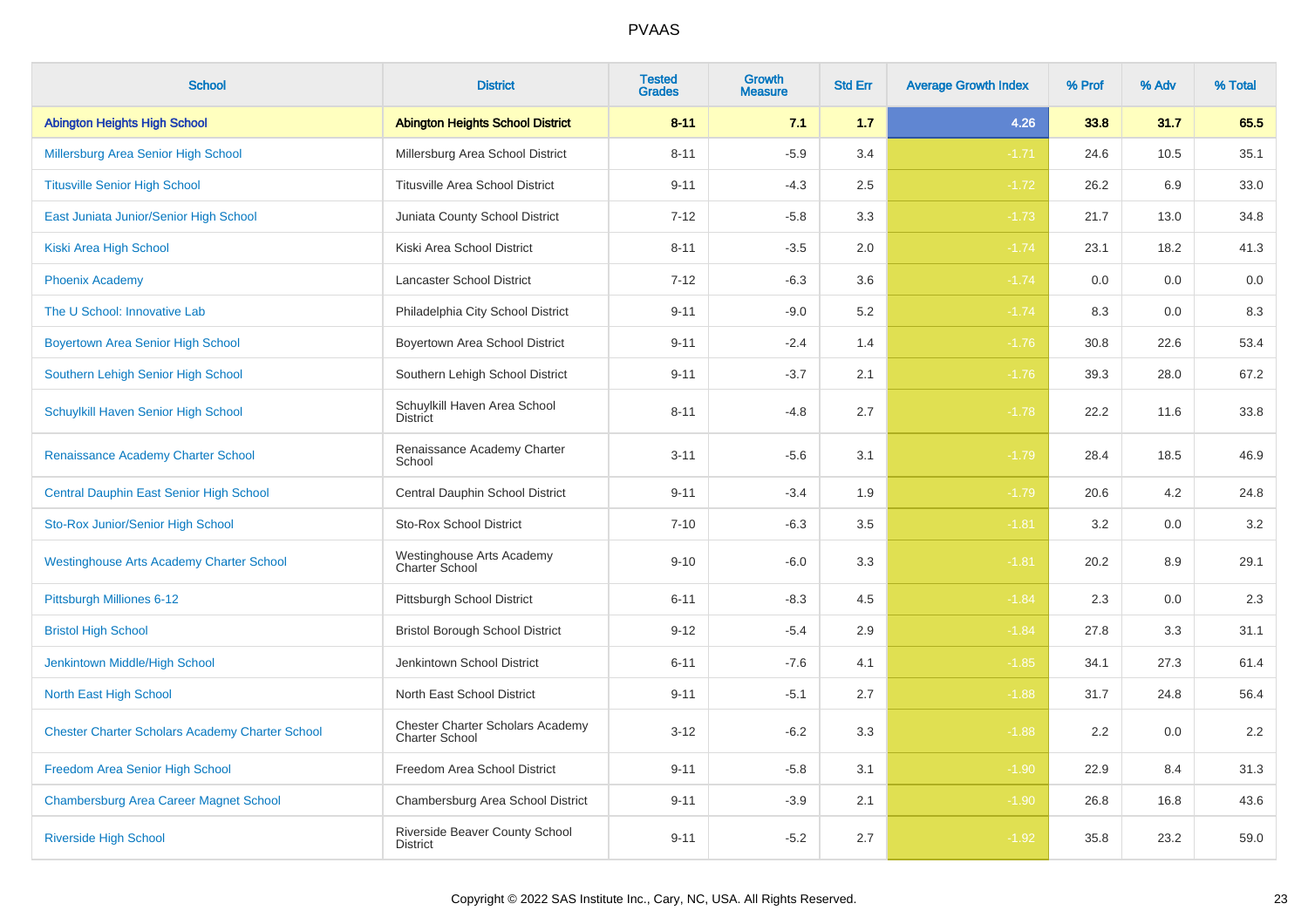| <b>School</b>                                                                   | <b>District</b>                                                             | <b>Tested</b><br><b>Grades</b> | <b>Growth</b><br><b>Measure</b> | <b>Std Err</b> | <b>Average Growth Index</b> | % Prof | % Adv | % Total |
|---------------------------------------------------------------------------------|-----------------------------------------------------------------------------|--------------------------------|---------------------------------|----------------|-----------------------------|--------|-------|---------|
| <b>Abington Heights High School</b>                                             | <b>Abington Heights School District</b>                                     | $8 - 11$                       | 7.1                             | 1.7            | 4.26                        | 33.8   | 31.7  | 65.5    |
| East Allegheny Junior/Senior High School                                        | East Allegheny School District                                              | $7 - 11$                       | $-5.9$                          | 3.0            | $-1.93$                     | 21.0   | 7.4   | 28.4    |
| <b>Wellsboro Area High School</b>                                               | Wellsboro Area School District                                              | $8 - 11$                       | $-5.9$                          | 3.0            | $-1.95$                     | 24.4   | 13.4  | 37.8    |
| <b>Cambria Heights Senior High School</b>                                       | Cambria Heights School District                                             | $9 - 10$                       | $-5.7$                          | 2.9            | $-1.95$                     | 25.0   | 13.0  | 38.0    |
| North Schuylkill Junior/Senior High School                                      | North Schuylkill School District                                            | $7 - 11$                       | $-4.2$                          | 2.2            | $-1.95$                     | 20.2   | 11.7  | 31.9    |
| <b>Pottsgrove Middle School</b>                                                 | Pottsgrove School District                                                  | $6 - 8$                        | $-10.7$                         | 5.4            | $-1.96$                     | 68.2   | 13.6  | 81.8    |
| <b>Coatesville Area School District Cyber Academy</b>                           | Coatesville Area School District                                            | $3 - 11$                       | $-12.5$                         | 6.3            | $-1.97$                     | 8.0    | 0.0   | 8.0     |
| <b>Pottsgrove Senior High School</b>                                            | Pottsgrove School District                                                  | $9 - 11$                       | $-4.0$                          | 2.0            | $-1.97$                     | 24.3   | 9.9   | 34.2    |
| Elk Lake Junior/Senior High School                                              | Elk Lake School District                                                    | $7 - 11$                       | $-5.6$                          | 2.8            | $-1.97$                     | 26.3   | 11.6  | 37.9    |
| Lehigh Valley Academy Regional Charter School                                   | Lehigh Valley Academy Regional<br>Charter School                            | $3 - 11$                       | $-5.9$                          | 3.0            | $-1.98$                     | 20.0   | 7.7   | 27.7    |
| West Middlesex Area Junior/Senior High School                                   | West Middlesex Area School District                                         | $7 - 10$                       | $-7.0$                          | 3.5            | $-1.99$                     | 32.0   | 9.6   | 41.6    |
| Lincoln Leadership Academy Charter School                                       | Lincoln Leadership Academy<br><b>Charter School</b>                         | $3 - 12$                       | $-7.4$                          | 3.7            | $-1.99$                     | 6.4    | 2.1   | 8.5     |
| <b>West Greene Junior/Senior High School</b>                                    | West Greene School District                                                 | $7 - 11$                       | $-7.8$                          | 3.9            | $-2.00$                     | 31.0   | 11.9  | 42.9    |
| Elmer L Meyers Junior/Senior High School                                        | Wilkes-Barre Area School District                                           | $7 - 11$                       | $-11.1$                         | 5.5            | $-2.03$                     | 10.0   | 0.0   | 10.0    |
| Preparatory Charter School Of Mathematics, Science,<br><b>Tech, And Careers</b> | Preparatory Charter School Of<br>Mathematics, Science, Tech, And<br>Careers | $9 - 10$                       | $-5.1$                          | 2.5            | $-2.03$                     | 6.3    | 1.4   | 7.7     |
| <b>Wyoming Area Sec Center</b>                                                  | Wyoming Area School District                                                | $7 - 10$                       | $-5.1$                          | 2.5            | $-2.04$                     | 32.0   | 9.6   | 41.6    |
| <b>Elizabeth Forward Senior High School</b>                                     | Elizabeth Forward School District                                           | $9 - 11$                       | $-5.1$                          | 2.4            | $-2.07$                     | 32.2   | 12.8  | 45.0    |
| Gamp                                                                            | Philadelphia City School District                                           | $5 - 10$                       | $-12.8$                         | 6.1            | $-2.08$                     | 53.3   | 26.7  | 80.0    |
| Owen J Roberts High School                                                      | Owen J Roberts School District                                              | $9 - 11$                       | $-3.2$                          | 1.5            | $-2.08$                     | 36.8   | 24.4  | 61.2    |
| <b>Mastery Charter School-Gratz Campus</b>                                      | Mastery Charter School - Gratz<br>Campus                                    | $7 - 10$                       | $-9.5$                          | 4.6            | $-2.09$                     | 0.0    | 3.4   | 3.4     |
| Pocono Mountain West High School                                                | Pocono Mountain School District                                             | $9 - 11$                       | $-5.2$                          | 2.5            | $-2.09$                     | 40.1   | 14.0  | 54.1    |
| <b>Yough Senior High School</b>                                                 | Yough School District                                                       | $9 - 10$                       | $-5.7$                          | 2.7            | $-2.09$                     | 28.9   | 8.8   | 37.7    |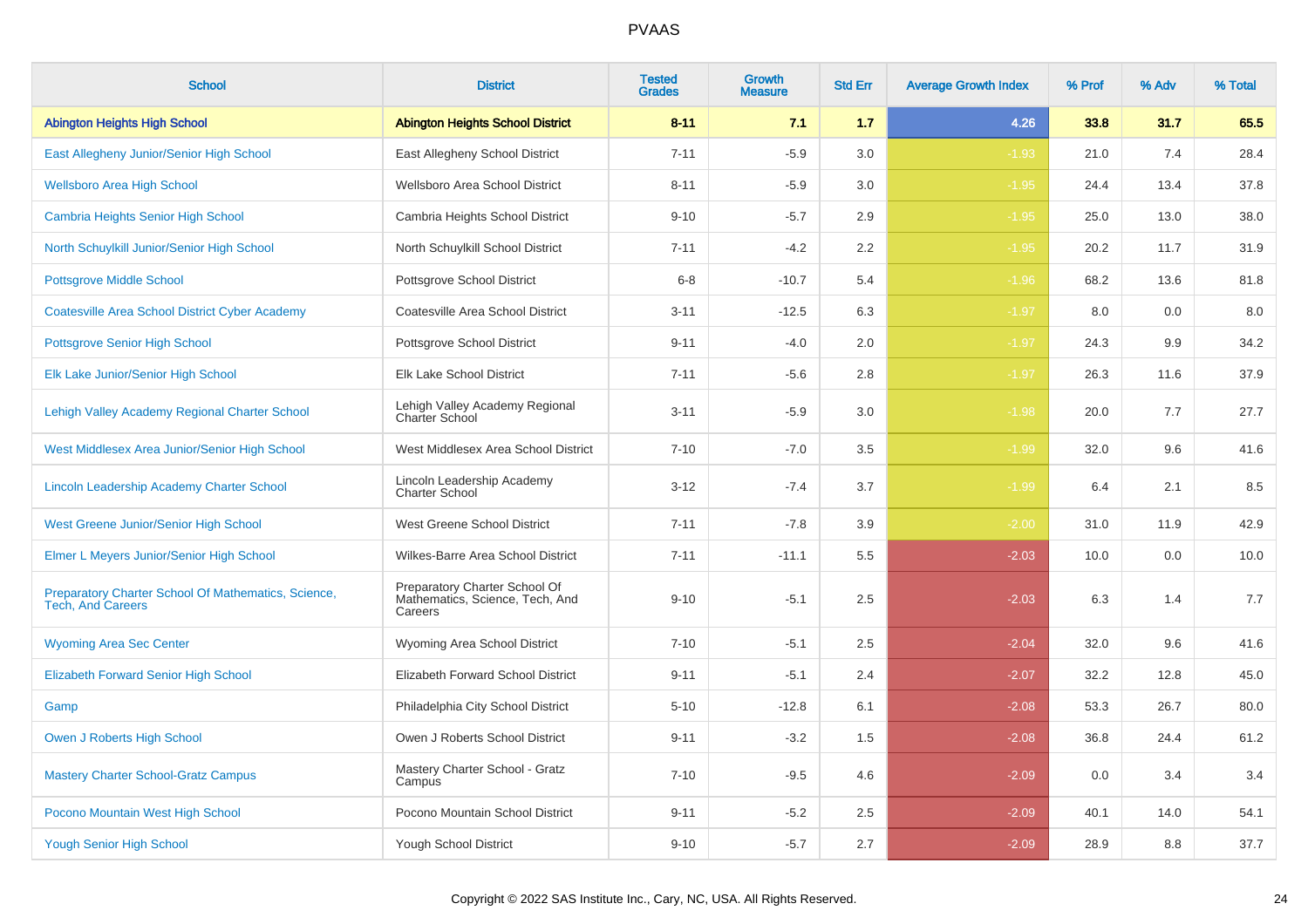| <b>School</b>                                    | <b>District</b>                                  | <b>Tested</b><br><b>Grades</b> | <b>Growth</b><br><b>Measure</b> | <b>Std Err</b> | <b>Average Growth Index</b> | % Prof | % Adv | % Total |
|--------------------------------------------------|--------------------------------------------------|--------------------------------|---------------------------------|----------------|-----------------------------|--------|-------|---------|
| <b>Abington Heights High School</b>              | <b>Abington Heights School District</b>          | $8 - 11$                       | 7.1                             | 1.7            | 4.26                        | 33.8   | 31.7  | 65.5    |
| Susquenita High School                           | Susquenita School District                       | $9 - 11$                       | $-5.4$                          | 2.6            | $-2.10$                     | 30.6   | 13.9  | 44.4    |
| <b>Pottsville Area High School</b>               | Pottsville Area School District                  | $9 - 12$                       | $-4.4$                          | 2.1            | $-2.13$                     | 21.8   | 7.9   | 29.6    |
| <b>Blairsville Senior High School</b>            | Blairsville-Saltsburg School District            | $9 - 11$                       | $-8.0$                          | 3.7            | $-2.14$                     | 21.3   | 8.3   | 29.6    |
| <b>Carmichaels Area High School</b>              | Carmichaels Area School District                 | $9 - 10$                       | $-6.6$                          | 3.0            | $-2.15$                     | 17.8   | 9.6   | 27.4    |
| Western Beaver County Junior/Senior High School  | Western Beaver County School<br><b>District</b>  | $6 - 11$                       | $-9.1$                          | 4.2            | $-2.15$                     | 45.1   | 3.9   | 49.0    |
| Mount Pleasant Area High School                  | Mount Pleasant Area School District              | $9 - 11$                       | $-4.9$                          | 2.3            | $-2.17$                     | 33.3   | 8.7   | 42.0    |
| <b>Wyoming Valley West Senior High School</b>    | Wyoming Valley West School<br><b>District</b>    | $9 - 11$                       | $-5.0$                          | 2.3            | $-2.17$                     | 22.2   | 9.2   | 31.4    |
| Riverside Junior/Senior High School              | <b>Riverside School District</b>                 | $7 - 11$                       | $-5.8$                          | 2.7            | $-2.19$                     | 20.8   | 17.0  | 37.7    |
| <b>Stem At Showalter</b>                         | <b>Chester-Upland School District</b>            | $7 - 10$                       | $-7.1$                          | 3.3            | $-2.19$                     | 1.3    | 0.0   | 1.3     |
| Octorara Area Junior/Senior High School          | Octorara Area School District                    | $7 - 11$                       | $-7.2$                          | $3.2\,$        | $-2.24$                     | 26.1   | 17.0  | 43.2    |
| <b>Commodore Perry Junior/Senior High School</b> | Commodore Perry School District                  | $7 - 11$                       | $-10.1$                         | 4.5            | $-2.24$                     | 29.4   | 5.9   | 35.3    |
| Jamestown Area Junior/Senior High School         | Jamestown Area School District                   | $7 - 11$                       | $-9.2$                          | 4.1            | $-2.25$                     | 41.5   | 4.9   | 46.3    |
| <b>Redbank Valley High School</b>                | Redbank Valley School District                   | $6 - 11$                       | $-7.1$                          | 3.1            | $-2.27$                     | 12.4   | 10.6  | 23.1    |
| <b>Achievement House Charter School</b>          | Achievement House Charter School                 | $7 - 11$                       | $-8.2$                          | 3.6            | $-2.28$                     | 16.7   | 2.8   | 19.4    |
| <b>Union City High School</b>                    | Union City Area School District                  | $9 - 12$                       | $-7.7$                          | 3.4            | $-2.29$                     | 30.2   | 11.1  | 41.3    |
| Harrisburg High School - SciTech Cmp             | Harrisburg City School District                  | $9 - 11$                       | $-6.6$                          | 2.9            | $-2.29$                     | 14.0   | 3.5   | 17.4    |
| <b>City Charter High School</b>                  | City CHS                                         | $10 - 11$                      | $-5.6$                          | 2.4            | $-2.34$                     | 15.9   | 1.5   | 17.4    |
| <b>Connellsville Area Senior High School</b>     | Connellsville Area School District               | $9 - 11$                       | $-4.7$                          | 2.0            | $-2.37$                     | 24.2   | 5.0   | 29.1    |
| Governor Mifflin Senior High School              | Governor Mifflin School District                 | $9 - 11$                       | $-3.8$                          | 1.6            | $-2.37$                     | 30.3   | 7.7   | 38.0    |
| Forbes Road Junior/Senior High School            | <b>Forbes Road School District</b>               | $7 - 11$                       | $-11.3$                         | 4.7            | $-2.38$                     | 23.1   | 10.3  | 33.3    |
| <b>Greater Nanticoke Area Senior High School</b> | Greater Nanticoke Area School<br><b>District</b> | $9 - 12$                       | $-6.3$                          | 2.6            | $-2.42$                     | 15.2   | 8.9   | 24.1    |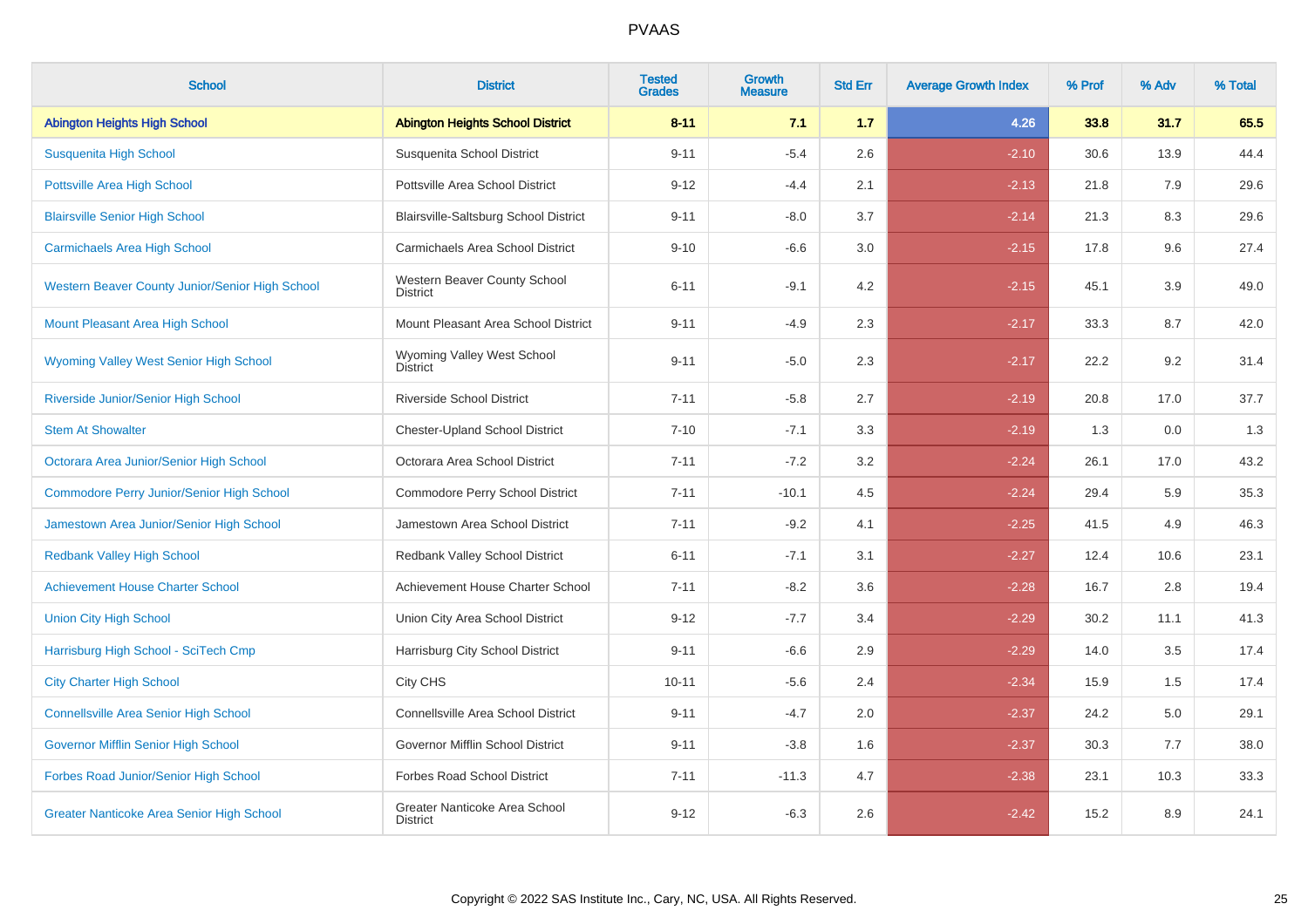| <b>School</b>                                           | <b>District</b>                                       | <b>Tested</b><br><b>Grades</b> | <b>Growth</b><br><b>Measure</b> | <b>Std Err</b> | <b>Average Growth Index</b> | % Prof | % Adv | % Total |
|---------------------------------------------------------|-------------------------------------------------------|--------------------------------|---------------------------------|----------------|-----------------------------|--------|-------|---------|
| <b>Abington Heights High School</b>                     | <b>Abington Heights School District</b>               | $8 - 11$                       | 7.1                             | 1.7            | 4.26                        | 33.8   | 31.7  | 65.5    |
| Catasauqua Senior High School                           | Catasauqua Area School District                       | $9 - 12$                       | $-6.9$                          | 2.8            | $-2.45$                     | 27.1   | 11.2  | 38.3    |
| Antietam Middle/High School                             | Antietam School District                              | $7 - 10$                       | $-9.1$                          | 3.7            | $-2.45$                     | 20.9   | 1.5   | 22.4    |
| <b>Bethel Park High School</b>                          | <b>Bethel Park School District</b>                    | $8 - 11$                       | $-4.1$                          | 1.7            | $-2.46$                     | 40.1   | 27.3  | 67.4    |
| <b>Quakertown Community High School</b>                 | <b>Quakertown Community School</b><br><b>District</b> | $9 - 12$                       | $-3.8$                          | 1.5            | $-2.48$                     | 33.8   | 20.1  | 53.8    |
| <b>Richland High School</b>                             | <b>Richland School District</b>                       | $7 - 11$                       | $-6.5$                          | 2.6            | $-2.50$                     | 40.1   | 20.9  | 61.0    |
| Perseus House Charter School Of Excellence              | Perseus House Charter School Of<br>Excellence         | $6 - 11$                       | $-6.4$                          | 2.6            | $-2.50$                     | 0.9    | 0.0   | 0.9     |
| <b>Avonworth High School</b>                            | Avonworth School District                             | $9 - 10$                       | $-5.8$                          | 2.3            | $-2.50$                     | 35.9   | 14.1  | 50.0    |
| <b>Columbia-Montour AVTS</b>                            | Columbia-Montour AVTS                                 | $9 - 10$                       | $-7.1$                          | 2.8            | $-2.52$                     | 19.5   | 3.2   | 22.7    |
| Eastern York High School                                | Eastern York School District                          | $9 - 11$                       | $-5.8$                          | 2.3            | $-2.54$                     | 27.8   | 18.5  | 46.4    |
| Selinsgrove Area High School                            | Selinsgrove Area School District                      | $8 - 12$                       | $-5.4$                          | 2.1            | $-2.58$                     | 25.4   | 13.9  | 39.2    |
| <b>Sharon High School</b>                               | Sharon City School District                           | $8 - 11$                       | $-6.0$                          | 2.3            | $-2.58$                     | 13.1   | 5.0   | 18.1    |
| <b>Karns City High School</b>                           | Karns City Area School District                       | $7 - 11$                       | $-6.9$                          | 2.6            | $-2.59$                     | 26.4   | 20.8  | 47.2    |
| <b>Berwick Area High School</b>                         | <b>Berwick Area School District</b>                   | $9 - 11$                       | $-6.4$                          | 2.4            | $-2.63$                     | 22.3   | 11.5  | 33.8    |
| Mifflinburg Area Senior High School                     | Mifflinburg Area School District                      | $9 - 11$                       | $-5.5$                          | 2.1            | $-2.64$                     | 32.7   | 13.3  | 46.0    |
| <b>Turkeyfoot Valley Area Junior/Senior High School</b> | Turkeyfoot Valley Area School<br><b>District</b>      | $7 - 12$                       | $-15.4$                         | 5.8            | $-2.64$                     | 3.9    | 3.9   | 7.8     |
| <b>Lawrence County CTC</b>                              | Lawrence County CTC                                   | $10 - 11$                      | $-9.8$                          | 3.7            | $-2.68$                     | 7.3    | 0.0   | $7.3$   |
| Clarion-Limestone Area Junior/Senior High School        | Clarion-Limestone Area School<br><b>District</b>      | $7 - 12$                       | $-9.8$                          | 3.6            | $-2.68$                     | 28.3   | 20.0  | 48.3    |
| <b>Baldwin Senior High School</b>                       | <b>Baldwin-Whitehall School District</b>              | $7 - 11$                       | $-5.0$                          | 1.9            | $-2.68$                     | 32.0   | 14.7  | 46.7    |
| La Academia Partnership Charter School                  | La Academia Partnership Charter<br>School             | $6 - 11$                       | $-15.5$                         | 5.7            | $-2.70$                     | 2.3    | 0.0   | 2.3     |
| <b>Carlisle Area High School</b>                        | Carlisle Area School District                         | $9 - 11$                       | $-4.7$                          | 1.7            | $-2.72$                     | 28.0   | 19.3  | 47.3    |
| <b>Corry Area High School</b>                           | Corry Area School District                            | $9 - 11$                       | $-6.2$                          | 2.3            | $-2.74$                     | 24.1   | 7.8   | 31.9    |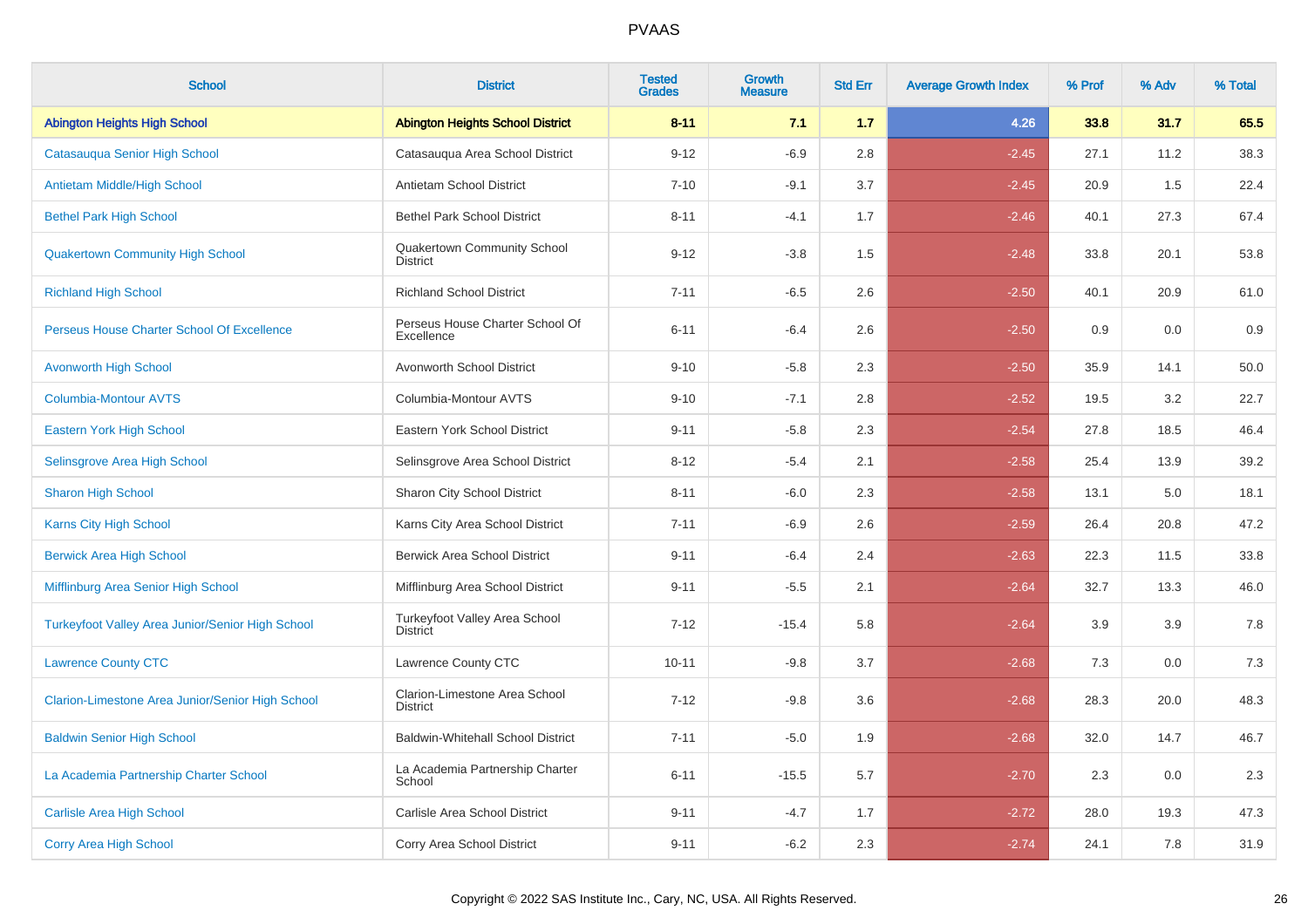| <b>School</b>                                  | <b>District</b>                                  | <b>Tested</b><br><b>Grades</b> | <b>Growth</b><br><b>Measure</b> | <b>Std Err</b> | <b>Average Growth Index</b> | % Prof | % Adv | % Total |
|------------------------------------------------|--------------------------------------------------|--------------------------------|---------------------------------|----------------|-----------------------------|--------|-------|---------|
| <b>Abington Heights High School</b>            | <b>Abington Heights School District</b>          | $8 - 11$                       | 7.1                             | 1.7            | 4.26                        | 33.8   | 31.7  | 65.5    |
| <b>Hill Freedman World Academy</b>             | Philadelphia City School District                | $6 - 10$                       | $-9.2$                          | 3.4            | $-2.74$                     | 16.5   | 0.0   | 16.5    |
| Southern Columbia High School                  | Southern Columbia Area School<br><b>District</b> | $9 - 11$                       | $-8.2$                          | 3.0            | $-2.75$                     | 30.5   | 12.8  | 43.3    |
| <b>Academy at Westinghouse</b>                 | Pittsburgh School District                       | $5 - 11$                       | $-8.4$                          | 3.0            | $-2.76$                     | 2.8    | 0.0   | 2.8     |
| Pittsburgh Science And Technology Academy 6-12 | Pittsburgh School District                       | $6 - 11$                       | $-8.4$                          | 3.0            | $-2.81$                     | 34.7   | 6.6   | 41.3    |
| <b>Parkland High School</b>                    | <b>Parkland School District</b>                  | $9 - 11$                       | $-3.3$                          | 1.1            | $-2.83$                     | 31.4   | 30.6  | 62.0    |
| Greensburg-Salem High School                   | Greensburg Salem School District                 | $9 - 11$                       | $-6.3$                          | 2.2            | $-2.83$                     | 30.3   | 13.3  | 43.6    |
| <b>Innovative Arts Academy Charter School</b>  | Innovative Arts Academy Charter<br>School        | $6 - 11$                       | $-7.2$                          | 2.5            | $-2.83$                     | 2.0    | 0.0   | 2.0     |
| Gettysburg Area High School                    | Gettysburg Area School District                  | $9 - 11$                       | $-5.6$                          | 2.0            | $-2.85$                     | 28.8   | 19.6  | 48.5    |
| Hollidaysburg Area Junior High School          | Hollidaysburg Area School District               | $7 - 9$                        | $-7.4$                          | 2.6            | $-2.88$                     | 47.7   | 33.3  | 81.1    |
| Mount Carmel Area High School                  | Mount Carmel Area School District                | $6 - 11$                       | $-6.8$                          | 2.4            | $-2.88$                     | 18.3   | 3.9   | 22.2    |
| <b>Wissahickon Senior High School</b>          | Wissahickon School District                      | $9 - 10$                       | $-4.9$                          | 1.7            | $-2.89$                     | 27.5   | 29.0  | 56.6    |
| <b>Montour High School</b>                     | Montour School District                          | $9 - 11$                       | $-6.6$                          | 2.3            | $-2.91$                     | 31.9   | 18.1  | 50.0    |
| <b>Carbon Career &amp; Technical Institute</b> | Carbon Career & Technical Institute              | $9 - 11$                       | $-9.3$                          | 3.2            | $-2.92$                     | 19.6   | 2.2   | 21.7    |
| Keystone Oaks High School                      | Keystone Oaks School District                    | $9 - 11$                       | $-6.7$                          | 2.3            | $-2.94$                     | 30.0   | 11.1  | 41.0    |
| <b>Franklin LC</b>                             | Philadelphia City School District                | $9 - 11$                       | $-7.4$                          | 2.5            | $-3.00$                     | 23.3   | 1.2   | 24.5    |
| <b>Erie High School</b>                        | Erie City School District                        | $9 - 12$                       | $-5.1$                          | 1.7            | $-3.01$                     | 5.5    | 0.5   | 6.0     |
| Somerset Area Jr-Sr High School                | Somerset Area School District                    | $6 - 11$                       | $-7.1$                          | 2.4            | $-3.01$                     | 21.0   | 14.5  | 35.5    |
| Montoursville Area Senior High School          | Montoursville Area School District               | $9 - 12$                       | $-8.0$                          | 2.6            | $-3.02$                     | 38.8   | 18.2  | 57.0    |
| Jefferson-Morgan Middle/High School            | Jefferson-Morgan School District                 | $7 - 10$                       | $-11.7$                         | 3.9            | $-3.02$                     | 28.6   | 6.1   | 34.7    |
| Boys Latin Of Philadelphia Charter School      | Boys Latin Of Philadelphia Charter<br>School     | $6 - 12$                       | $-8.0$                          | 2.7            | $-3.02$                     | 1.4    | 0.0   | 1.4     |
| Imhotep Institute Charter High School          | Imhotep Institute Charter High<br>School         | $9 - 11$                       | $-17.6$                         | 5.8            | $-3.03$                     | 15.4   | 0.0   | 15.4    |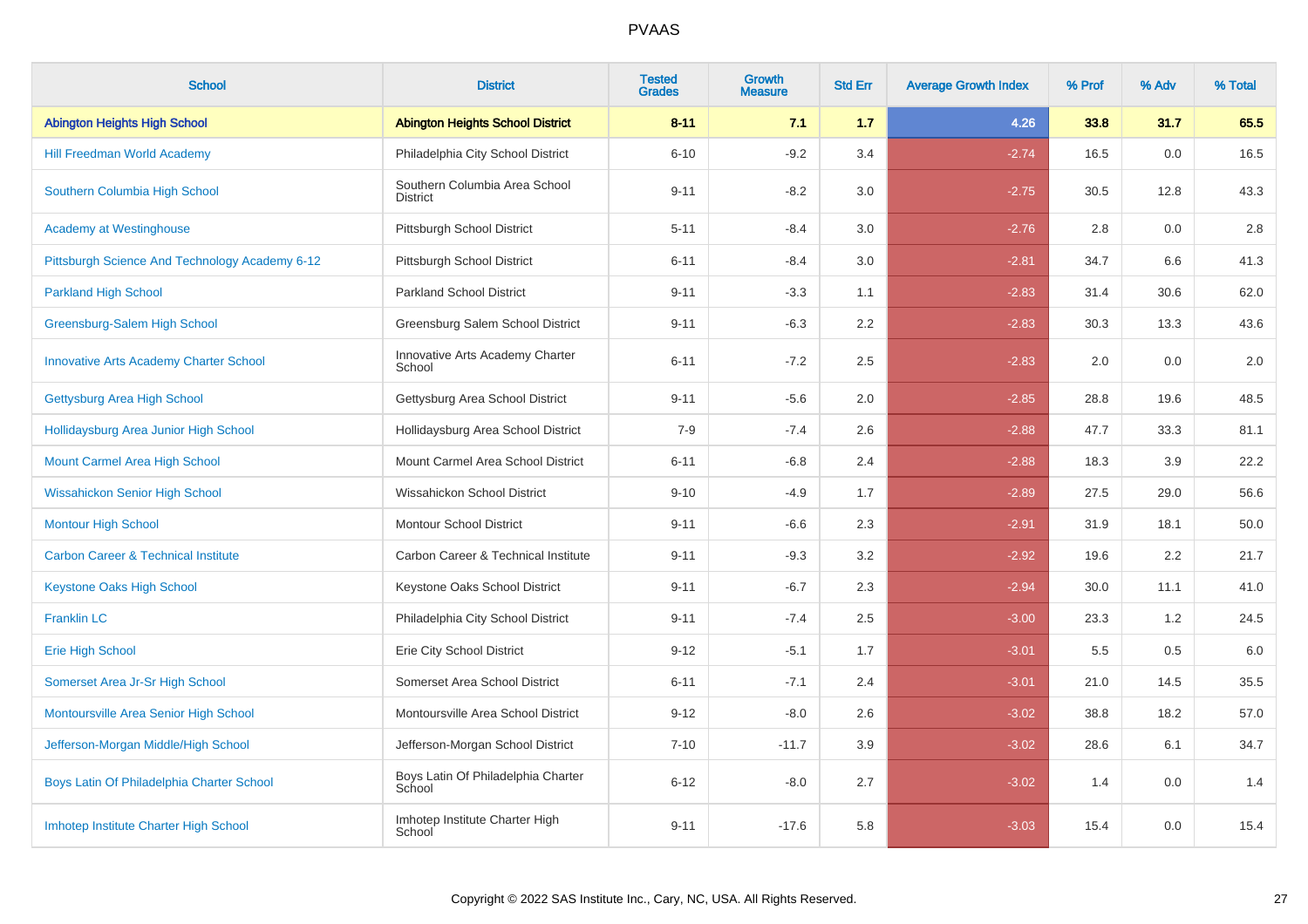| <b>School</b>                              | <b>District</b>                                 | <b>Tested</b><br><b>Grades</b> | Growth<br><b>Measure</b> | <b>Std Err</b> | <b>Average Growth Index</b> | % Prof | % Adv | % Total |
|--------------------------------------------|-------------------------------------------------|--------------------------------|--------------------------|----------------|-----------------------------|--------|-------|---------|
| <b>Abington Heights High School</b>        | <b>Abington Heights School District</b>         | $8 - 11$                       | 7.1                      | 1.7            | 4.26                        | 33.8   | 31.7  | 65.5    |
| California Area Senior High School         | California Area School District                 | $9 - 10$                       | $-13.7$                  | 4.5            | $-3.03$                     | 41.7   | 16.7  | 58.3    |
| Roxborough High School                     | Philadelphia City School District               | $9 - 10$                       | $-9.4$                   | 3.1            | $-3.04$                     | 2.3    | 0.0   | 2.3     |
| Canon-Mcmillan Senior High School          | Canon-Mcmillan School District                  | $9 - 11$                       | $-4.7$                   | 1.5            | $-3.07$                     | 30.8   | 28.5  | 59.3    |
| Hanover Area Junior/Senior High School     | Hanover Area School District                    | $7 - 11$                       | $-14.5$                  | 4.7            | $-3.07$                     | 12.1   | 3.0   | 15.2    |
| <b>G A R Middle School</b>                 | Wilkes-Barre Area School District               | $7 - 11$                       | $-11.8$                  | 3.8            | $-3.08$                     | 8.8    | 0.0   | 8.8     |
| Pittsburgh Capa 6-12                       | Pittsburgh School District                      | $6 - 11$                       | $-8.7$                   | 2.8            | $-3.13$                     | 33.3   | 20.0  | 53.3    |
| <b>Building 21 Allentown</b>               | Allentown City School District                  | $9 - 11$                       | $-13.0$                  | 4.1            | $-3.14$                     | 0.0    | 0.0   | 0.0     |
| Riverview Junior/Senior High School        | <b>Riverview School District</b>                | $7 - 11$                       | $-12.7$                  | 4.0            | $-3.22$                     | 43.1   | 7.8   | 51.0    |
| <b>Liberty High School</b>                 | Bethlehem Area School District                  | $9 - 11$                       | $-4.6$                   | 1.4            | $-3.23$                     | 19.4   | 12.9  | 32.3    |
| Pittsburgh Perry High School               | Pittsburgh School District                      | $8 - 11$                       | $-11.3$                  | 3.5            | $-3.24$                     | 0.0    | 0.0   | 0.0     |
| Lackawanna Trail Junior/Senior High School | Lackawanna Trail School District                | $7 - 10$                       | $-10.6$                  | 3.3            | $-3.25$                     | 13.1   | 18.0  | 31.2    |
| Mechanicsburg Area Senior High School      | Mechanicsburg Area School District              | $9 - 11$                       | $-5.3$                   | 1.6            | $-3.26$                     | 35.1   | 16.0  | 51.2    |
| <b>Burgettstown Middle/High School</b>     | <b>Burgettstown Area School District</b>        | $6 - 11$                       | $-10.7$                  | 3.2            | $-3.31$                     | 16.0   | 2.7   | 18.7    |
| <b>Ligonier Valley High School</b>         | <b>Ligonier Valley School District</b>          | $9 - 11$                       | $-10.4$                  | 3.1            | $-3.32$                     | 34.1   | 5.8   | 39.9    |
| South Park Senior High School              | South Park School District                      | $7 - 11$                       | $-8.5$                   | 2.5            | $-3.35$                     | 28.1   | 17.0  | 45.2    |
| James M Coughlin Junior/Senior High School | Wilkes-Barre Area School District               | $9 - 11$                       | $-11.7$                  | 3.5            | $-3.36$                     | 12.9   | 1.6   | 14.5    |
| Morrisville High School (8381)             | Morrisville Borough School District             | $6 - 11$                       | $-12.5$                  | 3.7            | $-3.36$                     | 4.9    | 1.6   | 6.6     |
| West Chester Bayard Rustin High School     | West Chester Area School District               | $9 - 10$                       | $-6.6$                   | 1.9            | $-3.38$                     | 35.6   | 20.6  | 56.2    |
| <b>West York Area High School</b>          | West York Area School District                  | $8 - 12$                       | $-9.3$                   | 2.7            | $-3.40$                     | 21.9   | 10.9  | 32.8    |
| <b>Parkway Northwest</b>                   | Philadelphia City School District               | $9 - 10$                       | $-13.0$                  | 3.8            | $-3.42$                     | 4.3    | 0.0   | 4.3     |
| <b>Butler Area Senior High School</b>      | <b>Butler Area School District</b>              | $10 - 11$                      | $-7.4$                   | 2.2            | $-3.45$                     | 13.3   | 2.8   | 16.1    |
| East Stroudsburg Senior High School North  | East Stroudsburg Area School<br><b>District</b> | $9 - 11$                       | $-7.4$                   | 2.1            | $-3.45$                     | 18.2   | 12.8  | 31.0    |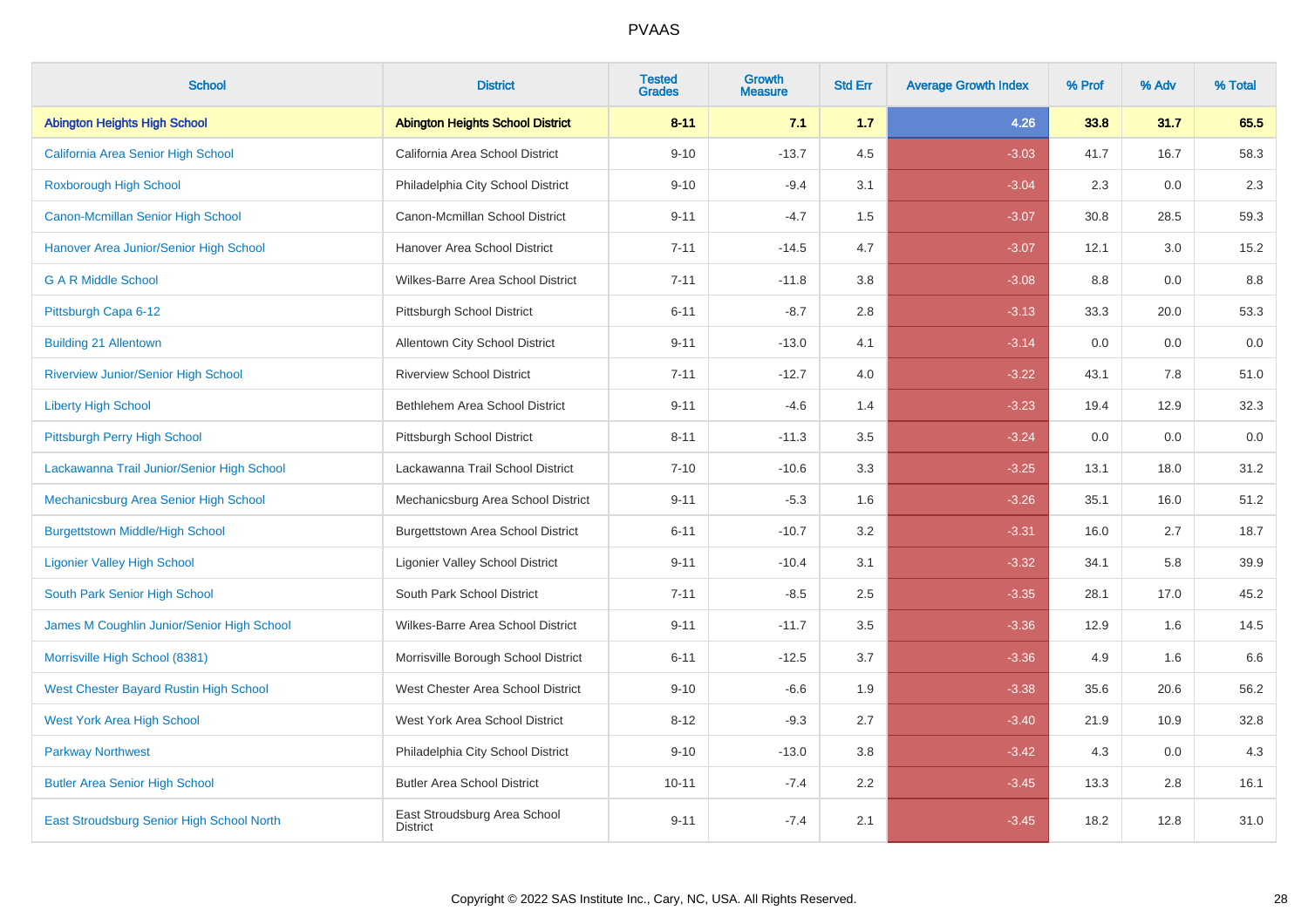| <b>School</b>                             | <b>District</b>                         | <b>Tested</b><br><b>Grades</b> | <b>Growth</b><br><b>Measure</b> | <b>Std Err</b> | <b>Average Growth Index</b> | % Prof | % Adv | % Total |
|-------------------------------------------|-----------------------------------------|--------------------------------|---------------------------------|----------------|-----------------------------|--------|-------|---------|
| <b>Abington Heights High School</b>       | <b>Abington Heights School District</b> | $8 - 11$                       | 7.1                             | 1.7            | 4.26                        | 33.8   | 31.7  | 65.5    |
| Old Forge Junior/Senior High School       | Old Forge School District               | $7 - 12$                       | $-11.0$                         | 3.1            | $-3.51$                     | 28.6   | 13.2  | 41.8    |
| Pittston Area Senior High School          | <b>Pittston Area School District</b>    | $9 - 11$                       | $-7.7$                          | 2.2            | $-3.54$                     | 26.7   | 14.8  | 41.5    |
| <b>Central Dauphin Senior High School</b> | Central Dauphin School District         | $9 - 11$                       | $-5.3$                          | 1.5            | $-3.55$                     | 35.1   | 11.8  | 46.9    |
| Vaux High School: A Big Picture School    | Philadelphia City School District       | $9 - 12$                       | $-8.4$                          | 2.3            | $-3.58$                     | 0.0    | 0.0   | 0.0     |
| <b>Grove City Area High School</b>        | Grove City Area School District         | $8 - 12$                       | $-8.1$                          | 2.3            | $-3.58$                     | 29.9   | 19.5  | 49.4    |
| Shade Junior/Senior High School           | Shade-Central City School District      | $7 - 11$                       | $-14.3$                         | 4.0            | $-3.59$                     | 9.6    | 0.0   | 9.6     |
| <b>Mohawk Senior High School</b>          | Mohawk Area School District             | $9 - 11$                       | $-10.2$                         | 2.8            | $-3.65$                     | 35.1   | 10.6  | 45.7    |
| Chambersburg Area Senior High School      | Chambersburg Area School District       | $9 - 11$                       | $-5.5$                          | 1.5            | $-3.68$                     | 23.0   | 14.5  | 37.5    |
| Jefferson County-Dubois AVTS              | Jefferson County-Dubois AVTS            | $9 - 11$                       | $-11.7$                         | 3.1            | $-3.72$                     | 17.6   | 2.8   | 20.4    |
| Windber Area High School                  | Windber Area School District            | $9 - 11$                       | $-11.4$                         | 3.1            | $-3.72$                     | 41.9   | 6.8   | 48.6    |
| <b>Tussey Mountain High School</b>        | <b>Tussey Mountain School District</b>  | $9 - 12$                       | $-12.6$                         | 3.3            | $-3.80$                     | 11.1   | 3.2   | 14.3    |
| Deer Lakes High School                    | Deer Lakes School District              | $9 - 11$                       | $-9.5$                          | 2.5            | $-3.85$                     | 27.7   | 9.9   | 37.6    |
| Pittsburgh Carrick High School            | Pittsburgh School District              | $9 - 10$                       | $-11.4$                         | 3.0            | $-3.85$                     | 7.4    | 2.1   | 9.5     |
| <b>Plum Senior High School</b>            | Plum Borough School District            | $9 - 11$                       | $-9.1$                          | 2.4            | $-3.86$                     | 32.9   | 27.4  | 60.4    |
| <b>Milton High School</b>                 | Milton Area School District             | $8 - 11$                       | $-9.6$                          | 2.5            | $-3.86$                     | 22.8   | 11.0  | 33.8    |
| <b>Mcguffey High School</b>               | <b>Mcguffey School District</b>         | $9 - 11$                       | $-11.5$                         | 3.0            | $-3.88$                     | 12.8   | 5.9   | 18.6    |
| <b>Constitution High School</b>           | Philadelphia City School District       | $8 - 11$                       | $-10.9$                         | 2.8            | $-3.89$                     | 3.8    | 1.0   | 4.8     |
| Science Leadership Academy                | Philadelphia City School District       | $8 - 11$                       | $-13.6$                         | 3.5            | $-3.90$                     | 30.8   | 12.3  | 43.1    |
| <b>Lincoln Junior/Senior High School</b>  | Ellwood City Area School District       | $7 - 11$                       | $-12.2$                         | 3.1            | $-3.90$                     | 26.7   | 8.7   | 35.4    |
| <b>Tacony Academy Charter School</b>      | Tacony Academy Charter School           | $3 - 11$                       | $-12.9$                         | 3.3            | $-3.90$                     | 8.6    | 1.4   | 10.0    |
| Moniteau Junior/Senior High School        | Moniteau School District                | $7 - 11$                       | $-11.4$                         | 2.9            | $-3.92$                     | 22.6   | 5.0   | 27.6    |
| <b>Mid Valley Secondary Center</b>        | Mid Valley School District              | $7 - 10$                       | $-10.7$                         | 2.7            | $-3.96$                     | 28.3   | 8.1   | 36.4    |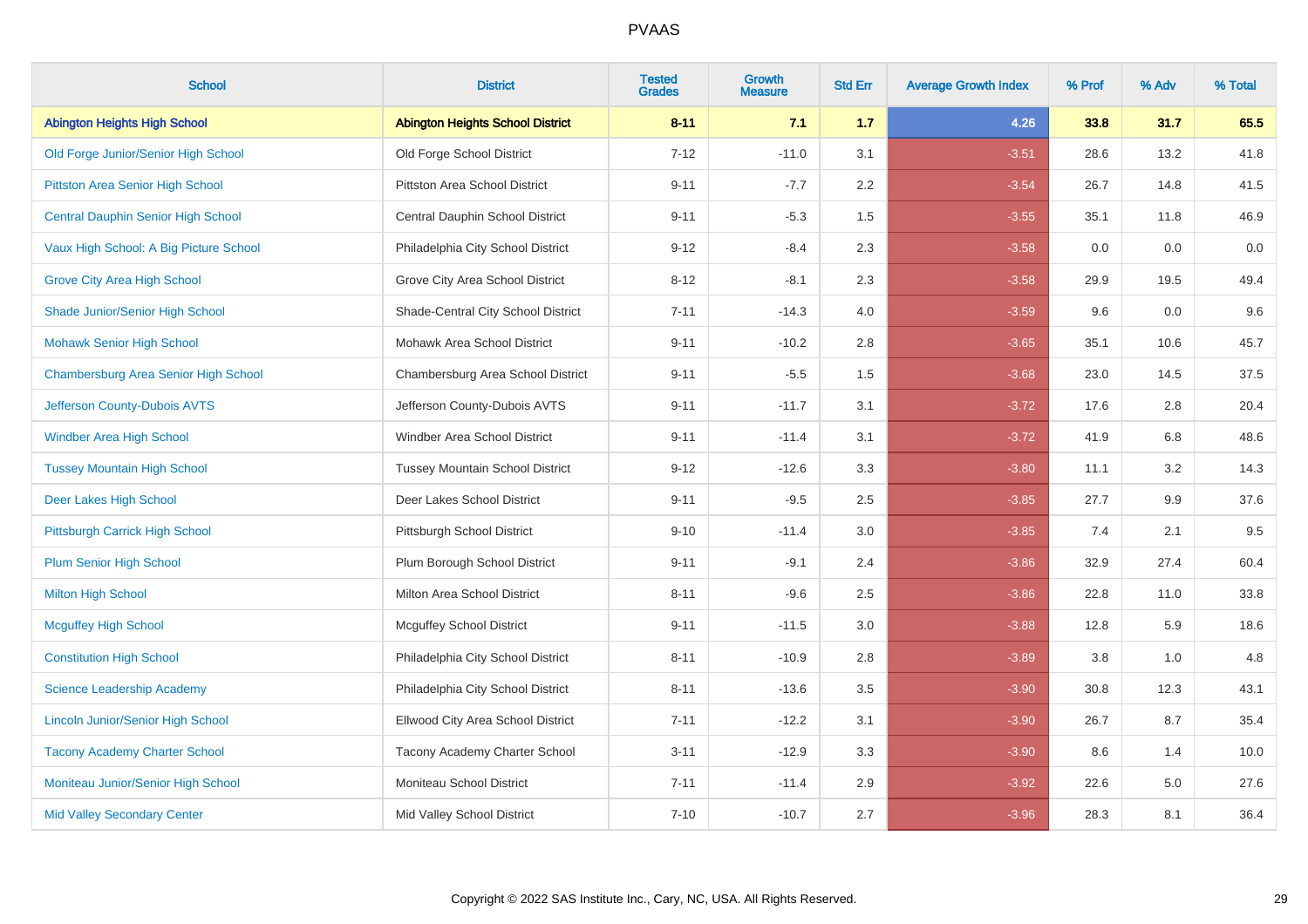| <b>School</b>                                    | <b>District</b>                                  | <b>Tested</b><br><b>Grades</b> | Growth<br><b>Measure</b> | <b>Std Err</b> | <b>Average Growth Index</b> | % Prof | % Adv | % Total |
|--------------------------------------------------|--------------------------------------------------|--------------------------------|--------------------------|----------------|-----------------------------|--------|-------|---------|
| <b>Abington Heights High School</b>              | <b>Abington Heights School District</b>          | $8 - 11$                       | 7.1                      | 1.7            | 4.26                        | 33.8   | 31.7  | 65.5    |
| <b>Chartiers Valley High School</b>              | <b>Chartiers Valley School District</b>          | $9 - 11$                       | $-8.5$                   | 2.1            | $-3.99$                     | 20.7   | 17.4  | 38.0    |
| Southmoreland Senior High School                 | Southmoreland School District                    | $9 - 11$                       | $-12.3$                  | 3.1            | $-3.99$                     | 33.3   | 15.5  | 48.8    |
| Panther Valley Junior/Senior High School         | Panther Valley School District                   | $7 - 12$                       | $-12.9$                  | 3.2            | $-3.99$                     | 31.5   | 4.1   | 35.6    |
| <b>Interboro Senior High School</b>              | Interboro School District                        | $7 - 12$                       | $-7.9$                   | 2.0            | $-4.03$                     | 27.6   | 6.4   | 34.1    |
| Williamsburg Community Junior/Senior High School | Williamsburg Community School<br><b>District</b> | $7 - 11$                       | $-16.7$                  | 4.1            | $-4.08$                     | 22.4   | 0.0   | 22.4    |
| <b>Mcconnellsburg High School</b>                | <b>Central Fulton School District</b>            | $9 - 11$                       | $-13.0$                  | 3.2            | $-4.10$                     | 18.1   | 9.7   | 27.8    |
| <b>Big Spring High School</b>                    | <b>Big Spring School District</b>                | $9 - 11$                       | $-9.3$                   | 2.3            | $-4.12$                     | 23.6   | 12.9  | 36.5    |
| <b>West Scranton High School</b>                 | <b>Scranton School District</b>                  | $9 - 12$                       | $-12.7$                  | 3.0            | $-4.21$                     | 16.9   | 3.6   | 20.5    |
| Saul W B Agricultural School                     | Philadelphia City School District                | $9 - 10$                       | $-10.4$                  | 2.5            | $-4.22$                     | 10.3   | 0.8   | 11.1    |
| <b>General Mclane High School</b>                | General Mclane School District                   | $8 - 11$                       | $-10.4$                  | 2.4            | $-4.28$                     | 34.0   | 15.6  | 49.6    |
| Jim Thorpe Area High School                      | Jim Thorpe Area School District                  | $9 - 11$                       | $-10.4$                  | 2.4            | $-4.30$                     | 19.5   | 6.0   | 25.5    |
| <b>Greenville Junior/Senior High School</b>      | Greenville Area School District                  | $7 - 11$                       | $-12.8$                  | 3.0            | $-4.32$                     | 32.1   | 4.6   | 36.7    |
| Dunmore Junior/Senior High School                | Dunmore School District                          | $7 - 11$                       | $-11.7$                  | 2.7            | $-4.34$                     | 15.0   | 5.3   | 20.4    |
| <b>Hanover Senior High School</b>                | Hanover Public School District                   | $9 - 11$                       | $-11.9$                  | 2.7            | $-4.34$                     | 22.7   | 6.2   | 28.9    |
| Derry Area Senior High School                    | Derry Area School District                       | $9 - 11$                       | $-11.4$                  | 2.6            | $-4.37$                     | 34.8   | 6.1   | 40.9    |
| Pittsburgh Obama 6-12                            | Pittsburgh School District                       | $6 - 11$                       | $-11.3$                  | 2.6            | $-4.38$                     | 9.2    | 6.9   | 16.1    |
| Northwestern Senior High School                  | Northwestern School District                     | $9 - 11$                       | $-14.3$                  | 3.2            | $-4.43$                     | 32.5   | 13.7  | 46.2    |
| Youngsville Middle/High School                   | Warren County School District                    | $6 - 11$                       | $-15.6$                  | 3.4            | $-4.56$                     | 29.4   | 4.0   | 33.3    |
| West Mifflin Area High School                    | West Mifflin Area School District                | $8 - 12$                       | $-11.4$                  | 2.5            | $-4.58$                     | 15.9   | 4.0   | 19.9    |
| Neshannock Junior/Senior High School             | Neshannock Township School<br><b>District</b>    | $7 - 10$                       | $-12.3$                  | 2.6            | $-4.63$                     | 29.0   | 13.0  | 42.0    |
| <b>Trinity Senior High School</b>                | <b>Trinity Area School District</b>              | $9 - 11$                       | $-8.2$                   | 1.8            | $-4.63$                     | 20.9   | 9.8   | 30.8    |
| <b>Fannett-Metal Senior High School</b>          | Fannett-Metal School District                    | $9 - 11$                       | $-22.4$                  | 4.8            | $-4.65$                     | 16.4   | 6.6   | 23.0    |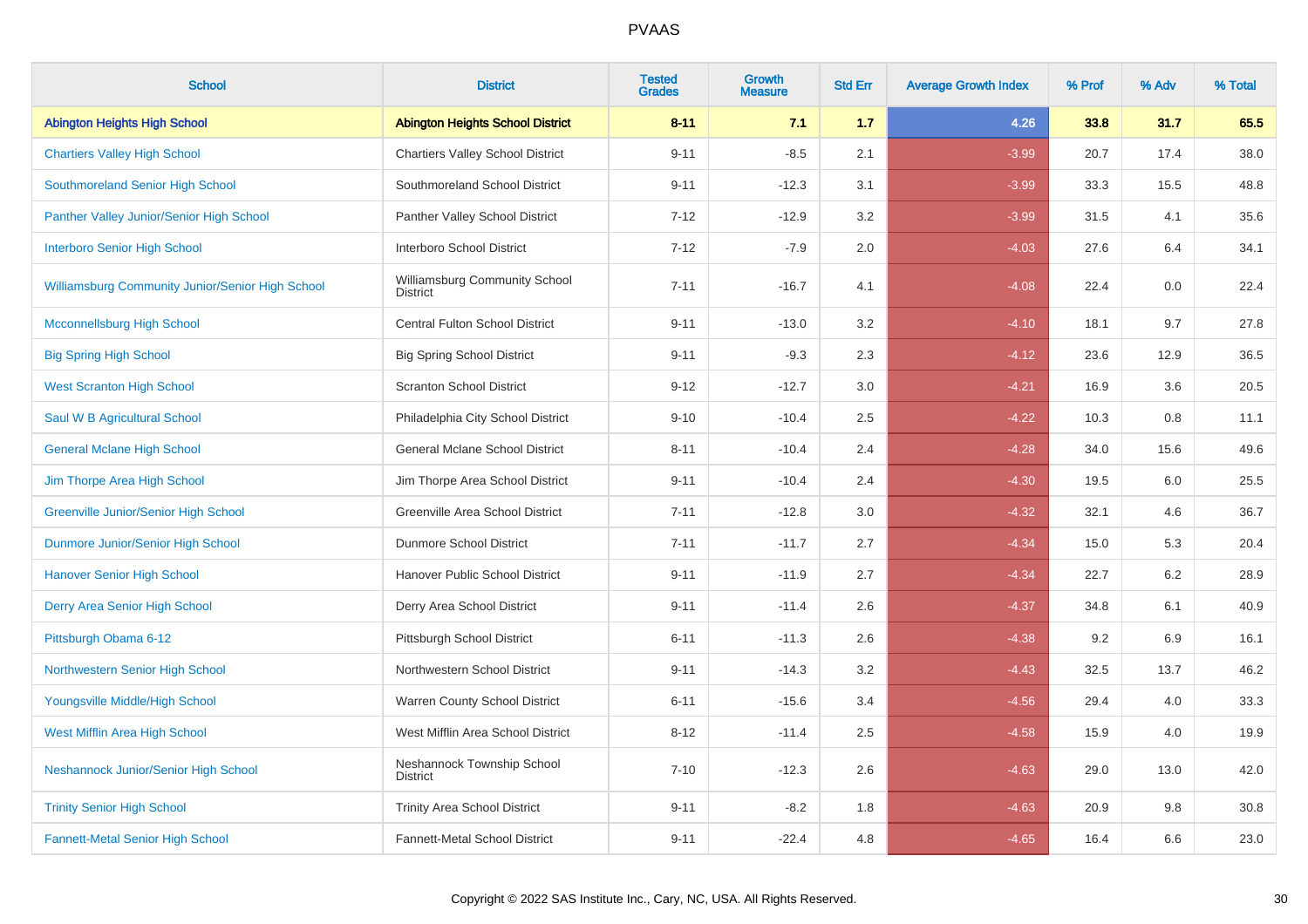| <b>School</b>                                      | <b>District</b>                                             | <b>Tested</b><br><b>Grades</b> | <b>Growth</b><br><b>Measure</b> | <b>Std Err</b> | <b>Average Growth Index</b> | % Prof | % Adv | % Total |
|----------------------------------------------------|-------------------------------------------------------------|--------------------------------|---------------------------------|----------------|-----------------------------|--------|-------|---------|
| <b>Abington Heights High School</b>                | <b>Abington Heights School District</b>                     | $8 - 11$                       | 7.1                             | 1.7            | 4.26                        | 33.8   | 31.7  | 65.5    |
| <b>Chartiers-Houston Junior/Senior High School</b> | <b>Chartiers-Houston School District</b>                    | $7 - 10$                       | $-16.2$                         | 3.5            | $-4.68$                     | 26.3   | 6.6   | 32.9    |
| <b>Girard High School</b>                          | <b>Girard School District</b>                               | $9 - 11$                       | $-12.0$                         | 2.6            | $-4.69$                     | 29.7   | 18.9  | 48.6    |
| Lehigh Valley Charter High School For The Arts     | Lehigh Valley Charter High School<br>For The Arts           | $9 - 10$                       | $-11.8$                         | 2.5            | $-4.76$                     | 28.9   | 5.7   | 34.6    |
| <b>School Of The Future</b>                        | Philadelphia City School District                           | $9 - 10$                       | $-11.5$                         | 2.4            | $-4.80$                     | 2.4    | 0.0   | 2.4     |
| <b>Executive Education Academy Charter School</b>  | <b>Executive Education Academy</b><br><b>Charter School</b> | $3 - 10$                       | $-14.6$                         | 3.0            | $-4.81$                     | 8.5    | 1.2   | $9.8\,$ |
| Meyersdale Area High School                        | Meyersdale Area School District                             | $9 - 11$                       | $-15.8$                         | 3.2            | $-4.85$                     | 20.3   | 5.8   | 26.1    |
| <b>Hughesville Junior/Senior High School</b>       | East Lycoming School District                               | $7 - 11$                       | $-10.4$                         | 2.1            | $-4.88$                     | 22.5   | 8.2   | 30.8    |
| <b>Truman Senior High School</b>                   | <b>Bristol Township School District</b>                     | $9 - 11$                       | $-6.8$                          | 1.4            | $-4.88$                     | 13.8   | 4.6   | 18.4    |
| <b>Parkway Center City Middle College</b>          | Philadelphia City School District                           | $9 - 10$                       | $-13.5$                         | 2.7            | $-4.98$                     | 25.2   | 2.6   | 27.8    |
| <b>Girls High School</b>                           | Philadelphia City School District                           | $8 - 11$                       | $-10.1$                         | 2.0            | $-5.15$                     | 17.1   | 2.4   | 19.6    |
| <b>Washington High School</b>                      | <b>Washington School District</b>                           | $9 - 11$                       | $-15.4$                         | 2.9            | $-5.28$                     | 12.9   | 1.7   | 14.7    |
| <b>Frazier High School</b>                         | <b>Frazier School District</b>                              | $9 - 11$                       | $-18.5$                         | 3.4            | $-5.40$                     | 18.3   | 1.4   | 19.7    |
| Aliquippa Junior/Senior High School                | Aliquippa School District                                   | $7 - 11$                       | $-19.5$                         | 3.6            | $-5.41$                     | 1.7    | 0.0   | 1.7     |
| <b>Central Cambria High School</b>                 | Central Cambria School District                             | $9 - 11$                       | $-12.2$                         | 2.3            | $-5.41$                     | 19.4   | 7.4   | 26.9    |
| Philadelphia Academy Charter School                | Philadelphia Academy Charter<br>School                      | $3 - 11$                       | $-14.7$                         | 2.7            | $-5.42$                     | 21.6   | 3.9   | 25.5    |
| <b>Lincoln Park Performing Arts Charter School</b> | Lincoln Park Performing Arts Charter<br>School              | $7 - 11$                       | $-14.9$                         | 2.7            | $-5.45$                     | 39.3   | 8.9   | 48.2    |
| <b>Coatesville Intermediate High School</b>        | Coatesville Area School District                            | $8-9$                          | $-10.1$                         | 1.8            | $-5.72$                     | 16.9   | 4.5   | 21.3    |
| Pittsburgh Allderdice High School                  | Pittsburgh School District                                  | $9 - 10$                       | $-12.2$                         | 2.1            | $-5.73$                     | 26.4   | 10.6  | 37.0    |
| <b>New Castle Senior High School</b>               | New Castle Area School District                             | $7 - 12$                       | $-13.1$                         | 2.3            | $-5.78$                     | 17.6   | 2.0   | 19.5    |
| <b>Shikellamy High School</b>                      | <b>Shikellamy School District</b>                           | $9 - 10$                       | $-15.2$                         | 2.6            | $-5.89$                     | 23.6   | 4.6   | 28.2    |
| Swenson Arts & Technology High School              | Philadelphia City School District                           | $9 - 10$                       | $-13.5$                         | 2.3            | $-5.99$                     | 9.8    | 1.4   | 11.2    |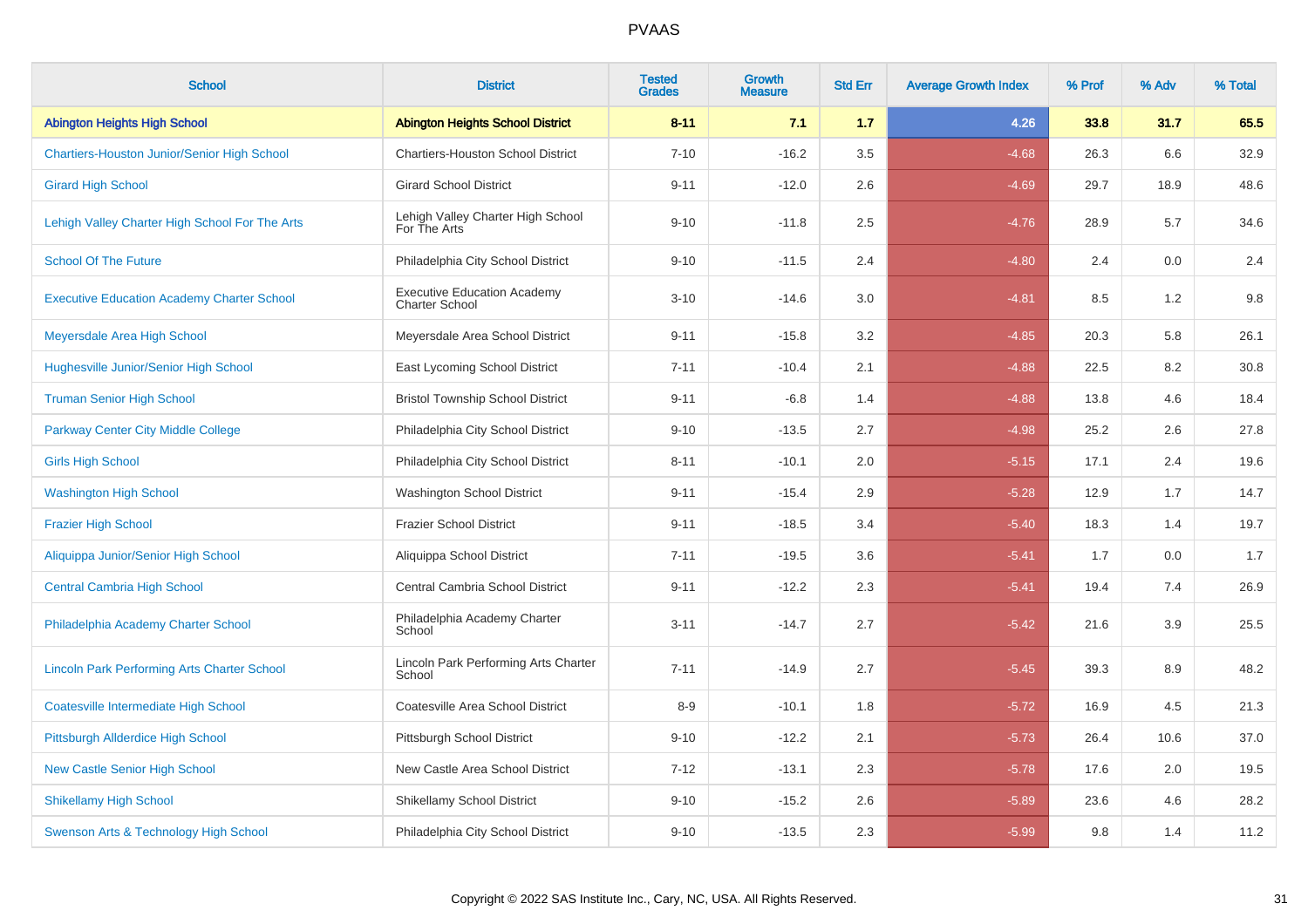| <b>School</b>                             | <b>District</b>                         | <b>Tested</b><br><b>Grades</b> | Growth<br><b>Measure</b> | <b>Std Err</b> | <b>Average Growth Index</b> | % Prof | % Adv | % Total |
|-------------------------------------------|-----------------------------------------|--------------------------------|--------------------------|----------------|-----------------------------|--------|-------|---------|
| <b>Abington Heights High School</b>       | <b>Abington Heights School District</b> | $8 - 11$                       | 7.1                      | 1.7            | 4.26                        | 33.8   | 31.7  | 65.5    |
| <b>Kennett High School</b>                | Kennett Consolidated School District    | $9 - 11$                       | $-10.0$                  | 1.7            | $-6.05$                     | 28.7   | 14.0  | 42.7    |
| Beaver Falls Area Senior High School      | Big Beaver Falls Area School District   | $9 - 11$                       | $-17.4$                  | 2.8            | $-6.12$                     | 9.4    | 2.8   | 12.2    |
| Hempfield Area Senior High School         | Hempfield Area School District          | $9 - 12$                       | $-9.8$                   | 1.6            | $-6.14$                     | 28.1   | 19.2  | 47.3    |
| <b>Mccaskey Campus</b>                    | Lancaster School District               | $8 - 11$                       | $-9.6$                   | 1.5            | $-6.56$                     | 10.8   | 4.7   | 15.5    |
| <b>York County School Of Technology</b>   | York Co School Of Technology            | $9 - 12$                       | $-10.9$                  | 1.6            | $-6.79$                     | 22.6   | 4.0   | 26.6    |
| <b>Greater Latrobe Senior High School</b> | <b>Greater Latrobe School District</b>  | $9 - 11$                       | $-13.8$                  | 2.0            | $-7.00$                     | 41.0   | 12.6  | 53.6    |
| <b>Carver High School</b>                 | Philadelphia City School District       | $7 - 11$                       | $-16.8$                  | 2.3            | $-7.26$                     | 38.6   | 6.7   | 45.2    |
| Arts Academy At Benjamin Rush             | Philadelphia City School District       | $9 - 10$                       | $-18.6$                  | 2.5            | $-7.35$                     | 23.6   | 6.1   | 29.7    |
| Ambridge Area High School                 | Ambridge Area School District           | $9 - 12$                       | $-18.9$                  | $2.5\,$        | $-7.48$                     | 23.2   | 5.6   | 28.9    |
| Pittsburgh Brashear High School           | Pittsburgh School District              | $9 - 11$                       | $-20.1$                  | 2.7            | $-7.56$                     | 6.0    | 0.7   | 6.6     |
| Williamsport Area Senior High School      | Williamsport Area School District       | $9 - 11$                       | $-11.1$                  | 1.4            | $-7.95$                     | 18.2   | 10.5  | 28.7    |
| <b>William Allen High School</b>          | Allentown City School District          | $8 - 12$                       | $-15.5$                  | 1.9            | $-8.04$                     | 7.8    | 0.8   | 8.6     |
| <b>West Side CTC</b>                      | West Side CTC                           | $9 - 10$                       | $-32.0$                  | 3.9            | $-8.16$                     | 5.9    | 0.0   | 5.9     |
| Louis E Dieruff High School               | Allentown City School District          | $8 - 12$                       | $-16.3$                  | 1.9            | $-8.44$                     | 5.2    | 0.0   | $5.2\,$ |
| <b>Creative And Performing Arts</b>       | Philadelphia City School District       | $8 - 11$                       | $-17.7$                  | 2.1            | $-8.51$                     | 31.8   | 5.2   | 37.0    |
| <b>Cheltenham High School</b>             | Cheltenham School District              | $9 - 11$                       | $-17.2$                  | 2.0            | $-8.55$                     | 24.4   | 8.3   | 32.6    |
| North Hills Senior High School            | North Hills School District             | $9 - 11$                       | $-15.4$                  | 1.8            | $-8.67$                     | 26.4   | 19.8  | 46.2    |
| <b>Academy At Palumbo</b>                 | Philadelphia City School District       | $8 - 11$                       | $-17.2$                  | 2.0            | $-8.69$                     | 32.6   | 6.9   | 39.6    |
| <b>Bodine William W High School</b>       | Philadelphia City School District       | $8 - 11$                       | $-21.5$                  | 2.4            | $-8.86$                     | 11.2   | 0.0   | 11.2    |
| <b>Muhlenberg Middle School</b>           | <b>Muhlenberg School District</b>       | $7-9$                          | $-17.2$                  | 1.9            | $-9.06$                     | 12.4   | 4.6   | 17.0    |
| <b>Butler Area lhs</b>                    | <b>Butler Area School District</b>      | $7 - 9$                        | $-17.9$                  | 1.9            | $-9.48$                     | 35.4   | 16.7  | 52.1    |
| <b>William Penn Senior High School</b>    | <b>York City School District</b>        | $9 - 12$                       | $-17.0$                  | 1.8            | $-9.69$                     | 3.2    | 0.7   | 3.9     |